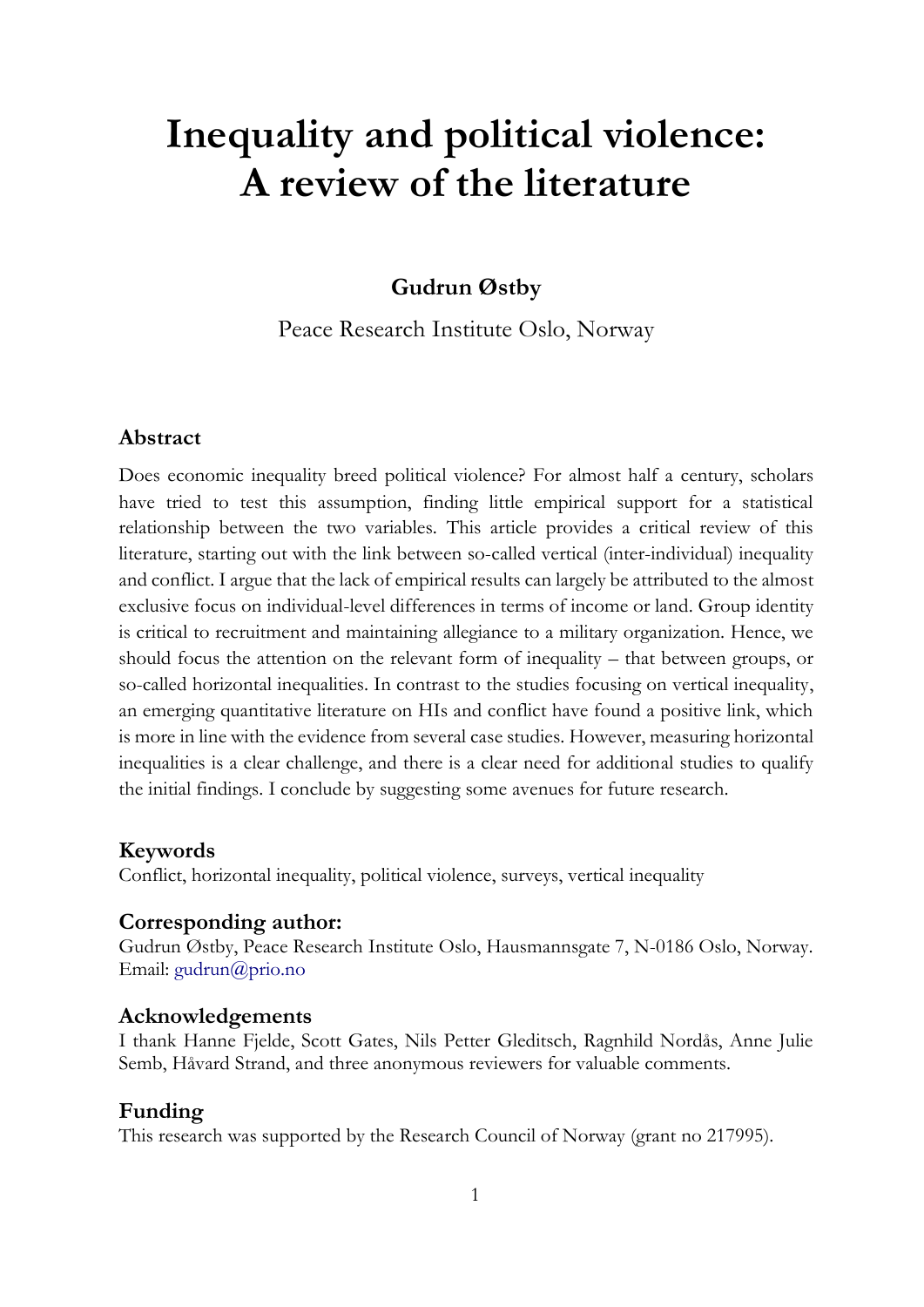# **Introduction**

Three key features of the national income distribution are central to policy debates—the mean (or average) of the distribution, the spread of the distribution, and the lower tail of the distribution. The rate of change of the first is simply the rate of *growth*; the second is captured by various measures of *inequality* (such as e.g. the Gini coefficient); and the third tries to delineate *poverty*. To measure the latter we need to specify the poverty line, or a cutoff which defines the poor (Kanbur 2007: 1). In theory, inequality can both rise and fall when average growth is rising and poverty is falling. 1

The starting point linking economic development, or the growth of such, and income inequality dates back to the well-known work of Nobel Prize Winner Simon Kuznets. Kuznets (1955) developed his basic idea of an inverted U-relationship between economic growth and income inequality. In short, he hypothesized that in the process of industrialization, inequality would first increase, because of the shift from agriculture and the countryside to industry and the city, and then decrease as returns across sectors equalized. Today there is no empirical consensus as regards the link from development to inequality, but most recent contributions seem to cast doubt about the Kuznets curve, mostly failing to find an effect from growth to inequality (Fields, 2002).<sup>2</sup>

It seems to be generally accepted, though, that poverty breeds *conflict*. However, while in a general sense it seems plausible that poverty can create the desperation that fuels conflict, the precise nature of the causal linkage is not quite so evident. There are poor societies that are remarkably peaceful, and richer societies that are mired in violence. Moreover, within countries it is not necessarily the case that the wealthier areas are any less immune from political violence (Buhaug et al., 2011). Finally, there is evidence that those who direct extreme forms of violence are not themselves particularly impoverished (see Østby and Urdal, 2010: 17–22). Hence, although it is generally true that violent conflict is a feature of poorer rather than richer societies, wealth can provide the means to conflict as much as take away the reason for it, and the balance of forces is delicate and country specific (Kanbur, 2007).

The links between inequality and conflict are subtle as well, and subject to much greater debate, which is the focus of the current article. In the following I offer a review of the relationship between socioeconomic inequality and political violence. This is a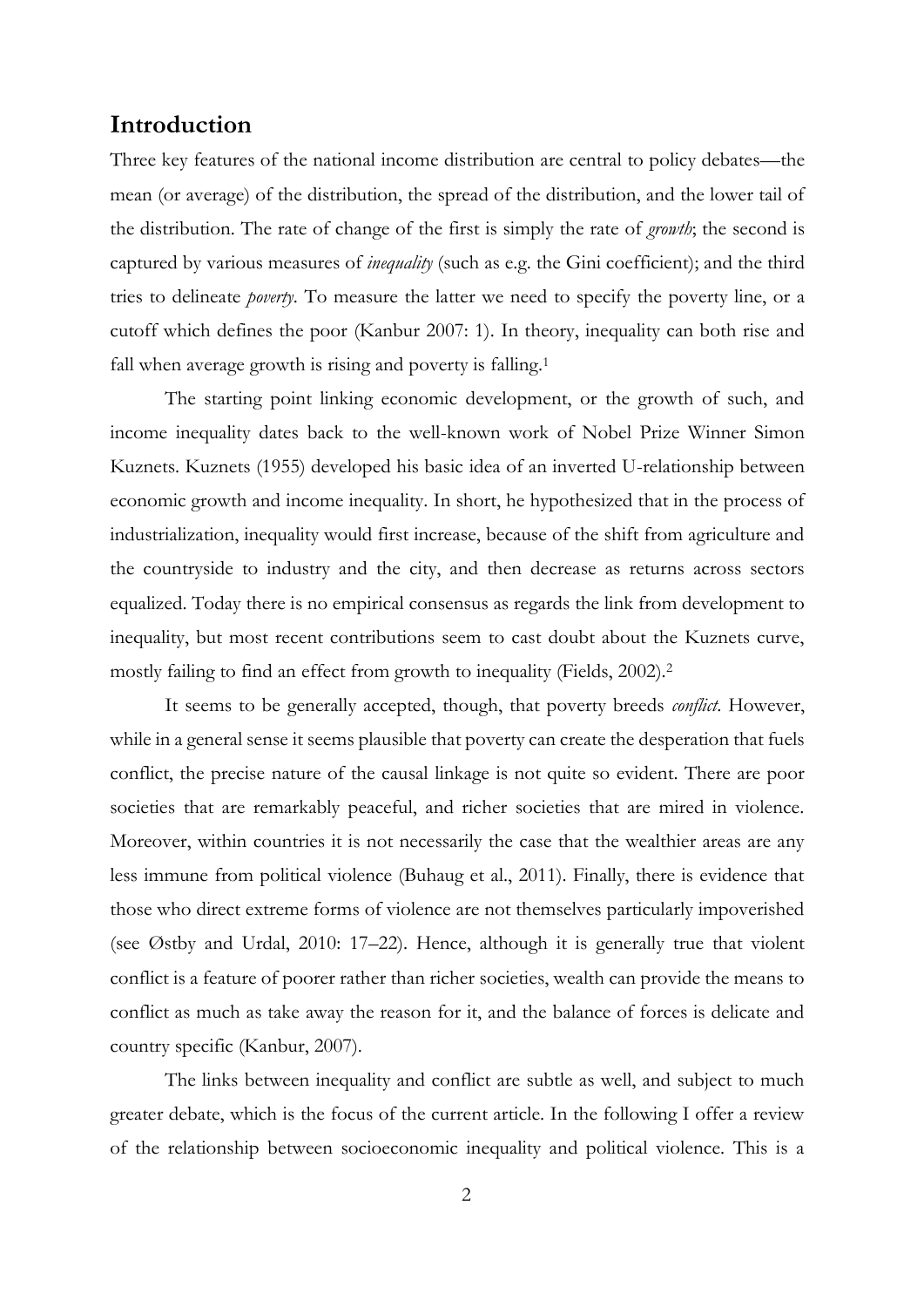response to a major puzzle that has long featured in the academic literature on political violence. I refer to this puzzle as the *quantitative-qualitative mismatch:*

For almost half a century, scholars have tried to test the assumption that inequality breeds political conflict. These efforts have not produced a conclusive answer to the question: 'What is the relationship between inequality and political violence?' (See e.g. Blattman and Miguel, 2010; Lichbach, 1989; Murshed, 2010). In line with earlier critics of relative deprivation theory (Skocpol, 1979; Snyder and Tilly, 1972; Tilly, 1978), contemporary statistical studies (Collier and Hoeffler, 2004; Fearon and Laitin, 2003) have largely dismissed the role of inequality and other grievances alike, focusing instead on opportunities for violent mobilization and state capacity.

In contrast to this statistical rejection of the inequality–conflict link, a case-based literature has emerged, spearheaded by the Oxford-based development economist Frances Stewart. She focuses on the role of 'horizontal inequalities' (HIs), or systematic economic and political inequalities between ethnic, religious or regional groups, in affecting conflict likelihood and conflict dynamics (see e.g. Stewart, 2002; Stewart, 2008). The concept of horizontal inequality differs from the 'normal' definition of inequality, often referred to as 'vertical inequality' (VI), because the latter type lines individuals up vertically and measures inequality over the range of individuals rather than groups. Furthermore, HIs are conceived of as inherently multidimensional, encompassing economic, social and political dimensions,<sup>3</sup> unlike previous accounts and measures of inequality that seem to concentrate exclusively on economic inequality (usually operationalized as income inequality or inequality in land distribution). In brief, the horizontal inequality argument states that inequalities coinciding with cultural cleavages may enhance group grievances which in turn may facilitate mobilization for conflict.

Based on material from several case studies, Stewart (2002; 2008) and her collaborators have concluded that horizontal inequalities have indeed provoked violence, ranging from a high level of criminality in Brazil to civil war in Uganda, Côte d'Ivoire and Sri Lanka. The lessons derived from such cases provide deep insight into specific cases. However, a restricted number of cases does not yield an ideal basis for generalizations about the relationship between horizontal inequalities and violent conflict; especially when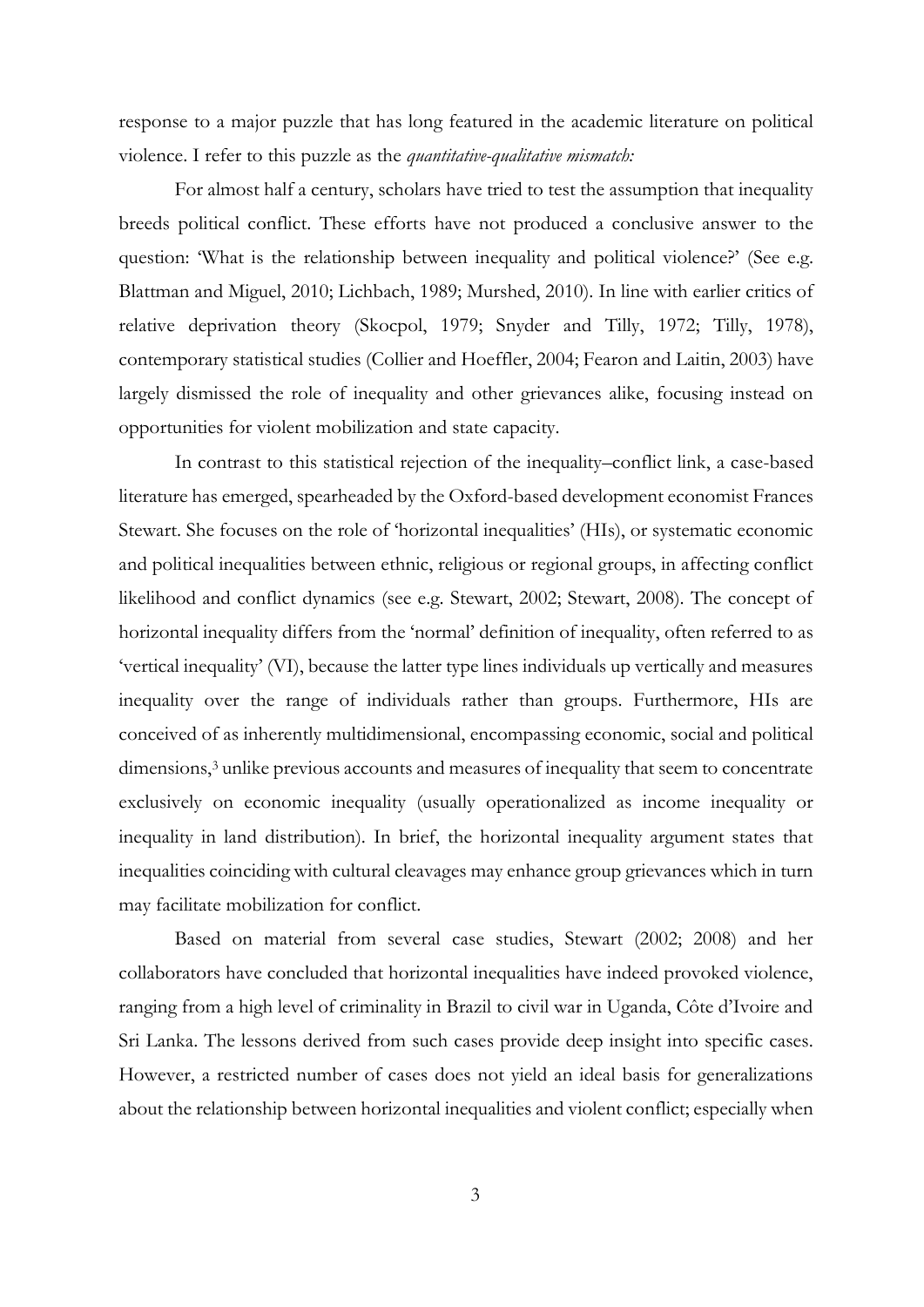dimensions of horizontal inequalities (and political violence) are not systematically measured across countries.

If the statistical studies are right, the contradictory evidence from some case studies should be viewed as anecdotal and cannot be generalized further. On the other hand, if the findings from case studies do actually reflect a more universal relationship, then the majority of the statistical inequality–conflict studies must have missed the target with their exclusive focus on inequality between individuals rather than groups.

The article proceeds as follows: In the next section I review the extensive literature on *vertical* inequality and conflict, focusing mostly on large-N statistical studies. I then present a theoretical framework that links *horizontal* inequalities with political violence through various mechanisms relating to both motivation and opportunities. This is followed by an evaluation of the existing empirical evidence on the HI-conflict relationship. I conclude by suggesting some avenues for future research.

# **Vertical inequality and civil conflict**

Ideas about human frustration and responses to grievances are inescapably part of the rationale for believing that there is a relationship between inequalities and political violence. Such ideas are not of recent origin. Explanations of aggression and relative deprivation have deep roots in the history of thought. At least since Aristotle (e.g. 350 B.C./1984), political theorists have believed that political discontent and its consequences – protest, instability, and violence – depend not only on the absolute level of economic wealth, but also its distribution, i.e. inequality between the rich and poor (Nagel, 1974). A remarkably diverse literature, both ancient and modern, theoretical as well as empirical, has coalesced on the proposition that political violence is a function of economic inequality.

In this section I review the most central theoretical arguments and empirical studies of vertical inequality and conflict.<sup>4</sup> I discuss some of the problems associated with this extensive literature, and suggest how a reconceptualization of inequality may be a solution to the empirical confusion in the field.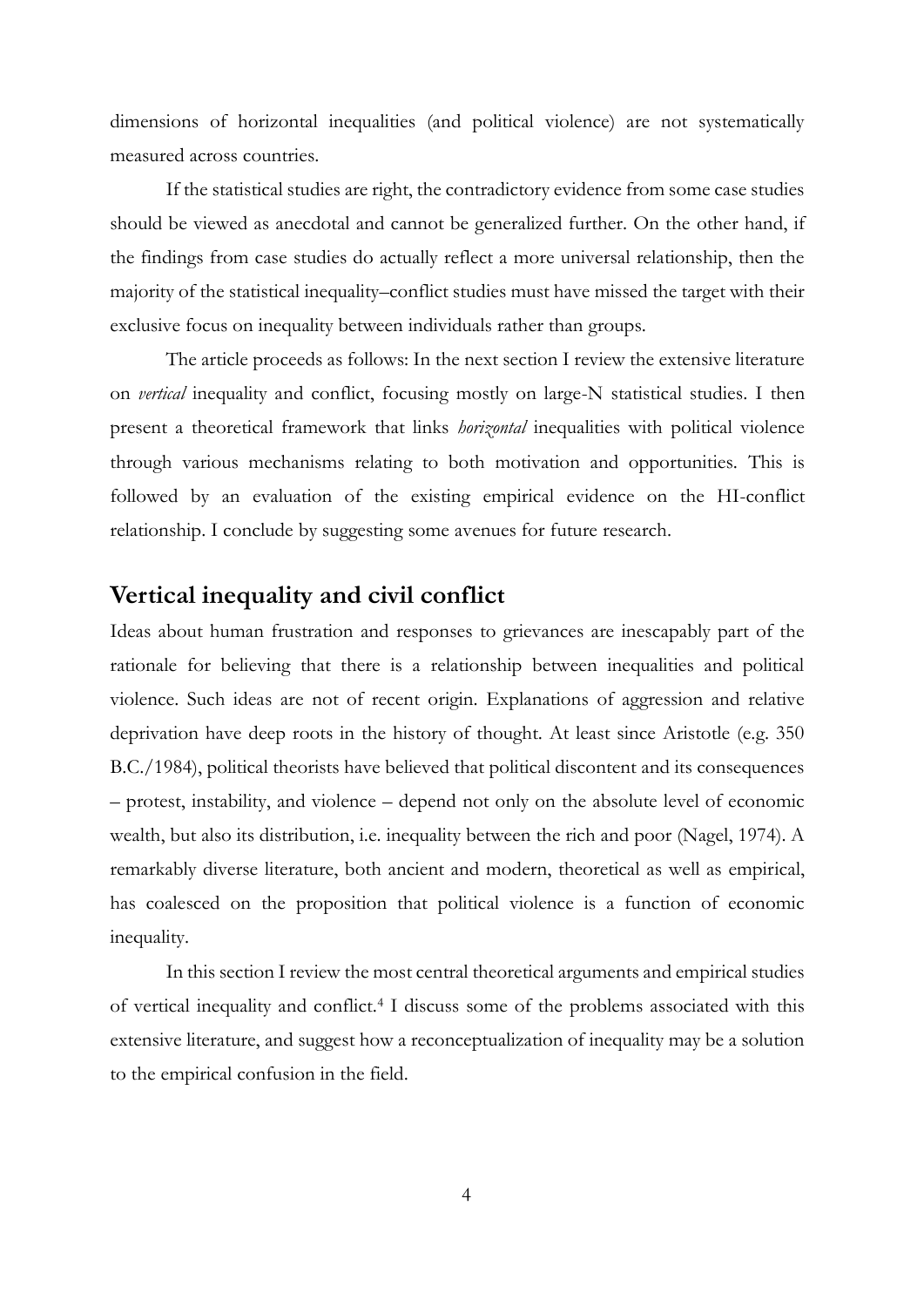# **Theoretical arguments and empirical findings**

Different theoretical approaches to inequality and conflict include Marxist theory of class struggle and revolution (Marx 1887/1967)<sup>5</sup> , relative deprivation theory (e.g. Davies, 1962; Feierabend and Feierabend 1966; Gurr, 1970) and theories of ethnic conflict and structural inequality (e.g. Galtung, 1964; Gurr, 1993, 2000; Hechter, 1975; Horowitz, 1985). What these theories have in common is the interpretation of conflict as a result of widely felt grievances among the relatively disadvantaged in society.

Marxist theory emphasizes the violence potential of economic inequality, as the industrial working class is expected to rebel because they have 'nothing to lose but their chains'. Exploitation is the fundamental source of class struggle according to Marx's theory (see e.g. Boswell and Dixon, 1993).

As Marx had articulated in the 19<sup>th</sup> century the discontent arising from political oppression and economic exploitation, psychologist Sigmund Freud provided a theory expanding such ideas in the direction of frustration and alienation. Freud (1920/1950) regarded the tendency to seek pleasure and avoid pain as the basic goal for individuals. Frustration was expected to occur whenever pleasure-seeking or pain-avoiding behavior was blocked. He believed that the natural reaction to this state of affairs would be aggression, normally directed toward those persons or objects that were perceived as the source of the frustration.

Inspired by Freud, the most influential formulation of frustration–aggression theory was proposed by Dollard and his colleagues at Yale in 1939 with the book *Frustration and Aggression*. Their theory is quite simple. The authors' basic assumption is that aggression is always a consequence of frustration (Dollard et al., 1939/1964: 1). More specifically, the proposition is that the occurrence of aggressive behavior always presupposes frustration and, on the contrary, that frustration always leads to some form of aggression. Aggression is defined as 'an act whose goal-response is injury to an organism'

Later, Davies (1962) applied the frustration–aggression hypothesis to revolutions and developed the first concrete drafts for the theory of relative deprivation. Combining the two perspectives of de Tocqueville and Marx, Davies predicted revolutions to occur when a population is exposed to a 'de Tocqueville-effect' (a socio-economic improvement)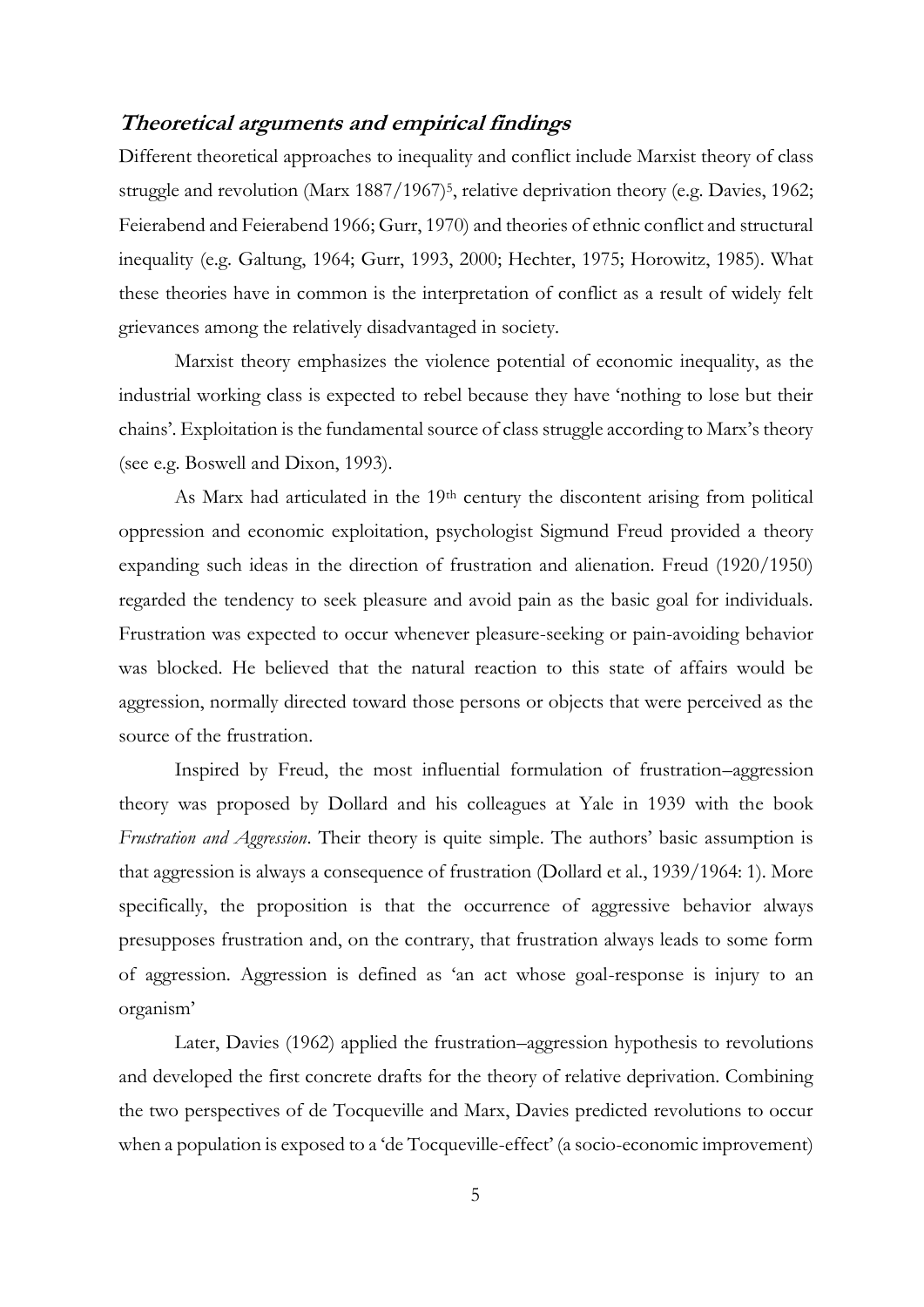followed by a 'Marx-effect' (a deterioration of the situation). Hence, according to Davies, relative deprivation results when expected need satisfaction increases linearly over time, whereas the actual need satisfaction levels off after some time. This leads to a growing gap between the expected and the actual, which causes frustration and mobilizes people to engage in conflict, commonly referred to as the inverse J-curve of need satisfaction and revolution (Davies, 1962: 6).

Following in the wake of Davies, Gurr (1969, 1970) developed relative deprivation theory further. For Gurr (1970) the magnitude of relative deprivation is the extent of the difference between a person's desired and actual situation. More specifically, Gurr (1970: 13) defined relative deprivation as the perceived discrepancy between people's 'value expectations' (the goods to which people believe they are entitled) and their 'value capabilities' (the goods and conditions they think they are capable of obtaining), which he saw as a fundamental and necessary precondition for civil conflict (Gurr, 1969: 596)

Most studies of inequality and conflict relate somehow to the relative deprivation theory. However, classical variants of relative deprivation theory do not explicitly focus on interpersonal or inter-group wealth comparisons (Gurr and Duvall, 1973; Hogg and Abrams, 1988; Stewart, 2009), but rather concentrate on what Boswell and Dixon (1990) refer to as 'diachronic' relative deprivation, which occurs when the standard of living decays over time. More relevant for empirical studies of civil conflict is 'synchronic relative deprivation', or simply, inequality. This variant of relative deprivation theory argues that while absolute poverty may lead to apathy and inactivity, comparisons with those in the same society who do better may inspire radical action and even violence.

Early on, the theory of relative deprivation attracted criticism from advocates of what has come to be called the 'resource mobilization'- or 'mobilization opportunity' approach to the explanation of collective violence and protest (e.g. Snyder and Tilly, 1972; Tilly, 1978). They reject grievance explanations hypotheses for the reason that inequality and discontent are more or less always present in practically all societies (see also Skocpol, 1979). Hence, they believe that the most direct and influential explanatory factors are not perceived grievances, but rather financial and political *opportunities* for mobilizing a rebel organization. Furthermore, a series of statistical studies challenged the results pertaining to income inequality, which was usually seen as the main indicator of relative deprivation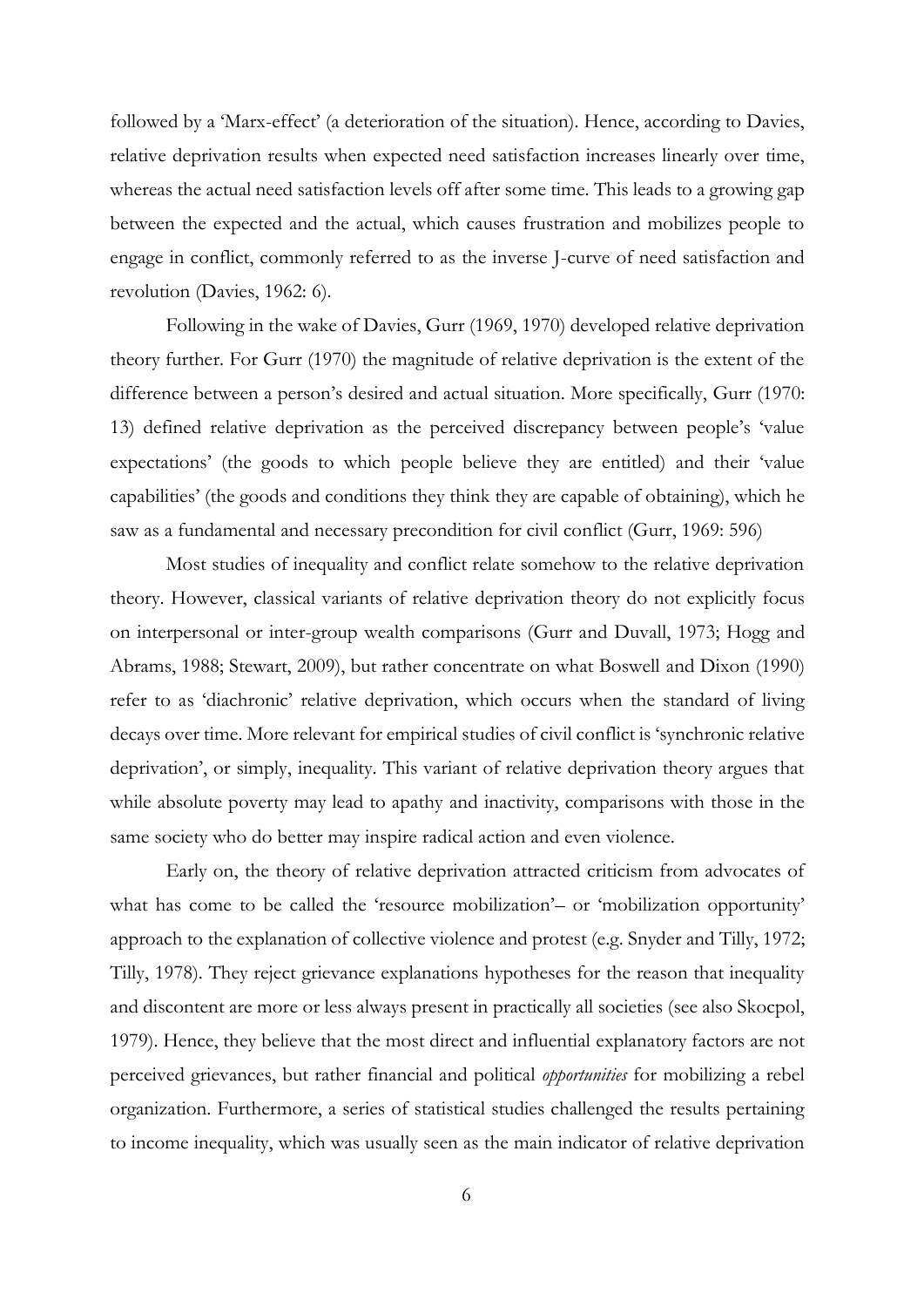(Weede, 1981). In theory there are five possible relationships between economic inequality and political conflict: positive, negative, convex (inverted U-shaped), concave (U-shaped), or null. The literature includes examples of all.<sup>6</sup>

The pioneering cross-national research on the inequality–violence relationship was Russett's (1964), who documented moderate correlations between inequality in land tenure systems and political instability in 47 countries. A subsequent study by Parvin (1973) came to the opposite conclusion. Working with a sample of 26 predominantly Western nations, he found that inequality proved to be only marginally significant and even inversely related to political unrest. Nagel (1974) tried to combine the two assumptions and resolve the contradiction. The discontent triggered by inequality, Nagel believed, consisted of the tendency of individuals to compare wealth (a tendency he assumed was *inversely* related to the amount of objective inequality), and the extent of the grievance resulting from such comparisons (a direct function of inequality). Combining these two factors multiplicatively, Nagel suggested that the inequality-violence relationship resembled an inverse U-curve, with political violence most likely at intermediate levels of inequality. He found some support for this assumption in a study of Vietnamese provinces, but not with a cross-national sample.<sup>7</sup>

Sigelman and Simpson (1977) were the first to have access to personal income data. They assumed that data on income inequality would have greater violence potential than land inequality because in many societies – particularly those at higher development levels – life chances are not so closely connected to land ownership. They found some support for a linear relationship between the Gini index<sup>8</sup> for personal income inequality and internal war, but concluded that 'the overall level of societal well-being is a more critical determinant of political violence than is income inequality.' (Sigelman and Simpson, 1977: 124) The latter was supported in a subsequent study by Weede (1981), who found a strong impact of average income, but no effect of inequality on collective violence.

Integrating relative deprivation theory with the resource mobilization approach, Muller and Seligson's (1987) postulated that whereas a high level of income inequality nationwide would significantly raise the probability that at least some dissident groups would be able to organize for violent collective action, a high level of agrarian inequality would not have the same effect on collective violence because it would be more difficult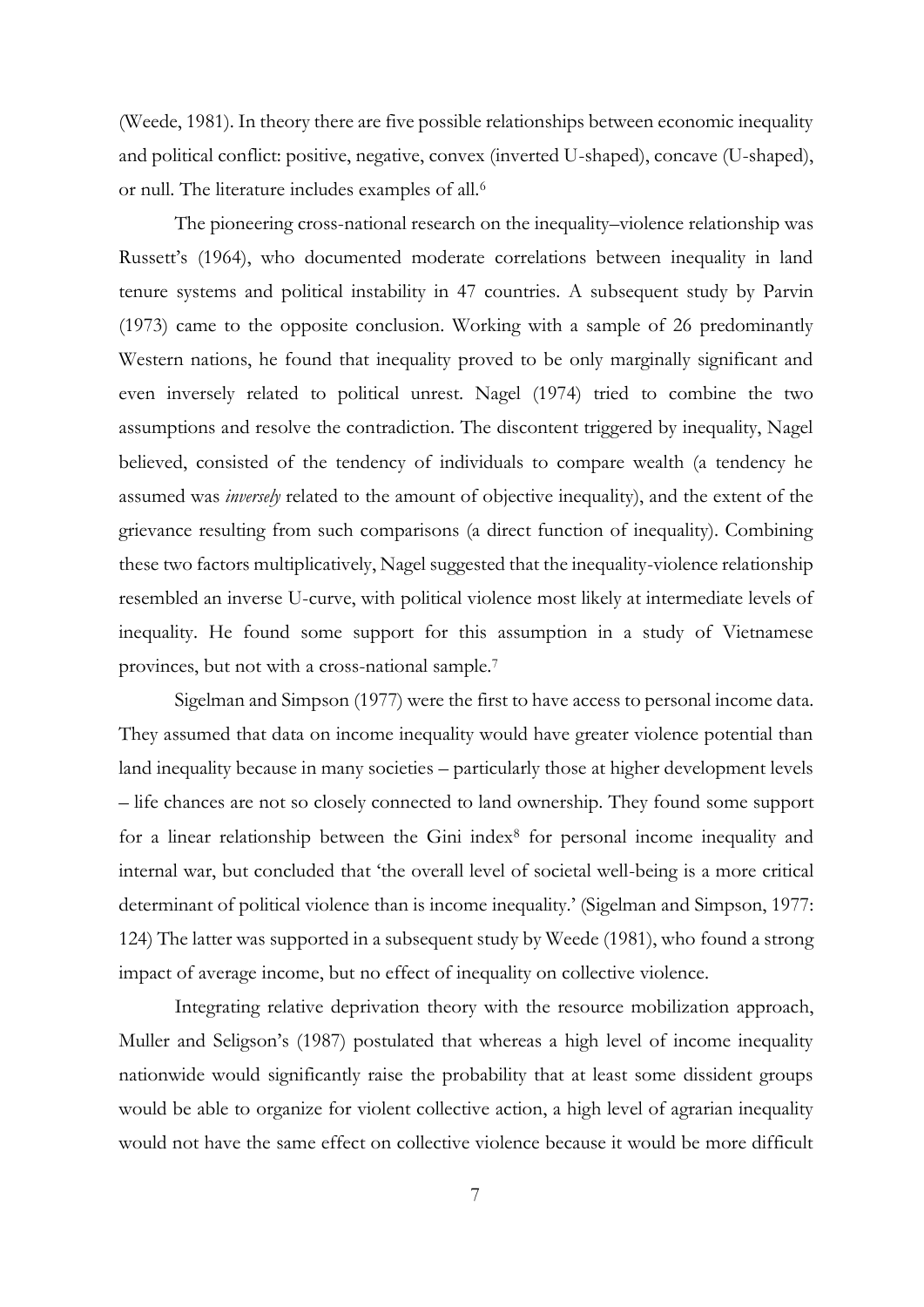to mobilize people in the countryside. They found support for a positive relationship between income inequality and domestic conflict, whereas land inequality was found to be relevant only to the extent that it was associated with the nationwide distribution of income inequality.

With a plethora of inconsistent findings in the literature, the inequality–conflict riddle remained unsolved by the late 1980s (see Lichbach, 1989). The end of the Cold War, which entailed a new wave of ethno-national conflict, inspired Gurr (1993; 2000) to extend his previous theory on relative deprivation. He now began to focus on ethnic minorities' reactions to socioeconomic and political disadvantage as well as state-imposed discrimination, and found that ethnically-based grievances resulting from such factors contributed to ethnic mobilization and hence increased risk of collective violence. Gurr's results were in line with Horowitz' (1985) seminal study of ethnic groups in conflict.

Overall, relative deprivation theory remains the most prominent explanation that connects inequality, (as well as other grievance-related factors), with conflict. However, despite the persistence of the theme, grievance models have not fared well in the contemporary empirical literature on inequality and conflict (see Blattman and Miguel, 2010). In the mid-1990s, World Bank researchers Deininger and Squire (1996) presented a new dataset on income inequality, which was later expanded into *The World Income Inequality Database* (UNU/WIDER and UNDP, 2000). These data represent a great improvement in terms of quality and spatio-temporal coverage compared to previous datasets, and soon became the standard source of inequality data. Subsequently, in virtually all cross-country regressions of civil conflict, economic inequality is not significant.<sup>9</sup>

The contemporary conflict literature has been strongly marked by the pioneering works of Collier and Hoeffler (2004) and Fearon and Latin (2003). Echoing earlier critics of relative deprivation they largely dismiss grievances as causes of conflict for the reason that inequality and discontent are more or less always present in practically all societies. In their seminal article, Collier and Hoeffler (2004) discuss whether civil conflicts are caused by 'greed' or 'grievance'. They present two alternative explanations for civil war: atypical grievances or atypical opportunities for forming a rebel organization. Collier and Hoeffler's grievance model consists of factors such as high income inequality, a lack of political rights and ethnic and religious divisions in society. Among the 'greed' factors in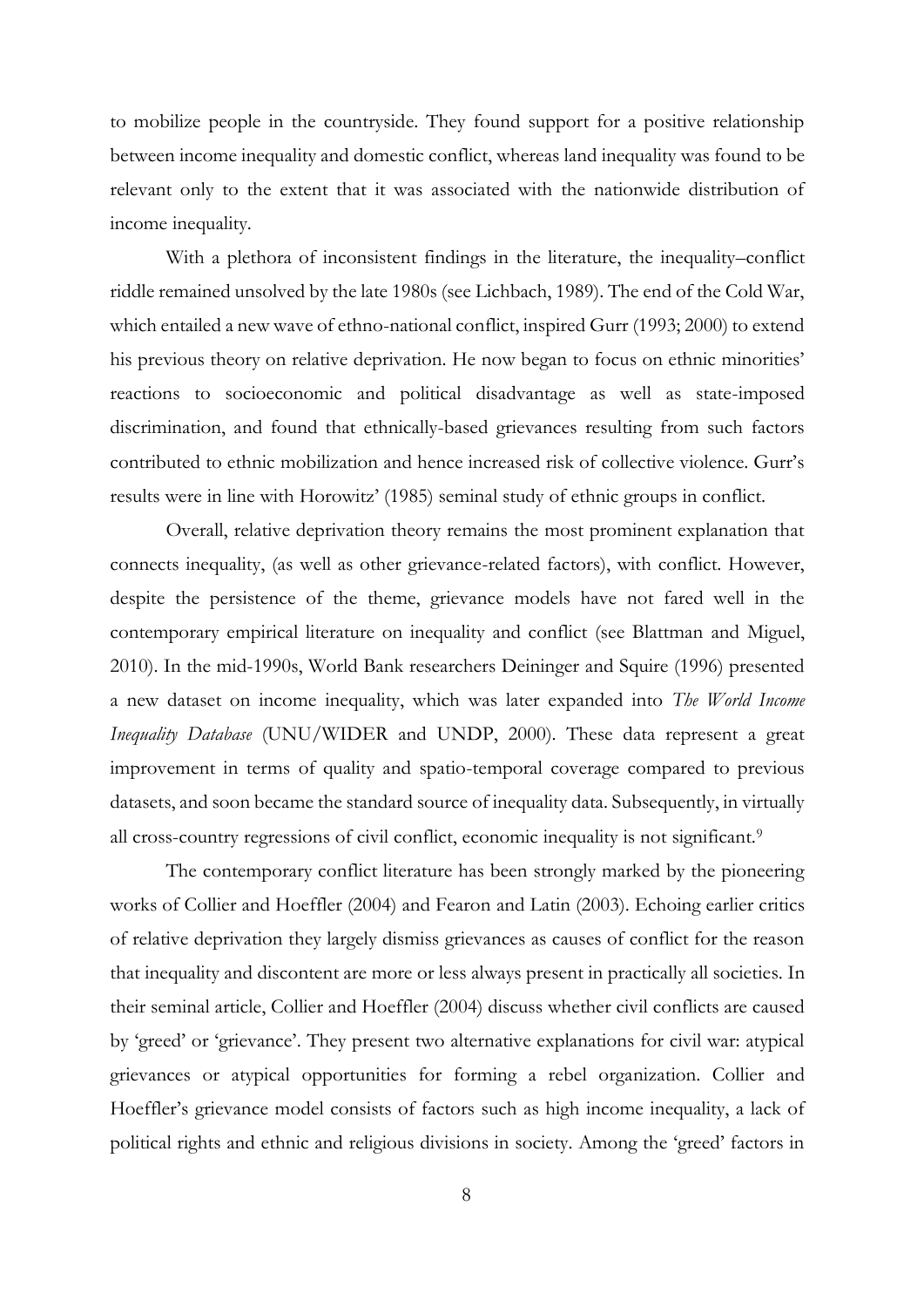their opportunity model, are access to finance, such as the scope for extortion of natural resources, and geographical factors such as the extent of mountains and forests. Relying on the Gini coefficient from the Deininger and Squire (1996) data, Collier and Hoeffler find no statistically significant effect for inequality and other proxies for grievances, such as ethnic heterogeneity, which makes them conclude that greed outperforms grievance' (Collier and Hoeffler, 2004). In more recent research, Collier has toned down the greed focus (e.g. Collier, 2007), but Collier, Hoeffler and Rohner (2009) maintain that conflict is caused by factors associated with what they refer to as 'feasibility', rather than grievances. In another influential study that focuses on political and institutional causes of civil war, Fearon and Laitin (2003) reach the same conclusion as Collier and Hoeffler (e.g. 2004), i.e. that there appears to be no cross-national relationship between inequality and conflict onset.

# **Problems with the inequality–conflict literature**

There are a number of potential reasons why the studies reviewed here come to so different conclusions with regard to the relationship between inequality and conflict. I have divided the critique of the literature into two parts. The first considers various methodological problems, and the second provides a more fundamental critique, relating to the conceptualization of inequality.

#### Methodological objections

It has been argued that the contradictory inequality–conflict results are due to variations among the studies in all aspects of research design (see e.g. Cramer, 2001, 2003; Lichbach, 1989; Zimmerman, 1983). Various critics have suggested that the inconsistent conclusions arise from a lack of essential control variables, from the different cases and time frames in which the effects of conflict are examined, and not least from poor data and inadequate level of analysis.

First, Zimmerman (1983) and Lichbach (1989) warn that those studies that find a positive relationship between inequality and conflict may be spurious because they failed to include control variables like the level of economic development and regime type. A related critique comes from Hegre, Gissinger, and Gleditsch (2003: 257), who claim that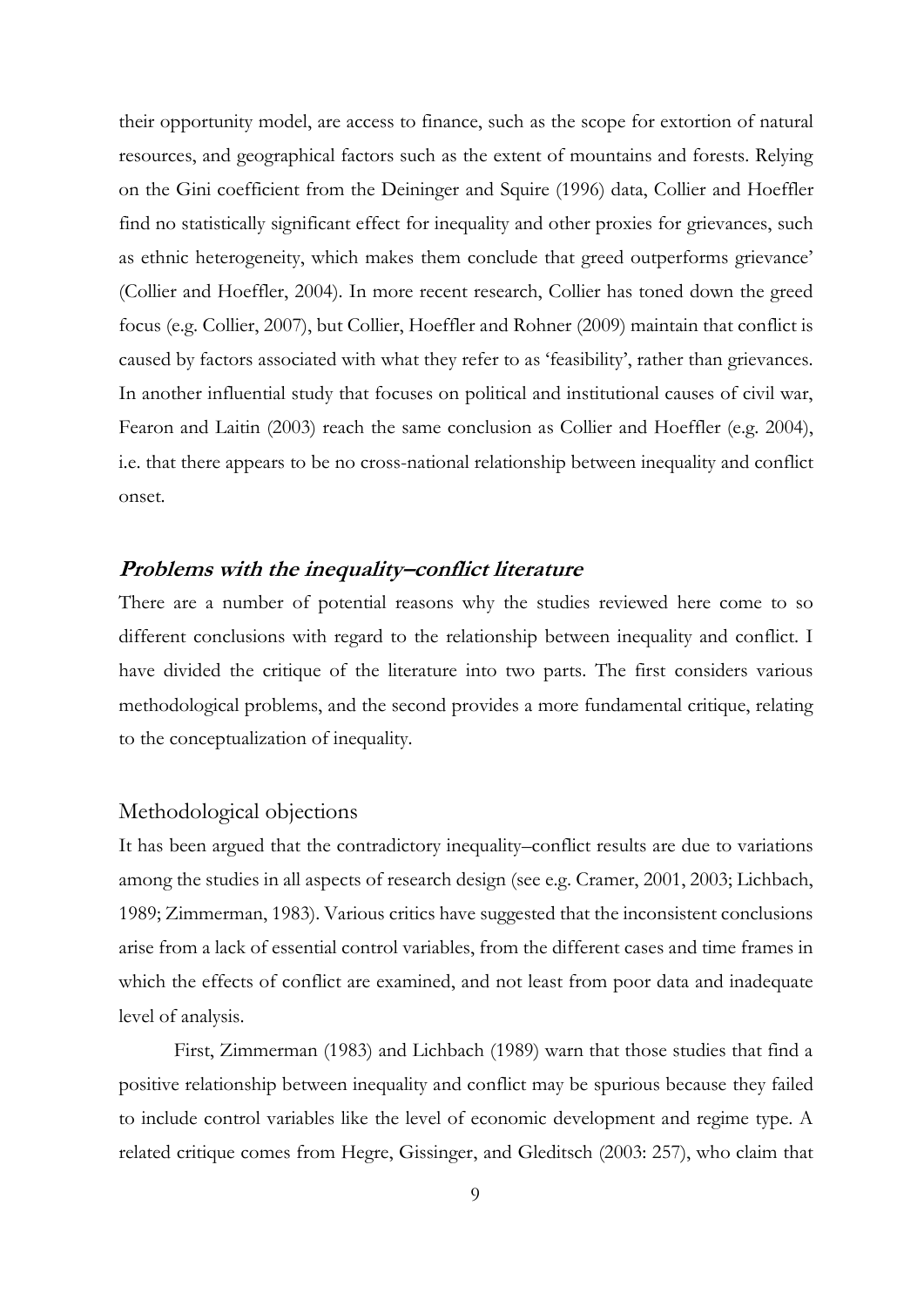'scholars have focused on relative deprivation at the cost of ignoring more important explanatory factors.'

Second, the spatio-temporal domain covered by empirical inequality–conflict studies has varied greatly. Some of the recent cross-national studies have employed a global sample of states (Collier and Hoeffler, 2004; Fearon and Laitin, 2003; Hegre, Gissinger, and Gleditsch, 2003). Others have focused on a restricted spatial domain (e.g. Nagel 1974; Parvin, 1973). While there may be a number of good reasons for doing so, focusing on a limited number of states makes it harder to make generalizations due to potential lack of representativeness. Also, most of the studies reviewed are cross-sectional studies, with only one year of observations for each variable. A cross-sectional study is not the best approach to analyzing domestic conflict, which may erupt at any given time during the observation period. This makes it problematic to study the relationship between inequality and conflict over time.

One of the most serious objections to previous empirical studies concerns the poor data on income inequality and the high level of missing observations. Before the Deininger and Squire (1996) dataset, and the recent appearance of the World Income Inequality Database (WIID) (UNU/WIDER and UNDP, 2000), cross-national data on inequality were distressingly scarce and imprecise. Yet, with this progress, the problem of a very large amount of missing data is still present. Deiniger and Squire include inequality data from quite a limited number of countries and years.<sup>10</sup>

Worse than the problem of poor and missing data itself, is the problem that arises when the pattern of missing data is non-random, or biased. Many countries do not have any inequality data at all. Trying to locate income inequality for these countries, Strand and Gates (2002) put a request to the Scientific Study of International Processes (SSIP)<sup>11</sup> listserv for information, and got the following answer from Phil Schrodt (quoted in Strand and Gates, 2002: 5–6):

Missing data is usually missing for a reason and this is a splendid example. Seems to me almost all of these cases fall into one of three cases:

1. None of your business, infidel;

2. None of your business, capitalist running dog CIA lackey;

3. We'd be delighted to give you the information, but we haven't had a decent meal in thirty years;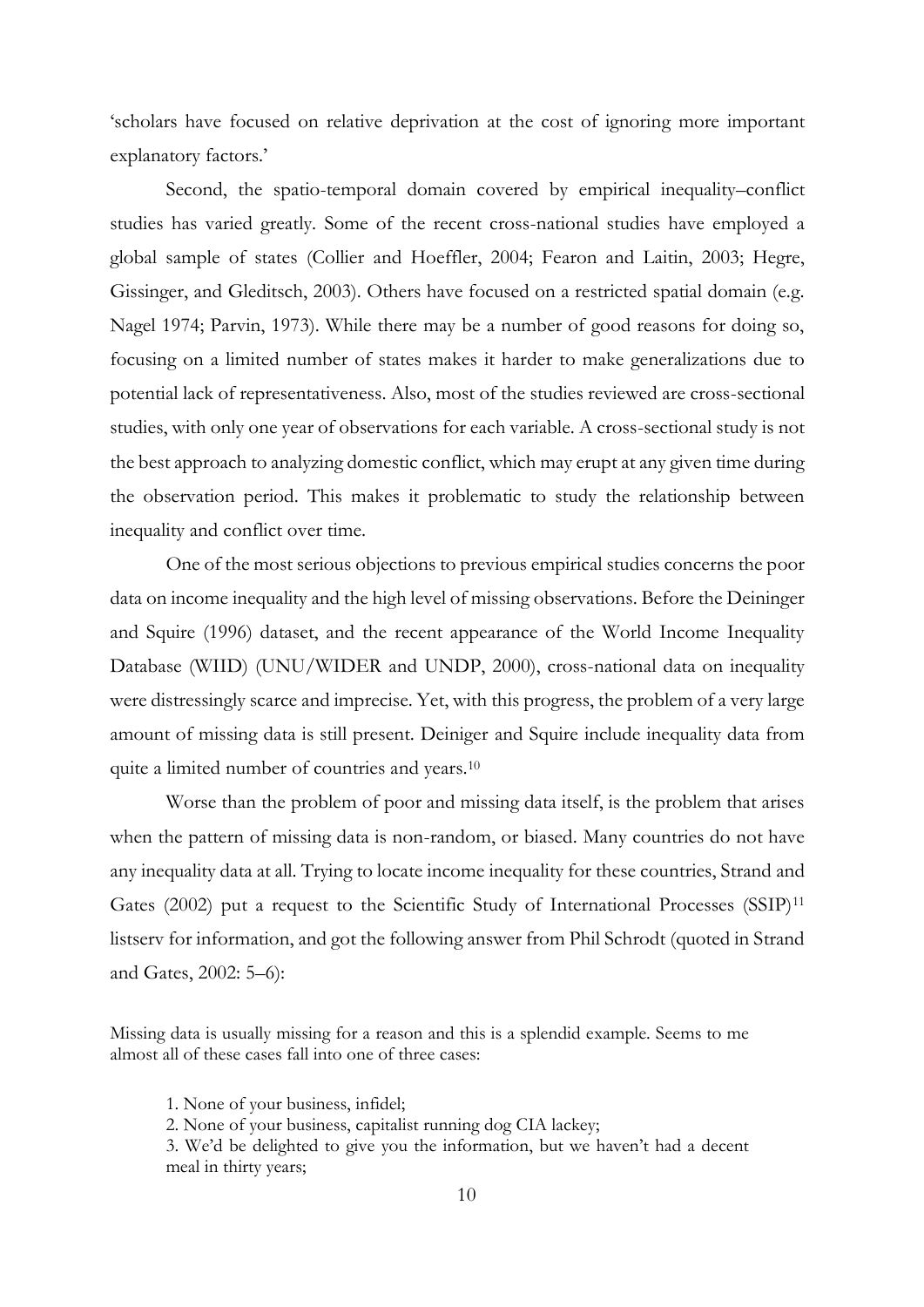4. All of the above (Somalia).

The point is that a situation in which we are less likely to have inequality data for conflictridden conflicts, this bias could imply that we infer that the effect of inequality on conflict is weaker than it actually is (see e.g. Gates, 2004).

A final methodological caveat relates to the level of analysis. Civil wars often take place within limited areas within countries. Since features of wealth and income distributions tend to vary considerably within countries, the use of national level indicators of inequality to explain variations in civil conflict is likely to be inappropriate (see e.g. Buhaug and Lujala, 2005; Buhaug et al., 2011). Based on a similar reasoning, Cramer (2001) describes the national-level Gini coefficient as a 'superficial outward sign of inequality'. His point is illustrated by the examples of Indonesia and Rwanda, which are commonly regarded as two countries with low Gini coefficients. Cramer claims that to draw from the published data on inequality that either of these two countries is a low-inequality country would be misleading, or even absurd:

Indonesia has probably experienced rapid increase in income and wealth inequality in recent years, a fact that is directly observable to the eye in and around Jakarta, for example, with its extravagant shopping emporia coexisting with extreme poverty and, further afield, dire indigence in rural areas. Rwanda also is not quite the Cuba or Kerala of its Gini image' (Cramer, 2001: 5–6).

In other words, there may be severe inequalities locally (micro-level) even though a country, on the whole, scores relatively low on the Gini index. Cramer holds that in the majority of civil conflicts the intensity of violence is conflict at 'close quarters', i.e. about visible and felt inequalities at the local level rather than the extremes of the Gini coefficient and the ratio between earnings of the richest and the poorest quintile of the population. This line of criticism relates to the more conceptual objections discussed below.

#### Conceptual and theoretical objections

Scholars suspect that inequality (whatever it is) is related to political instability (whatever that is), but they are not sure; nor are they sure what the relationship should look like if it is there. We have some conceptual work to do.

(Linehan, 1980: 195)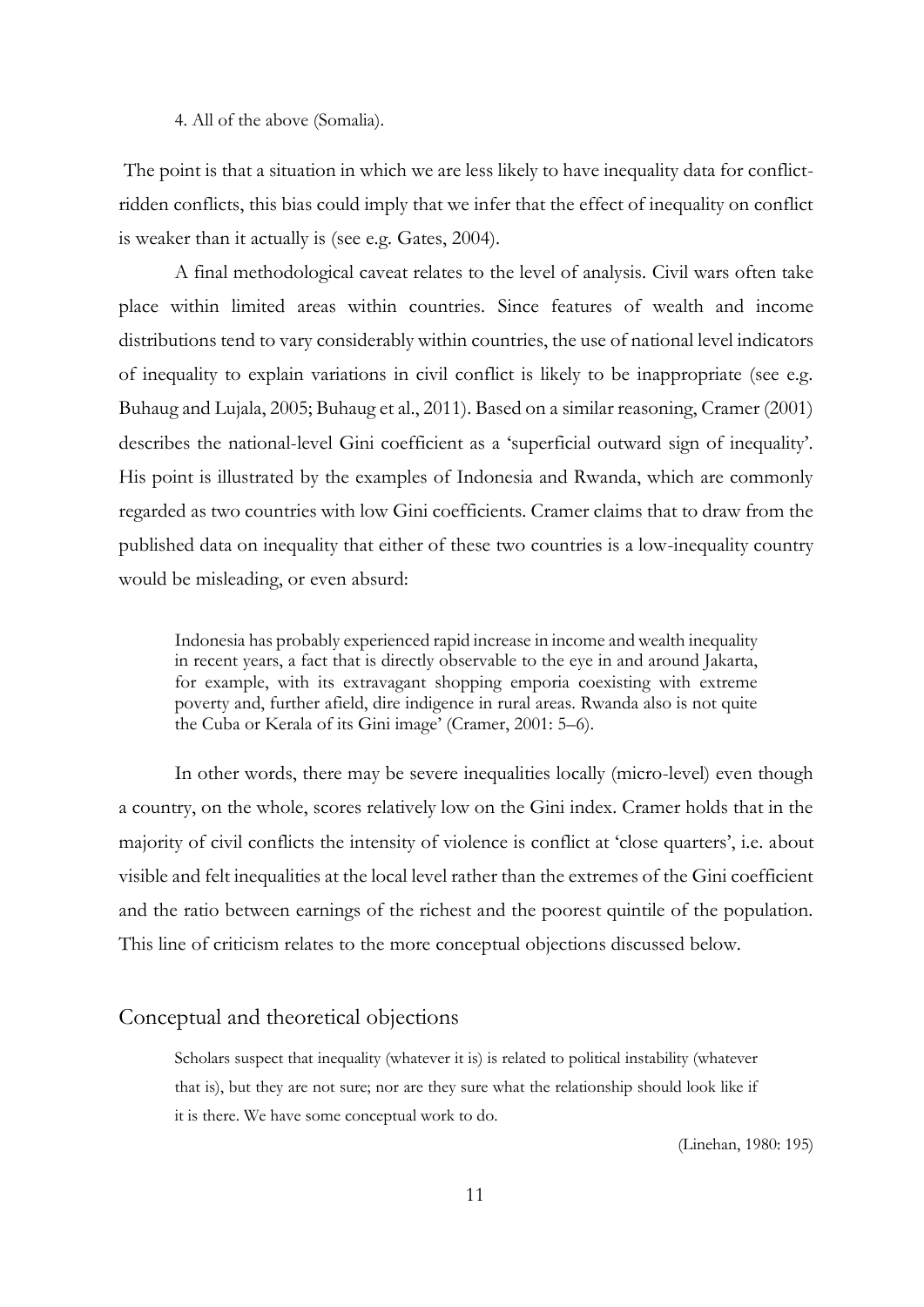The standard (technical) critiques about lacking control variables; restricted samples; poor data; and inappropriate level of analysis may apply to most of the studies reviewed. However, I contend that there is a more fundamental problem that produces the conflicting results concerning the inequality–conflict relationship: One of the most important flaws of the quantitative studies of inequality and conflict may be conceptual. My first conceptual objection is that in the inequality–conflict literature, most attention has been focused on inequality between individuals. However, the topic of interest, violent conflict, is a group phenomenon, not situations of individuals randomly committing violence against each other. Group identity is critical to recruitment and maintaining allegiance to a military organization. Hence, we should focus the attention on the relevant form of inequality – that between groups.<sup>12</sup>

Such reasoning is supported by psychological experiments. For example, Brewer (1991: 478–479) concludes that individuals derive value from the group to which they belong. The willingness of individuals to make any sacrifice for group action is predicted more by a sense of collective rather than individual relative deprivation. Improvement of the group's condition, in other words, may be a more powerful motivation to participate in collective actions than improvement of the individual's condition. I recognize that ethnic or religious groups are to some extent socially constructed, sometimes with fluid membership. Nevertheless, the relative performance of identity groups is an important source of individual welfare, and can hence cause serious conflicts where structural economic or political differences coincide with cultural cleavages (see e.g. Stewart, 2002). Also, as demonstrated in in the first section, vertical and horizontal inequalities do not necessarily overlap.

My second conceptual objection concurs with Sen (1992) and Stewart's (2002) complaint that most studies of the relationship between inequality have exclusively focused at *economic* inequality (usually measured by income). I have consistently talked about horizontal *inequalities* in plural. This choice of words is not incidental. In order to fully explore the inequality–conflict nexus, one should study various dimensions of inequality in addition to the strictly economic dimension operationalized as income. Sen (1992) asks an essential question: 'Equality of what?' Given the fact that the human population is different in many respects, it is important to remember that inequality can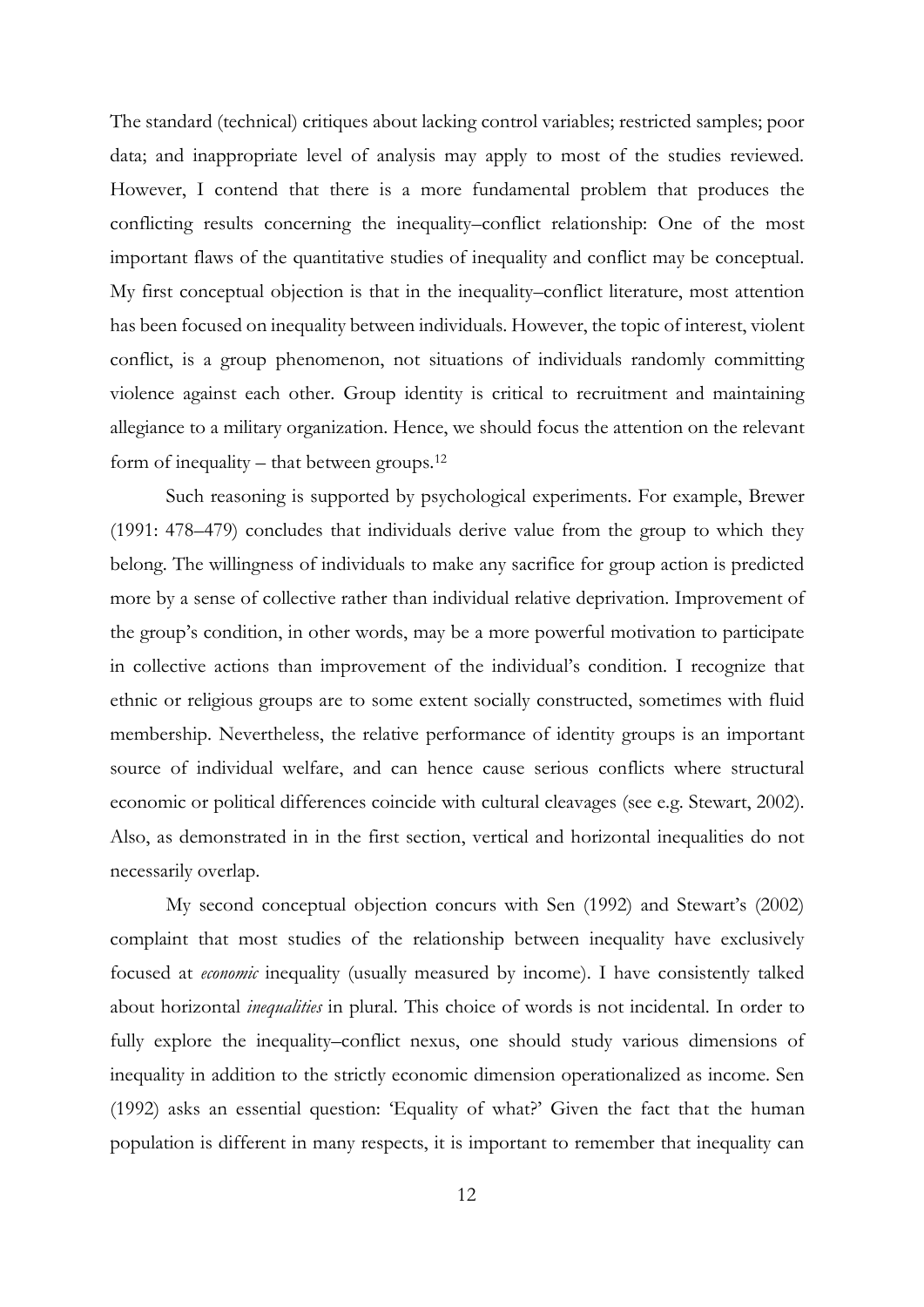be much more than just income inequality measured by e.g. the Gini index. Sen (1992; 2006) focuses on three different categories (or 'spaces') of equality: equality of income or other financial assets; equality of welfare and equal rights and liberties, and argues that the various categories of equality cannot be combined perfectly, since the differences in environmental factors and human capacities influence the final outcome. Stewart (2008) also stresses that horizontal inequalities are multidimensional – with political, economic, and social elements (as indeed are vertical inequalities, but they are rarely measured in a multidimensional way).<sup>13</sup>

Finally, it has been argued that the general lack of theory and explanation is a fatal flaw of many statistical models of the inequality–conflict nexus (Lichbach, 1989). Many studies begin by assuming that there is such a relationship – often citing one of the 'classics' à la Russett (1964) – and then jump straight to the empirical analysis, leaving unexplored what Elster (1983) refers to as the 'black box' in the causal chain. In other words, the reasoning behind the various propositions – *how* and *why* inequality breeds conflict, has typically been lacking.

For the reasons presented above, we cannot conclude from the extant literature that inequality is unrelated to political violence. On the contrary, I argue that the rejection of the inequality–conflict nexus is at best premature. Indeed, it could be the case that vertical inequality in a homogenous population, despite the class differences it engenders, does not seriously increase the risk of conflict, but that could still leave a role for group inequality. Yet, most of the contributions reviewed here ignore how different dimensions of inequality are institutionalized and shaped by history and various social and cultural cleavages, and how such inequalities can be translated into collective violence. A more promising avenue to capture the inequality–conflict link has been taken by Stewart (e.g. 2000, 2002, 2008) and her collaborators, who focus on the role of horizontal inequalities, or 'inequalities in economic, social or political dimensions or cultural status between culturally defined groups' (Stewart, 2009: 3). In the next section I outline the theoretical framework for studying horizontal inequalities and political violence showing HIs can spur violent group mobilization through both grievance-based and opportunity-based mechanisms.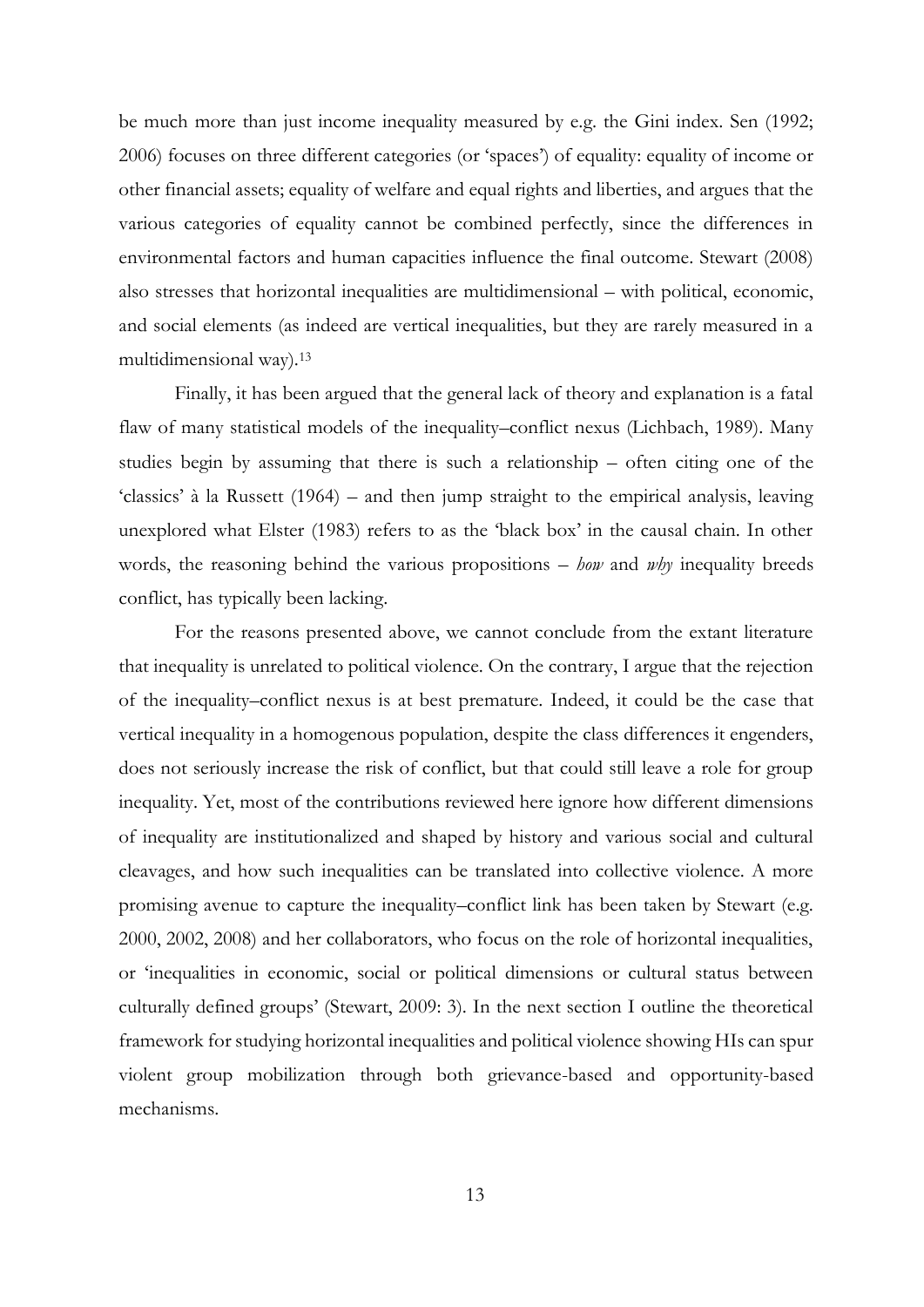# **Theorizing horizontal inequalities and political violence**

Although the concept of horizontal inequalities is quite new, there are clear synergies between this and other approaches to understanding multidimensional inequalities and the dynamics of violent group mobilization in ethnically heterogeneous countries. For example, Barrow's (1976) concept of 'ethnic group inequality', Horowitz's (1985) 'ranked ethnic groups'; and Tilly's (1999) 'categorical inequalities' describe similar inter-group inequalities. Gurr's (1993) concept of 'relative deprivation' as a cause of minority rebellion represents another related perspective. As noted in the last section, the general concept of relative deprivation is often conceived of as diachronic, or inter-temporal, often measured in terms of economic growth (or the lack thereof).

Less commonly discussed, but more important for empirical studies of inter-ethnic conflict is what Boswell and Dixon (1990: 542) refer to as synchronic relative deprivation, which is usually measured in terms of income distribution. Add to this that the literature has distinguished between individual vs. collective relative deprivation. According to social identity theory individuals' investment in their membership group and the salience of group boundaries increase the likelihood that relative deprivation will be experienced in its collective form (Walker and Smith, 2002). Yet, most studies of inequality and conflict operationalize relative deprivation at the individual level by various measures of vertical inequalities, such as the Gini coefficient.

If we combine the distinctions diachronic/synchronic<sup>14</sup> and individual/collective relative deprivation in a  $2x2$  matrix (see Table 1), alternative d) – collective synchronic relative deprivation – comes closest to the concept of horizontal inequalities. However, there is one important feature that distinguishes the HI approach from that of relative deprivation (see Stewart, 2008). Whereas relative deprivation theory by definition focuses on the motives of the disadvantaged in society, the HI thesis stresses that it is not only resentment among the deprived that may cause political instability – although this clearly seems to be the case in many disputes (e.g. the Hutus vs. Tutsis in Rwanda or race riots in industrialized countries). The relatively privileged can also attack the unprivileged (or the state) as a reaction to what they may perceive of as unfair redistribution, or out of fear that the relatively deprived may demand more resources and political power (e.g. the Biafra war in Nigeria, or the Basque conflict in Spain).15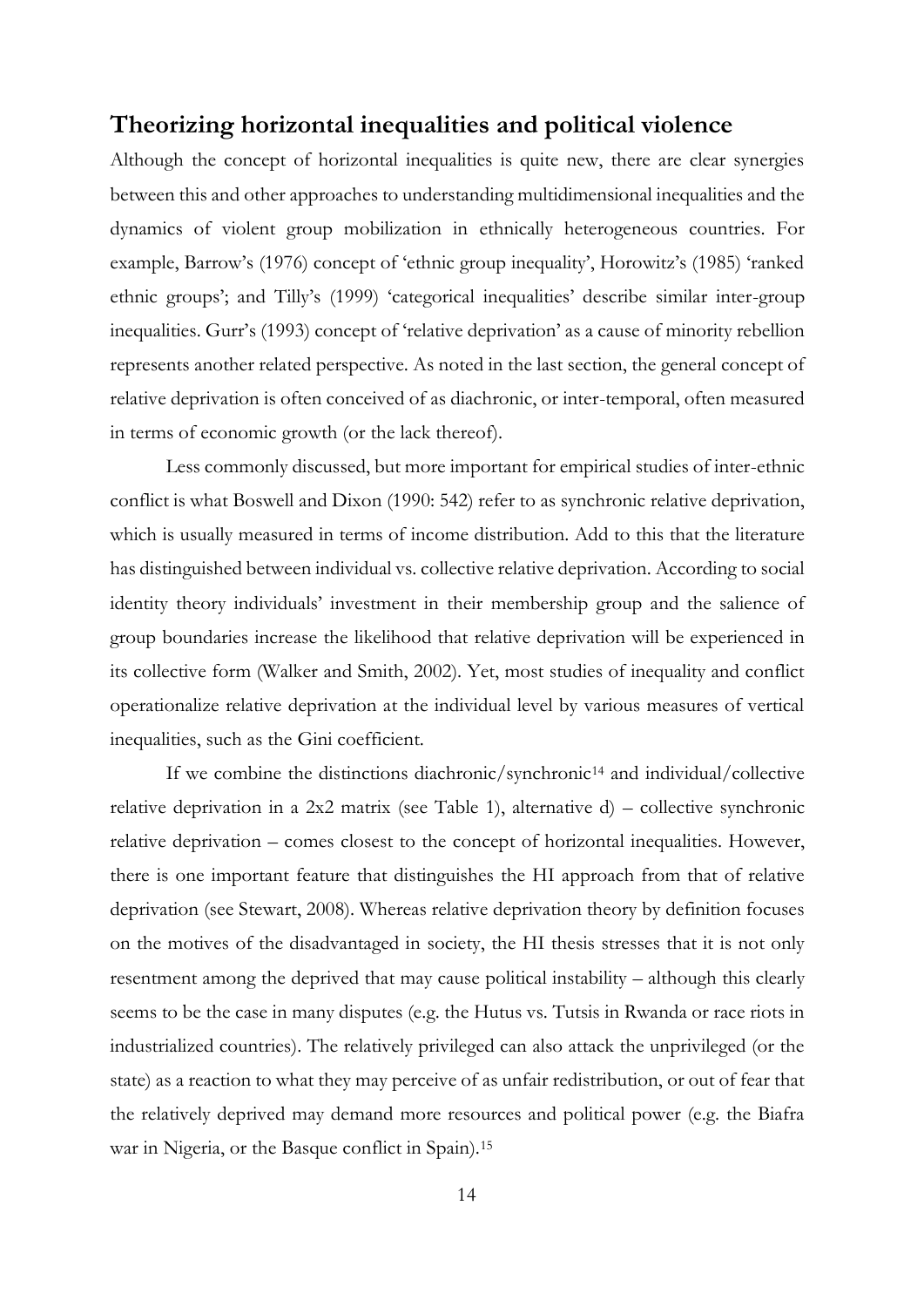| Aggregation level | Individual          | Collective     |
|-------------------|---------------------|----------------|
| Time perspective  |                     |                |
| Diachronic        | a) Intra-Individual | b) Intra-Group |
| Synchronic        | c)Inter-Individual  | d) Inter-Group |

**Table 1. Typology of different forms of relative deprivation** 

# **Origins of horizontal inequalities**

There can be many causes and origins of systematic differences between different ethnic, religious groups, or regions. They relate to different factors such as ecological and climatological differences, the distribution of natural resource endowments, the differential impacts of colonialism, as well as various economic policies (Brown and Langer, 2010: 30). Horizontal inequalities often have their origin in historical circumstances – often colonial policy which privileged some groups over others. Sometimes, however, horizontal inequalities are not caused by deliberate agency at all but simply become evident for example when traditional peoples on the periphery of modernizing societies are drawn into closer contact with the more powerful and technologically proficient groups (see Gurr, 2000). Furthermore, as shown in Østby (2008b), HIs tend to reproduce over time, sometimes lasting for decades. An initial advantage often leads to long-term cumulative advantages, as resources and education allow the more privileged groups to secure further advantages (Stewart, 2009). For example, children growing up in poor communities usually have less access to good schooling and must travel further, in social and geographical terms, to raise their own children out of poverty. According to HI theory, the risk of violent group mobilization should be higher when people are convinced that their socioeconomic deprivation is caused by deliberate discrimination by the state. Conversely, if a country's government introduces policies designed to reduce HIs, this may reduce the political salience of the prevailing HIs, even when the actual redistributional effect is rather limited (Brown and Langer, 2010: 31).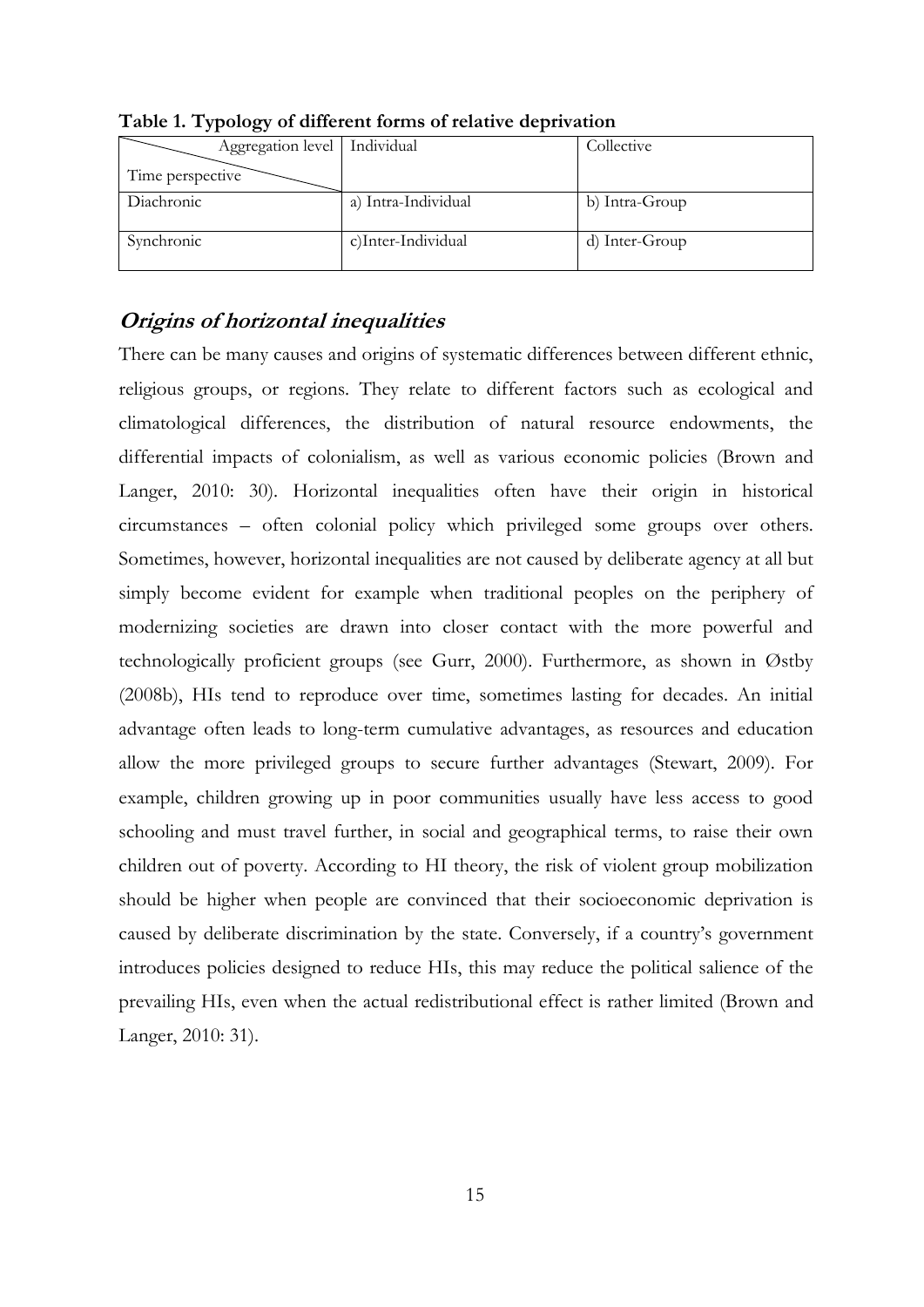# **How do HIs spur collective action?**

To the extent that ethnicity is a major determinant of a group's security, status, material well-being, or access to political power, it is likely to be a salient part of their identity. In line with such reasoning we need to go beyond the sheer cultural differences to understand the causes of conflict. The literature on political violence emphasizes two factors in addition to a shared *identity* that may lead to group mobilization: *grievance* (or frustration; resentment) and *opportunity* (see e.g. Ellingsen, 2000; Gurr, 1993; 2000). These concepts serve as the main guideline for my understanding on how horizontal inequalities influence collective action. I posit that all three factors operate interdependently and that they can be incorporated in a synthetic model of horizontal inequalities and collective mobilization.

Stewart (2000) argues that in societies where economic, social and/or political inequalities coincide with ethnic cleavages, identity can be a mobilizing agent that can lead to political violence. Her theory of horizontal inequality and conflict hence combines elements from both social identity theory and theories of relative deprivation. Gurr (1993: 127) explicitly argues that ethnic identities and grievances mutually reinforce each other: 'a group's grievances and potential for political mobilization are both influenced by the strength of group identity. Accepting Gurr's reasoning, horizontal inequalities may increase both the perception of a common identity *and* the level of group grievances.

As mentioned above, conflict can be initiated by both relatively deprived and relatively privileged groups, although the literature tends to focus mostly on the former. According to Horowitz (1985) in stratified social systems, social comparison reflecting superiority or inferiority should be particularly likely to trigger conflict. Gurr (2000) found that ethnic groups are in fact often subject to economic discrimination to the extent that their members have been systematically limited in access to desirable economic goods and conditions. Whether such inequalities are due to overt discrimination or not, unequal access to economic resources by different groups can provoke collective grievances. In the words of Petersen (2002: 40) 'resentment is the feeling of being *politically* dominated by a group that has no right to be in a superior position'. Conversely, groups that are relatively advantaged may also experience collective grievances due to their fear that the deprived groups may gain political power and demand more resource redistribution, or turn to armed aggression to redress their grievances. For example, inter-regional inequality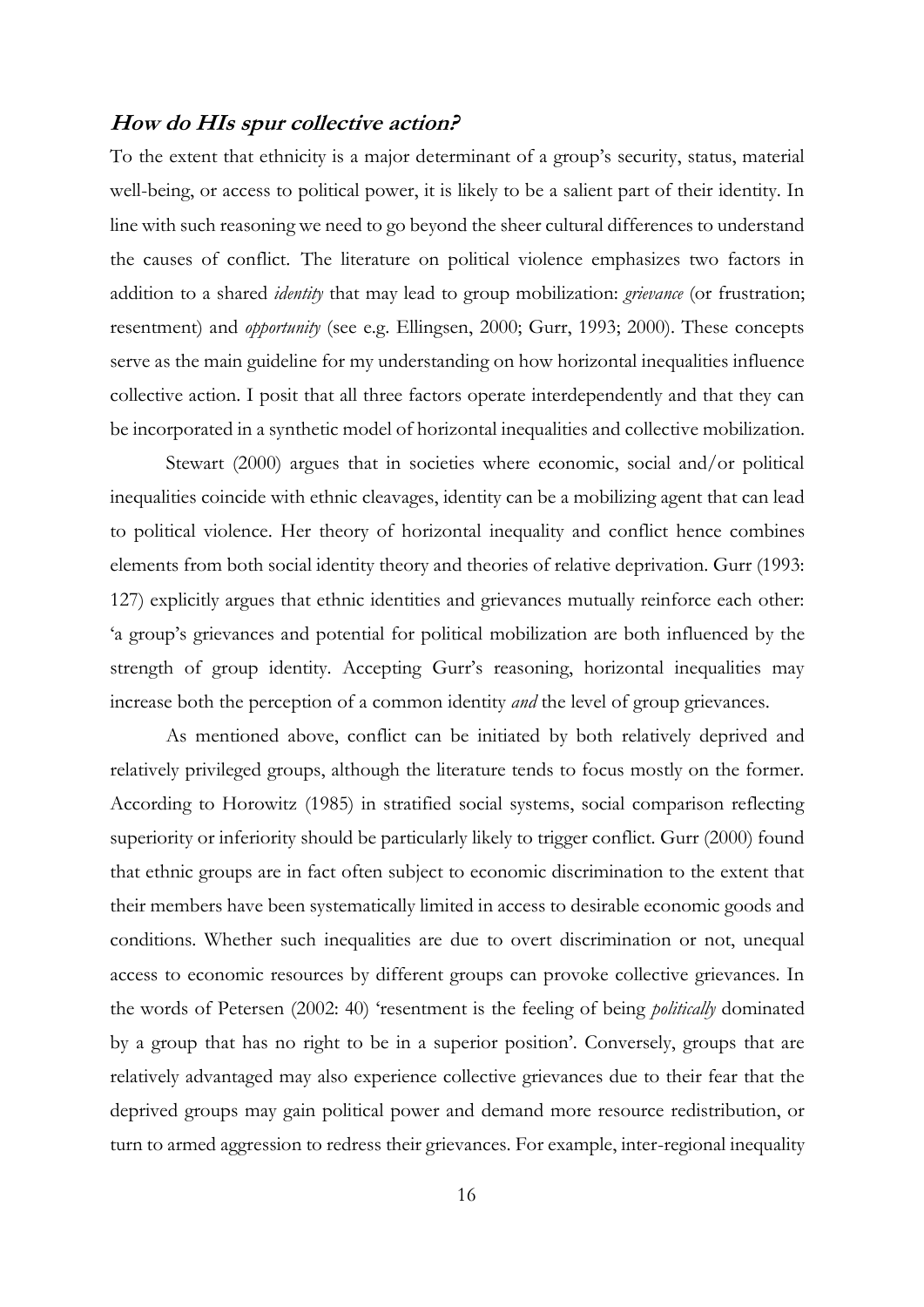is often associated with inter-regional transfers from richer to poorer regions. If richer regions view these transfers as too large, this increases grievances, and they may seek to secede or they can push poorer regions to exit by insisting on a lower transfer rate (Sambanis and Milanovic, 20011: 12). In a study of conflict in Indonesia, Tadjoeddin (2007: 23) refers to the demands of the richer regions for a degree of community welfare that corresponds to their relative high regional prosperity as 'aspiration to inequality'.

It is clear that collective grievances do not automatically lead to violent action. Without resources and organization, grievances as such can do little to challenge powerful defenders of the status quo (Tilly, 1978). Even Gurr (1970) admitted that affect and frustration are insufficient to create rebellion. In his rational-actor model of political violence, Tilly (1978) argued that only when resources, organization and opportunity become available, people will mobilize for collective action, including rebellion, if they calculate that it is in their interest to do so. For Tilly (1978: 7) opportunity concerns the relationship between a group and the world around it. It may come from a government weakness or an opposition organization's calculation of its own strength. Gurr (1993: 130), on the other hand, distinguishes between *internal* and *external* opportunities for a group to mobilize. Opportunity factors internal to the group are the salience of group identity, networks among its members, and the extent of common grievances. Opportunity factors external to the group include the character of the state and its resources, and whether the group has transnational kindred.<sup>16</sup> According to Gurr's theory (2000: 95), the factors of identity and frustration are innate in a group's internal opportunities to mobilize.<sup>17</sup> Internal opportunities are seen as the elements from which skillful leaders and ethnic entrepreneurs build collective movements for political action. However, the timing of action and the choices of strategies of participation, protest, or rebellion, depends largely on political and economic opportunities *external* to the group, such as the repressiveness of the state (see also Østby and de Soysa, 2008).

Whereas political scientists such as e.g. Gurr (2000) tend to focus mainly on the *political* opportunities external to the group (e.g. regime type), economists such as e.g. Collier and Hoeffler (2004), focus more on *economic* opportunities (e.g. in terms of the extortion of lootable natural resources), treating the objective of rebellion as financial gain. I argue that the level of socioeconomic horizontal inequalities may influence a rebel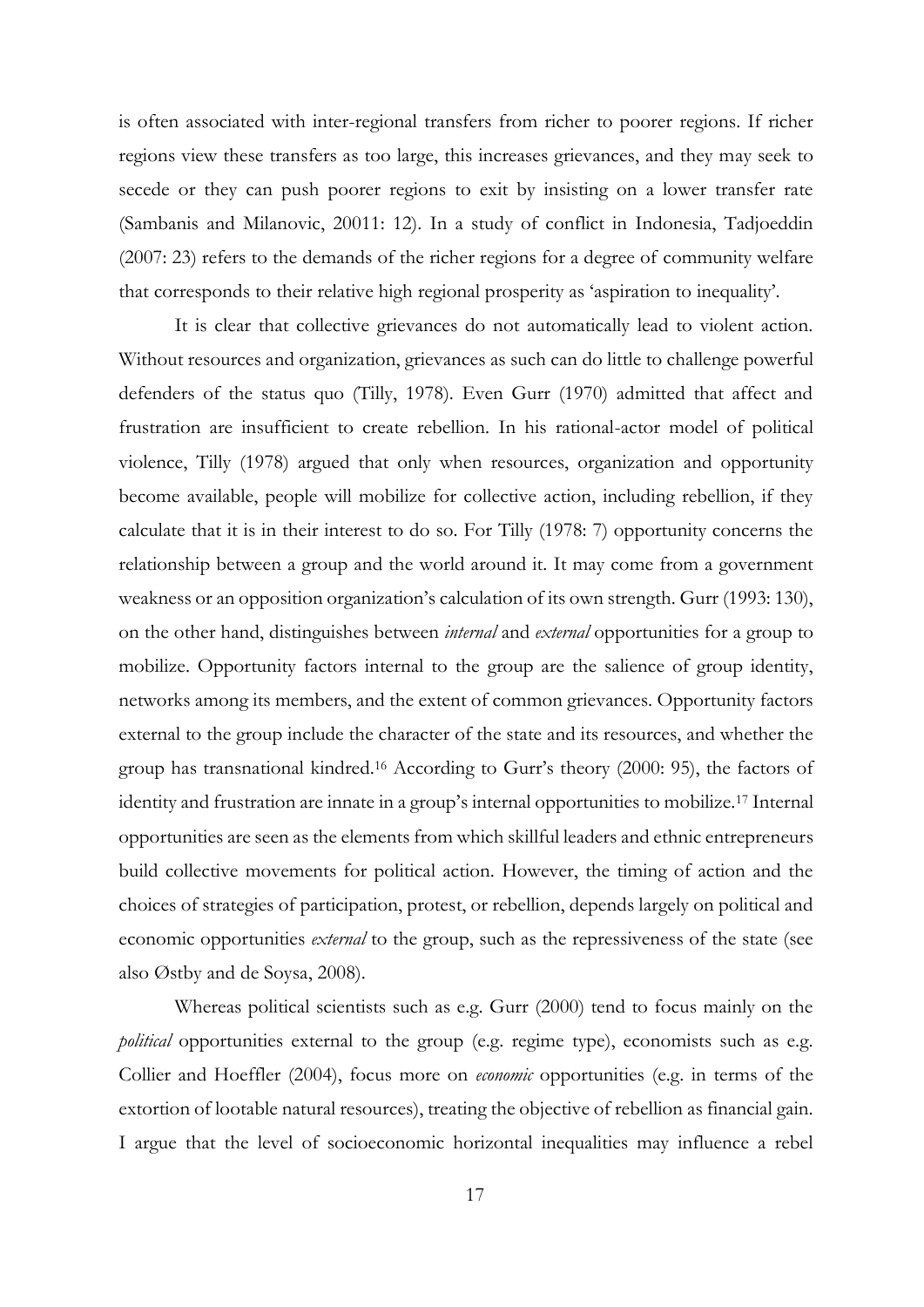group's calculation of its own strength and thus serve as an indicator of the internal opportunities for a group to mobilize. Soldiers must be paid, and the cost of recruiting is related to their income forgone by enlisting as rebels. By definition, richer groups are more capable of supporting a rebel group with economic contributions and other kinds of material resources. On the other hand, members of the relatively disadvantaged groups are more likely to enlist as rebel recruits due to lower opportunity costs, and because perceptions of injustice generate grievances that serve as a strong tool for recruitment. A final source of opportunity, or the ability to take coordinated action, is strong group cohesion, which in turn is often strengthened by commonly felt grievances. Figure 1 summarizes my argument, visualizing how various aspects associated with horizontal inequalities influence the risk of violent group mobilization.<sup>18</sup>



**Figure 1. Mechanisms linking horizontal inequalities to group mobilization** 

In short, Figure 1 shows that HIs imply both relative deprivation (a) and relative privilege (b). RD may lead directly to collective grievances (c), whereas relative privilege is assumed to lead to grievances via fears of potential or real redistribution (d, e). Grievances of both types are likely to constitute a strong motive for collective action (h). Furthermore, richer groups have more material resources (f) which implies better opportunities to establish and sustain a rebellion (g). But opportunity can also increase as a result of strong group cohesion (j) which in turn is reinforced by and reinforces collective grievances (i). Finally, violent group mobilization is assumed to result from a combination of opportunity (k) and motive (l). Many of these individual mechanisms (arrows) have not yet been tested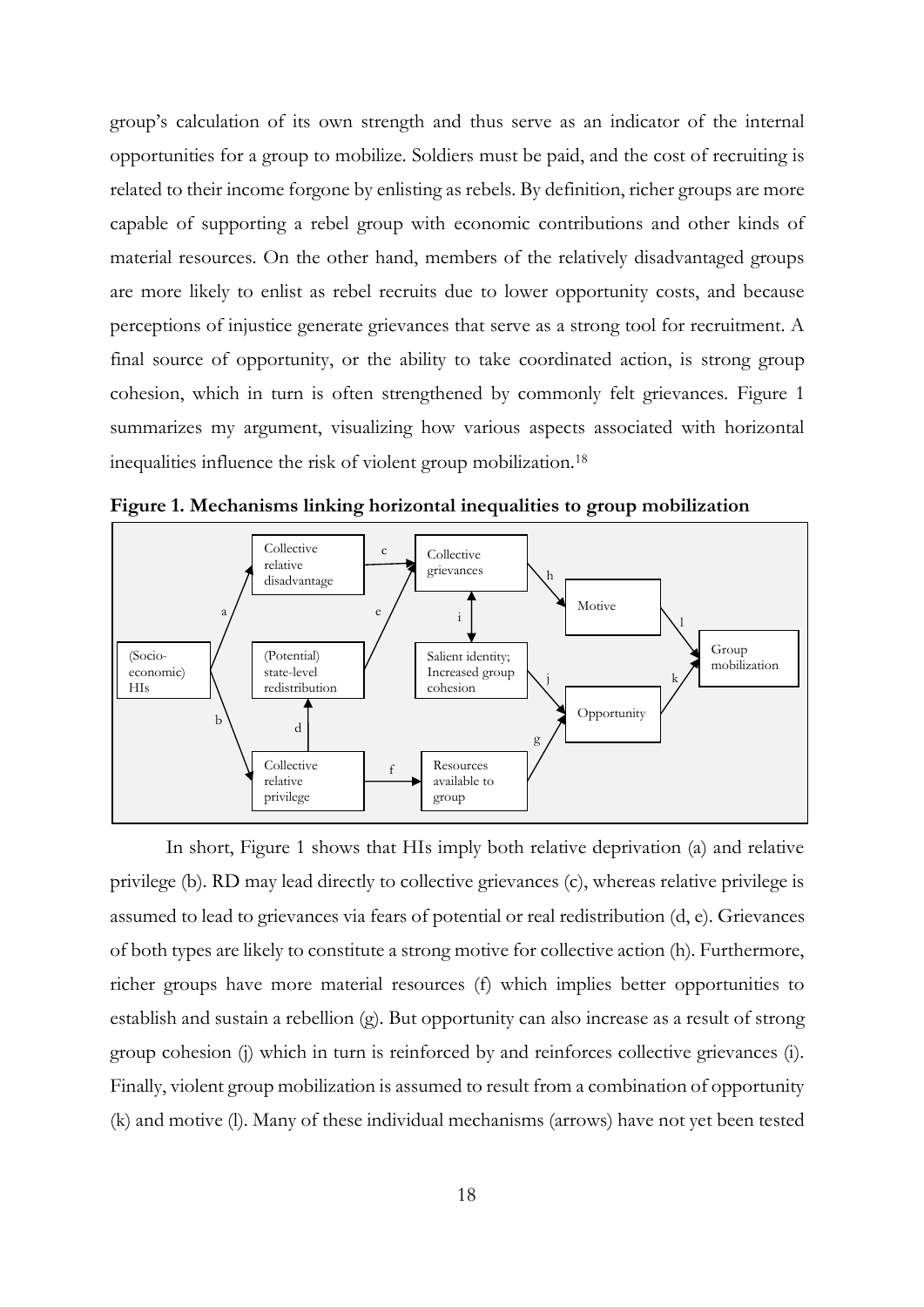empirically, but together they form the theoretical basis from which various hypotheses can be developed.

Clearly, horizontal inequalities do not exist in a vacuum. If HIs are really as static and persistent as they are often considered to be (see e.g. Ahluwalia 1976; Østby, 2008b; Williamson, 1965), there is good reason to assume that contextual factors play a significant role in translating HIs into conflict, particularly with regard to state regulation and the absolute economic level. Such mediating aspects of relevance can be: political conditions (regime type, electoral system, political exclusion) (see e.g. Østby 2008b); economic conditions (natural resources) (see e.g. Østby, Nordås and Rød, 2009), and demographic factors (population growth) (see e.g. Østby et al., 2011).

# **HIs and different types, features and locations of political violence**

Since the group perspective is so integral to the thinking of HIs, it seems almost intuitive that HIs should be particularly relevant for politically motivated violence directed against the state or other group(s). Vertical inequality, on the other hand, should be more likely to spur violent actions that lack a clear political basis, such as crime (e.g. Fajnzylber, Lederman and Loayza, 2002; Hagan and Peterson, 1995; Neuman and Berger, 1988).

Although I argue that HIs should be more relevant for political violence than pure crime, the assumption that HIs may provoke politically motivated violence is rather general, as the term 'political conflict' encompasses a wide range of empirical phenomena. The HI literature (e.g. Stewart, 2008) is not very specific as to what kind of political violence may be caused by horizontal inequalities. Stewart's (2002) broad conclusion based on a number of case studies is that HIs may provoke a range of different forms of violence ranging from riots to civil war.

It is beyond the ambition of this article to construct a thorough typology of political violence and discuss and test whether and how HIs are associated with each possible variant of this broad phenomenon. Nevertheless, the literature offers some discussion and insights as to whether HIs are more likely to produce some forms of violence rather than others. For example, in Østby et al. (2011) we postulate that HIs should have stronger effect on episodic violence than on routine violence. The rationale behind this expectation is that low-scale 'routine' violence usually has little or nothing to do with ethnic groupings.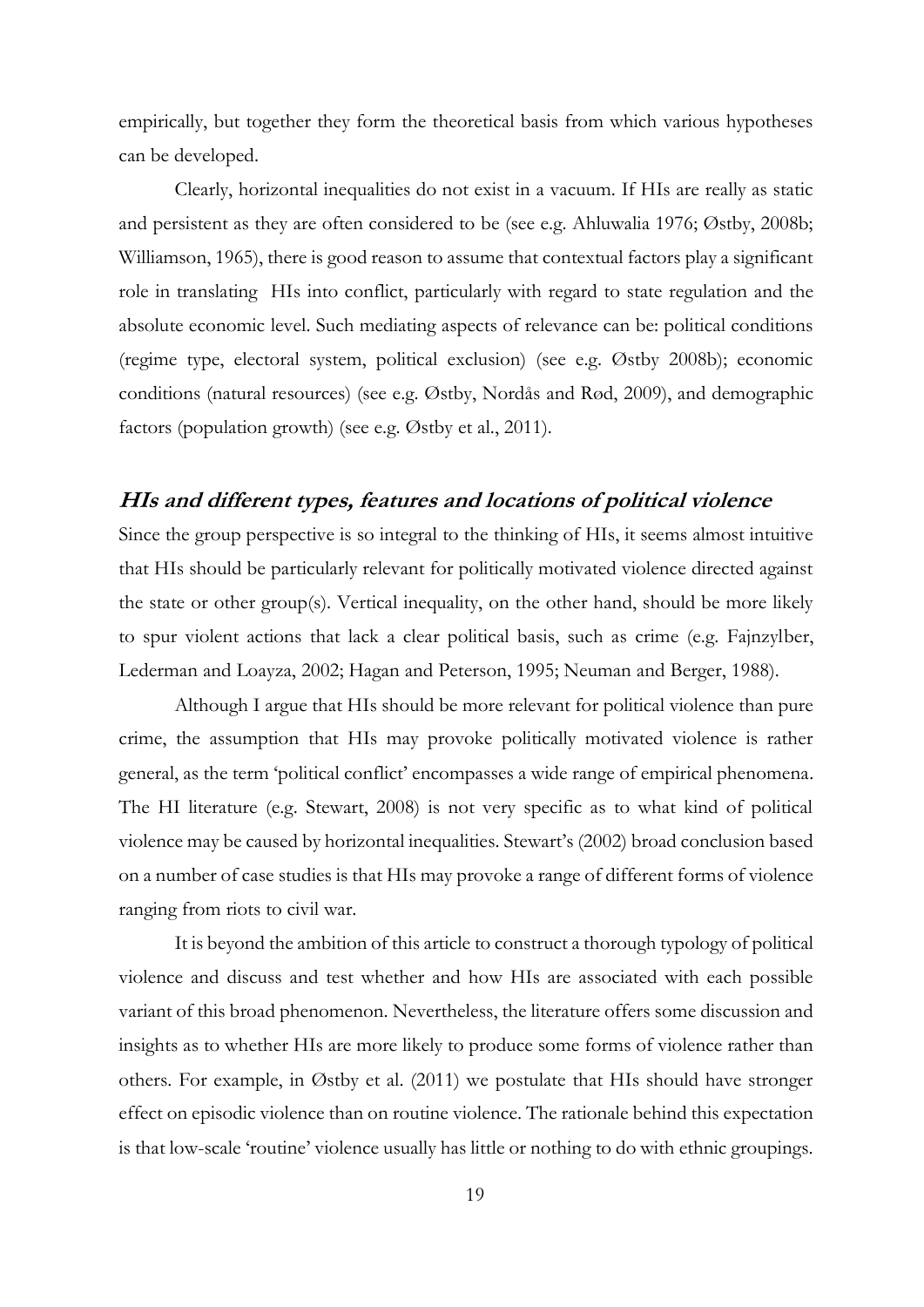In line with this, Tadjoeddin, Chowdhury and Murshed (2010: 6) hold that 'horizontal inequality is more appropriately located in the context of secessionist and ethnic conflicts', an argument that resonates with recent findings by case studies (e.g. Sambanis, 2004b). Also, in a quantitative analysis of subnational regions in Sub-Saharan African countries, Fjelde and Østby (2010) find evidence for a positive relationship between horizontal inequalities between ethnic groups and the onset of communal conflict, that is, conflicts that do not directly involve the state as one of the belligerents.

With regard to conflict dynamics, HIs could also have different effects on the various stages of conflict. The features shaping how and why conflicts escalate or spread after the initial outbreak can differ significantly and take place in very different areas. Subsequent conflict events are likely to be influenced by strategic considerations and subsequent battle outcomes, and may often take place in remote and scarcely populated areas that bear little if any resemblance to the initial area where violence emerged. It is my assumption that HIs should be particularly relevant for conflict onset since HIs are assumed to form a strong motive for group mobilization in the first place. A related argument is more fully developed in Hegre, Østby and Raleigh (2009).

Related to the discussion of HIs and various forms of political violence, a final point hinges on geographical features, such as the urban–rural distinction. As noted by Moser (2004), inequalities are generally more marked in urban than in rural areas. Add to this Brown's (2008) observation that the experience of horizontal inequality is rooted in locality and day-to-day interactions. The implication of this is that HIs should be particularly pronounced and visible in cities (which are often highly demographically heterogeneous) and produce higher risks of urban violence, due to e.g. systematic differences between migrants and born city dwellers. This line of reasoning is not new. Sociological research in the United States has long identified 'racial inequalities' as an important explanatory factor behind interracial violence in urban areas (e.g. Blau and Blau, 1982; McCall and Parker, 2005). These accounts broadly point to issues of 'racial competition' between ethnic groups as key to understanding the dynamics of urban violence. Østby (2010) explores the effects of HIs on urban violence.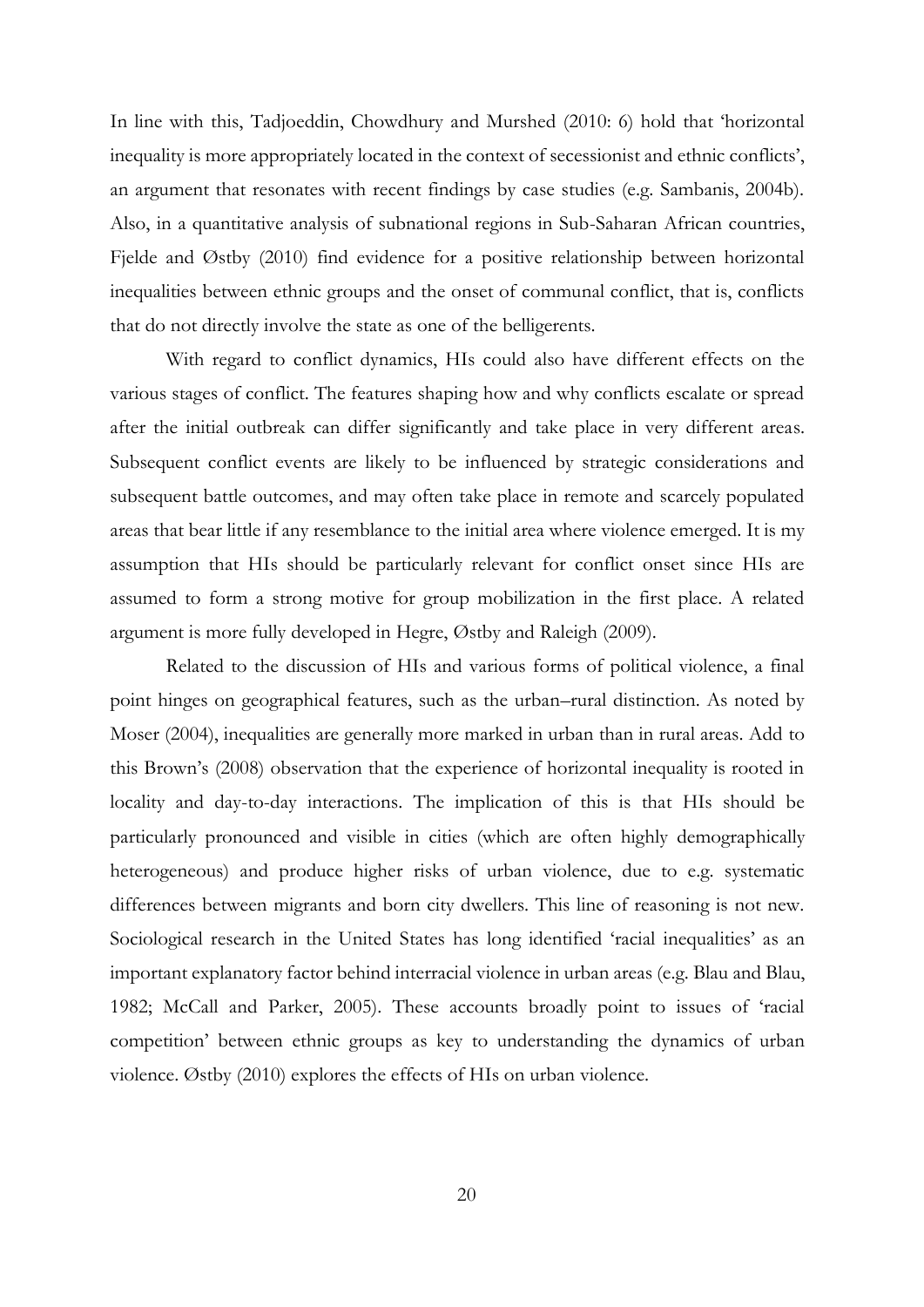# **HIs and conflict: Measurement and empirical evidence**

As we have seen, so far, most researchers of the horizontal inequality–conflict relationship have relied on qualitative case studies rather than large-N comparisons (e.g. Humphreys and Mohamed, 2005; Langer, 2005; Sambanis, 2004b; Stewart, 2002, 2009). The main picture that emerges from these works is that horizontal inequalities are indeed associated with increased risks of political violence, ranging from occasional racial riots (e.g. Malaysia) to full-blown civil war (e.g. Uganda, Sri Lanka, South Africa). Another conclusion from this research is that both disadvantaged and advantaged groups have a higher likelihood of getting involved in internal conflict than groups closer to the national average (Stewart, 2009). There is also a handful of quantitative case studies that have addressed the HI– conflict link (e.g. Barron et al 2009; Mancini, 2008; and Østby et al., 2011 on Indonesia; Hegre, Østby and Raleigh, 2009 on Liberia; and Murshed and Gates, 2005 on Nepal), and these studies largely support the conclusions from the qualitative literature.<sup>19</sup>

Although Stewart (2000) was the first analyst to explicitly use the term 'horizontal inequalities', a handful of scholars have attempted to study structural differences between ethnic groups on a cross-national (or cross-group) basis. In a pioneering test Barrows (1976) analyzed the determinants of political instability in 32 African states south of Sahara during the 1960s. In a multiple correlation analysis he found that inequality was a consistent predictor of political instability when measured along a scale of 'ethnic group inequality' based on 'the size of ethnic groups and their share of political power and/or other values [wealth, education and the like]' (Barrows, 1976: 154–155). Barrow's study is particularly noteworthy since it appears to be the first attempt at measuring horizontal inequalities quantitatively. A major problem with his index, however, is that his personal judgment was the only source for determining the group inequality scores for each country. Another early strand of research on HIs and violence is Blau and Blau (1982) and others' work on Black/White relationships in US cities, which explores whether riot incidence is related to economic and social characteristics of the cities, including horizontal inequalities. Though some of these studies have led to mixed results (see Balkwell, 1990: 54–55) the general finding is a positive relationship between racial inequality and violence.

More recently, Gurr (2000) has developed an index of political, economic and cultural disparities for some 275 minority groups in 116 countries. Based on the 'Minorities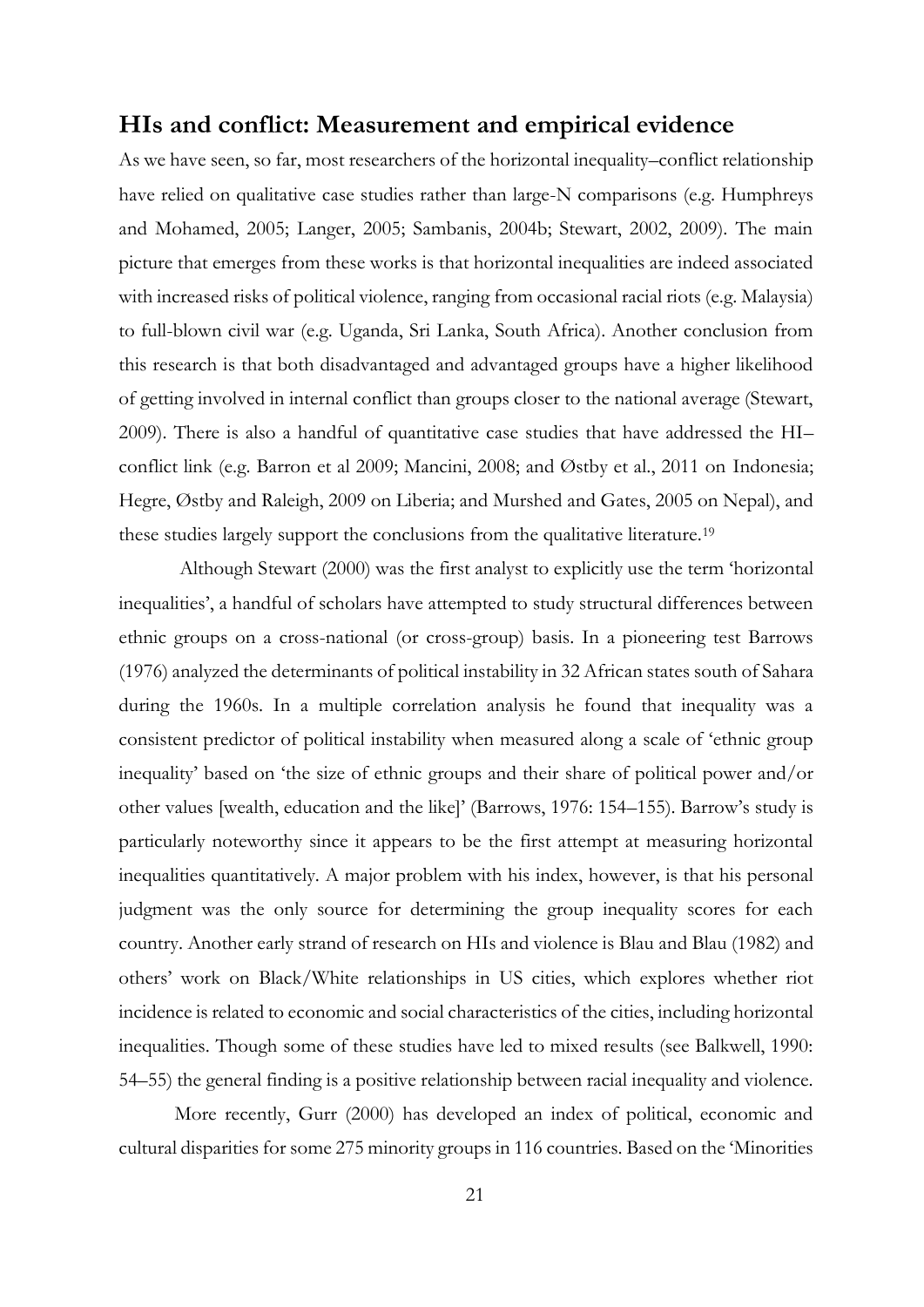at Risk' (hereafter MAR) database, he found that where there are strong identities *together with* large group grievances (i.e. major political, economic, or cultural differences/discrimination), protest is more likely. Gurr's data, thus, provide strong support to the hypothesis that horizontal inequalities are liable to lead to political violence.<sup>20</sup>

A couple of cross-national investigations by Østby (2008a,b) represent the first attempts at measuring objective HIs based on data from a set of national Demographic and Health Surveys (DHS).<sup>21</sup> The main conclusion from these and subsequent disaggregated studies (e.g. Østby, Nordås and Rød, 2009; Østby et al., 2011; Hegre, Østby and Raleigh, 2009), as well as a recent paper by Condra (2009)<sup>22</sup> largely support the validity of the positive relationship between various forms of HIs and conflict.

Further support for the HI-political conflict nexus is reported by Cederman, Weidmann and Gleditsch (2011), who provide a new global dataset on economic HIs, combining their newly coded data on ethnic groups' settlement areas (Min, Cederman and Wimmer, 2008) with Nordhaus et al.'s (2006) G-Econ dataset on local economic activity. In short, they find that in highly unequal societies, both rich and poor ethnic groups fight more often than those groups whose wealth lies closer to the country average. In a related study Deiwiks, Cederman and Gleditsch (2012) adopt a spatial approach, combining the G-Econ data with geo-coded data on administrative units in 31 federal states between 1991 and 2005. They find that in highly unequal federations, both relatively developed and underdeveloped regions are more likely to be involved in secessionist conflict than regions close to the country average.

In the following I discuss some strengths and weaknesses of the survey-based approach to studying the HI-conflict link compared to that to that of Cederman, Gleditsch and Weidmann (2011). First, however, I comment briefly on some important aspects pertaining to the collection of HI data: potential data sources, measurement issues, and level of analysis.

### **Data and measurement issues**

Gurr's Minorities at Risk Database (1993, 2000) is the first worldwide dataset providing group-level inequality data. Despite its wide use, however, MAR suffers from fundamental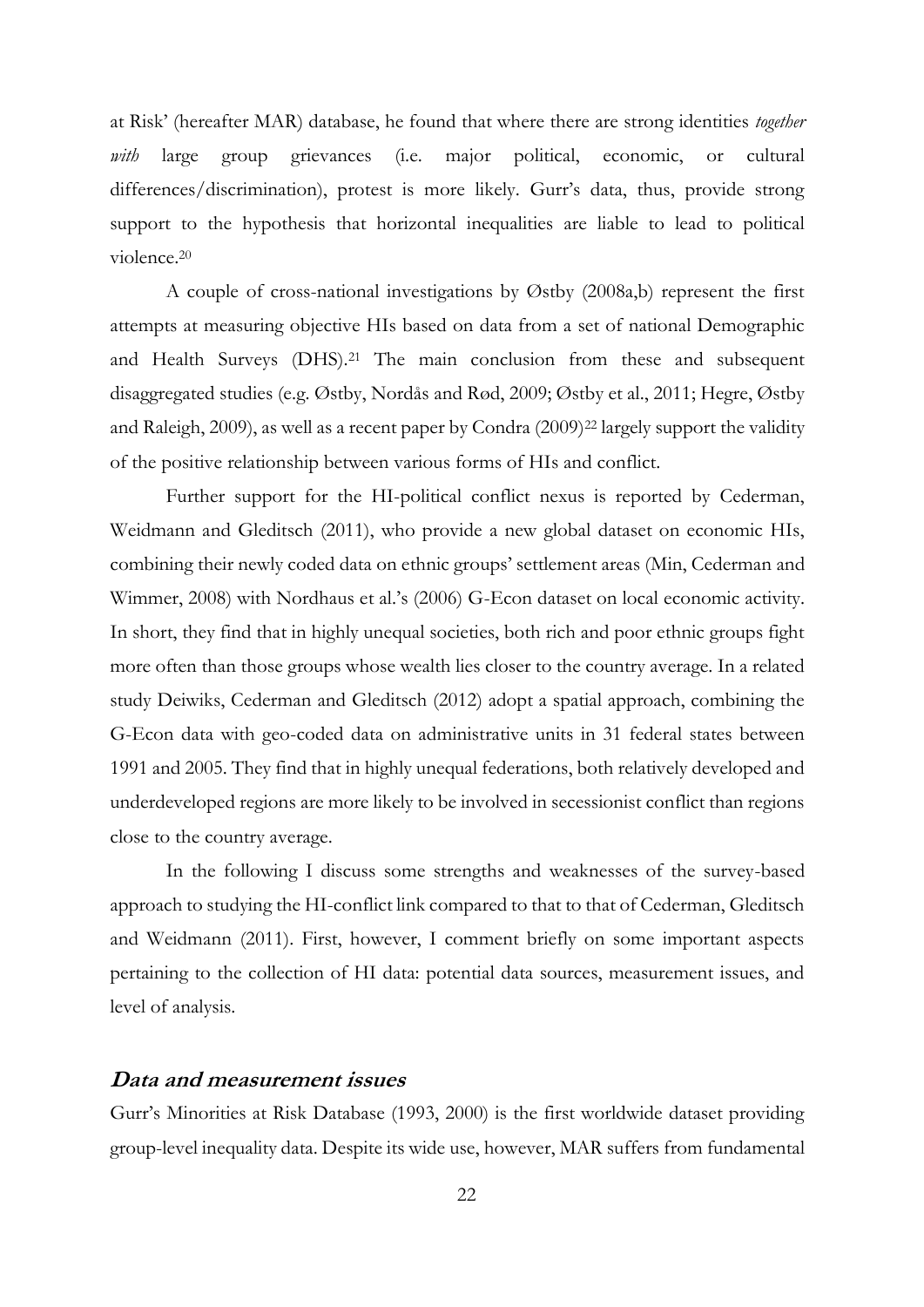flaws, notably selection on the dependent variable, i.e. focusing exclusively on groups that are at risk of engaging in conflict. This exclusion of apparently 'non-relevant' ethnic groups may be quite problematic mainly because what we want to capture is not only actual conflict but also potential conflict. Furthermore, the various indicators of relative group grievances provided by MAR are quite crude and are largely based on statements and actions by group leaders and members (Minorities at Risk, 2009: 12), which produces rather subjective evaluations of group deprivation.

It is a formidable challenge to get at objective and comparable data on horizontal inequalities. Horizontal inequalities (and vertical ones alike) can be politically sensitive, and national and subnational governments are likely to report biased data if any. One solution to the problem has been to construct HI data based on national surveys which include information on both socioeconomic well-being and ethnic/religious/regional group affiliations (see e.g. Østby 2008b).<sup>23</sup>

Starting in 1985, the DHS surveys now cover over 85 countries providing accurate, nationally representative data on fertility, family planning, maternal and child health, gender, HIV/AIDS, malaria, and nutrition. The DHS surveys were conducted primarily to provide researchers and policy-makers with comprehensive and comparable data on fertility and child health and their determinants, and the DHS project has become the gold standard of survey data in the population and health sector in developing countries. Apart from health and nutrition indicators, most of the surveys also include a host of question relating to socioeconomic background factors such as the possession of various household assets (such as electricity, radio, and refrigerator) and education levels. Furthermore, the surveys include information about the region of residence of the respondents, and sometimes, but not always, information of ethnic and religious affiliation. In a typical DHS survey, a sample of households is selected throughout the entire country and then interviewed using a household questionnaire to collect housing characteristics. Women between the ages 15 and 49 are interviewed using a women's questionnaire to collect information mainly on background characteristics, children and women's health and other issues, such as education level. During the last decade, the DHS has begun to include detailed information about the geographical location of each EA. Together, these surveys provides a very rich dataset, from which one can construct reliable and valid group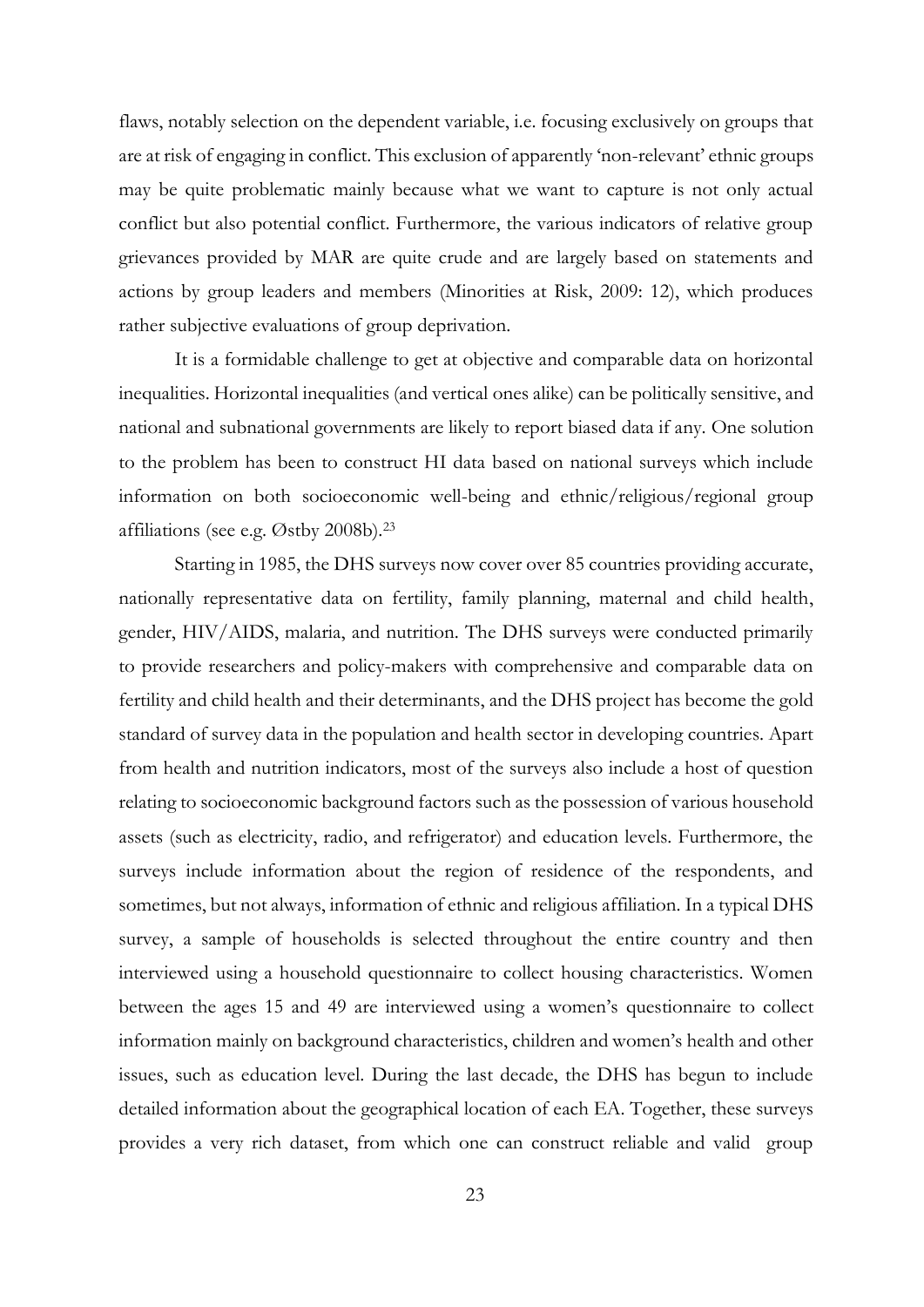inequality indicators. The DHS surveys can be used to generate HI measures based on different group indicators: ethnicity, religion, region or locality of residence, and migrant status. They also open up for measuring inequalities along various dimensions, using variables pertaining to household assets, educational levels, and infant mortality rates.

Biased information on His is very unlikely when data are generated from national surveys like the DHS, as the original intention behind these was far from assessing socioeconomic inequalities between ethnic groups. Finally, the aggregation of survey data ensures descriptive rather than evaluative data. That is, researchers do not need to rely on their personal judgment as the sole source for determining group inequality scores (as opposed to e.g. the Minorities at Risk project).

Even with adequate group-level data for various dimensions of socioeconomic well-being, there remains the challenge of measuring HIs at the aggregate level. In order to compare HIs across different countries a standardized measure is needed. For a comparison of two groups, the simplest measure conceivable would be the following:

$$
HI = 1 - \frac{worst}{best}
$$

where worst refers to the average share of some asset owned by members of the poorer group and best refers to the average share of the asset owned by members of the richer group. The measure potentially ranges from 0 (perfect equality) to 1 (horizontal inequality with the richer group owning all the assets). In **XXX** I propose an application of this formula calculating HIs between the two largest ethnic groups per country, disregarding the status of smaller ethnic groups, and also compare HI measures with measures of polarization. Although Stewart (2009: 41) points to the problem of how to deal with intragroup inequalities, Mancini, Stewart, and Brown (2008: 90) state that 'we wish to separate our measure of HIs from what is happening within the group'. Also, in an earlier paper, Stewart (2002: 12) stresses that 'we need to measure intra-group as well as inter-groups differentials in order to explore how intra-group differentials affect the consequences of HIs.' To the best of my knowledge, there still is no ideal HI measure which fully combines information on both inter- and intra-group inequalities as well as relative group sizes.

In general, Stewart's and her team focus mostly on aggregate situations, taking an overall (as opposed to a group-specific) perspective on measuring HIs. Along similar lines, Murshed and Tadjoeddin (2009), insist that inequality has to be measured at the level of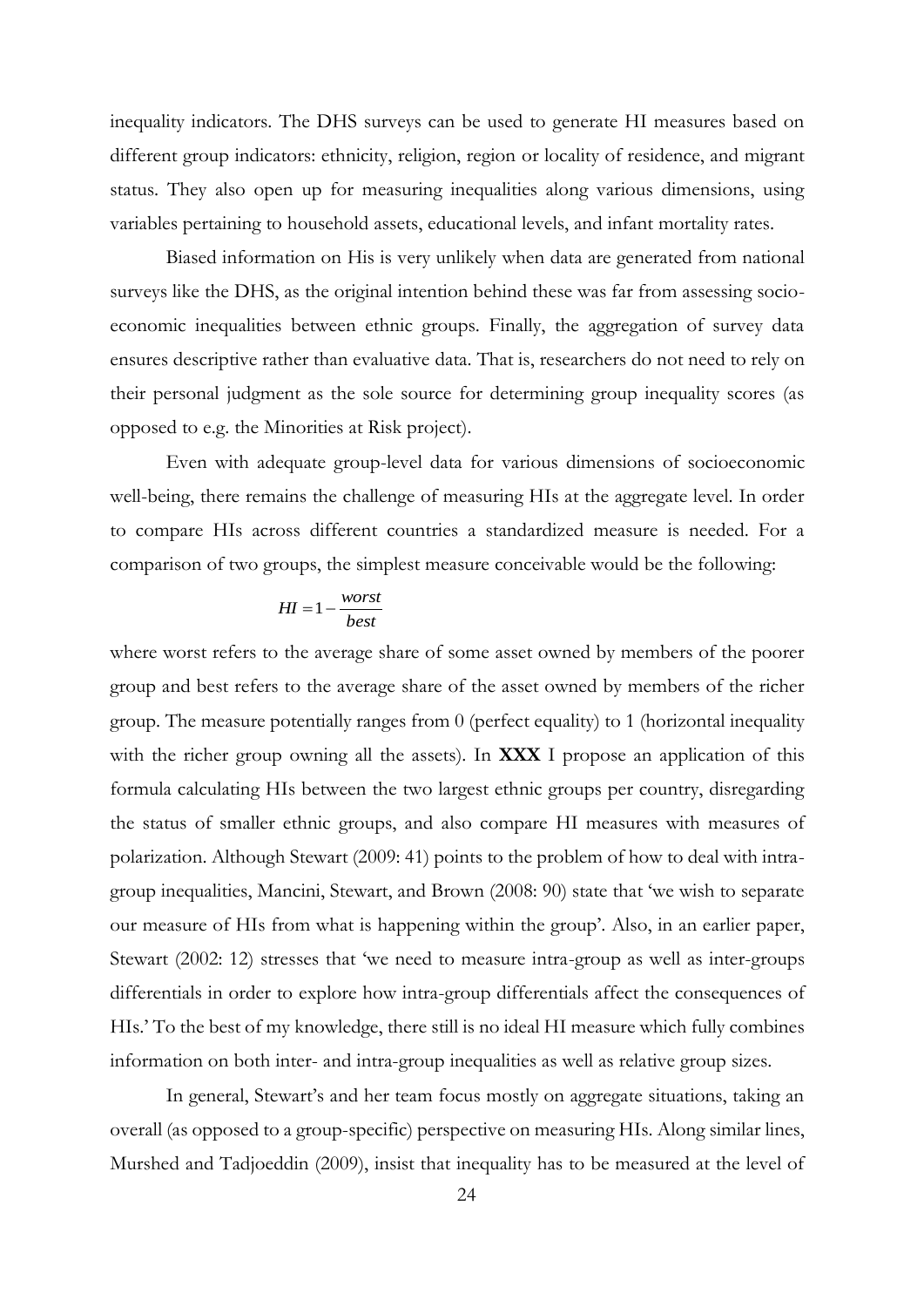the nation state. However, any country-level measure of HI risks failing to capture the relevant groups in society. In fact, the horizontal inequality argument only requires one under-privileged group to predict conflict. If the rest of the population in the country is homogenous or have small income differences, a country-level measure would be attenuated and unable to capture this. This problem is present in any country-level study of HIs and conflict. This problem can be minimized by disaggregating the study of conflict below the national level (see e.g. Østby, Nordås and Rød, 2011). This way one can simply compare the group (or region) of interest with some other unit (e.g. the capital or the national average), and hence stick to simple ratio measures, or group-specific measures. With a disaggregated design it is also easy to add an individual variable for intra-group inequality into the model. In addition, there are other good reasons to disaggregate the study of conflict, not least the fact that it is rarely the case that a conflict engulfs an entire country (see e.g. Buhaug and Gates, 2002; Buhaug and Rød, 2006). Most of the African DHS surveys now include the exact geographical coordinates for each sampled village or town. This has opened up new possibilities for measuring spatial inequalities within countries.

# **Evaluating the evidence: Geographical scope vs. data quality**

Cederman, Gleditsch and Weidmann (2011) provide a new global dataset on economic HIs, combining their newly coded data on ethnic groups' settlement areas (Min, Cederman and Wimmer, 2008) with Nordhaus et al.'s (2006) G-Econ dataset on local economic activity. The G-Econ dataset tries to assemble the best available data on local economic activity within countries for geographical grid cells, and convert these to comparable figures in purchasing power parity to allow for meaningful comparisons. The resolution of the spatially explicit data set is 1 degree grid cells. The data are constructed from a variety of sources, including regional gross product data for the lowest available political subdivision, estimates of regional income by industry, and estimates of rural population and agricultural income. The specific methodologies differ by countries and data availability (see Nordhaus et al., 2006 for a detailed discussion). The database has global coverage, but the temporal scope is limited to a single year, 1990.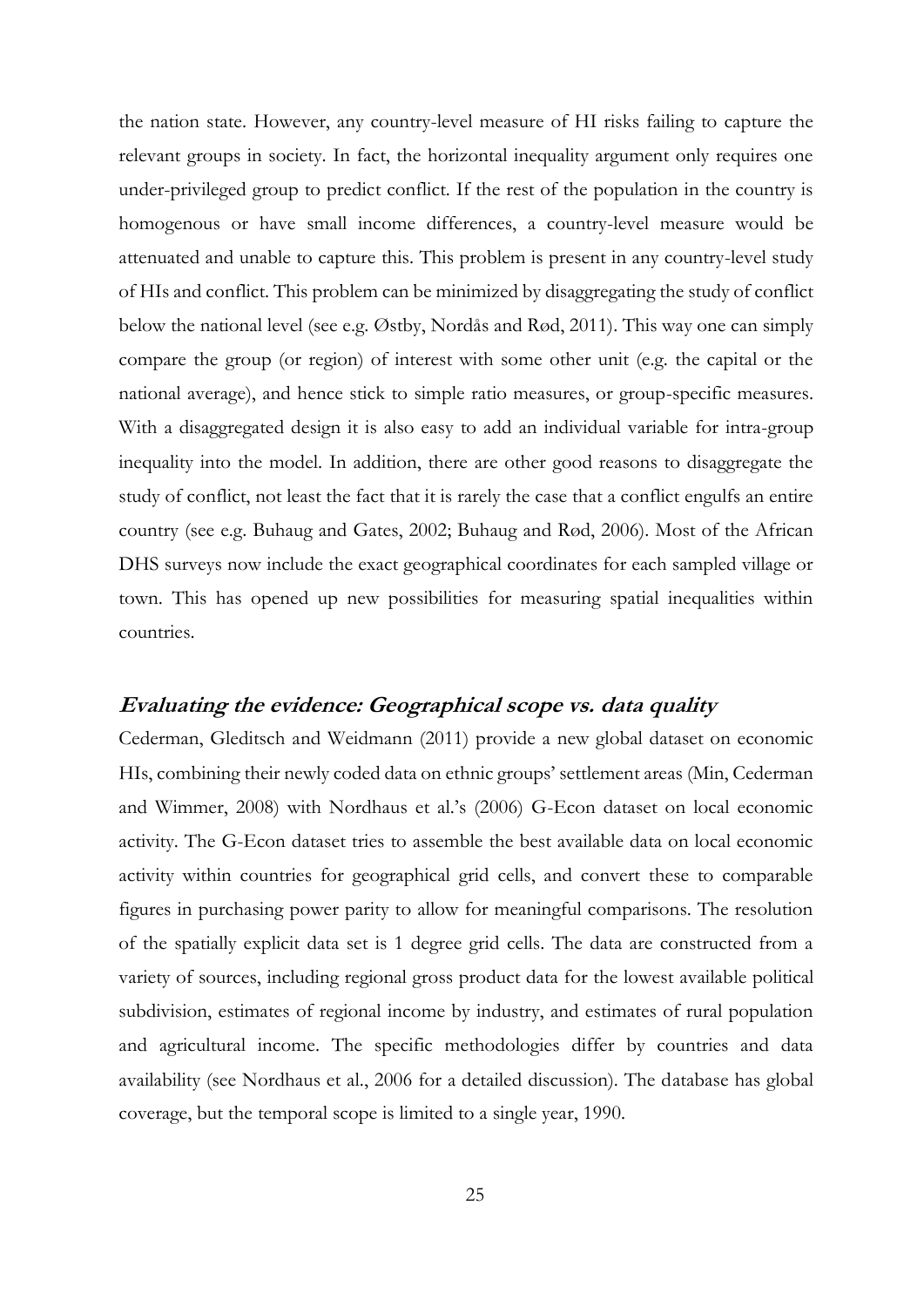Cederman, Gleditsch and Weidmann (hereafter CGW) (2011: 483) admit that the DHS 'offer a relatively direct measure of well-being', but point to a number of limitations afflicted with the use of DHS to create HI measures. Most importantly, they point to the restricted geographical coverage, and the focus on developing countries. They also mention potential problems associated with representativeness at the subnational level and potential response biases, such as the possibility that poorer individuals might overstate (or understate) their assets. As discussed by Østby (2008a) and Østby, Nordås and Rød (2009) these problems should not be too severe, though.

CGW are of course right that the DHS cannot be used to evaluate the role of HIs on a global basis. However, this is not to say that the Nordhaus-based HIs data are necessarily superior to the DHS-based HI data for the countries that are included in both databases. First, the Nordhaus data cannot account for the informal economy, which very often benefits groups engaged in agriculture. This is particularly relevant for African and Asian countries where large segments of the population still depend on agricultural livelihoods. Any measure of economic productivity is a 'flow measure', and hence an imperfect proxy for the actual level of income or wealth.

Second, and far more serious, a closer inspection of the documentation of the Nordhaus data reveals that the overall data quality is indeed very poor for large parts of the developing world (where most conflicts occur) – exactly where the DHS surveys are conducted. The world map in Figure 2, which depicts the quality of the G-Econ data, with red color indicating top quality data, speaks for itself. With the exception of South Africa, the entire continent of Africa has 'low quality or *some* regional data' <sup>24</sup> (my emphasis). Also parts of Asia, such as Indonesia, have equally poor data. According to Cederman, Gleditsch and Weidmann (2011: 483–484) 'in some countries the official data may be of such poor quality that the variable is suppressed and accuracies over survey reports may be questionable'. This is at best an understatement.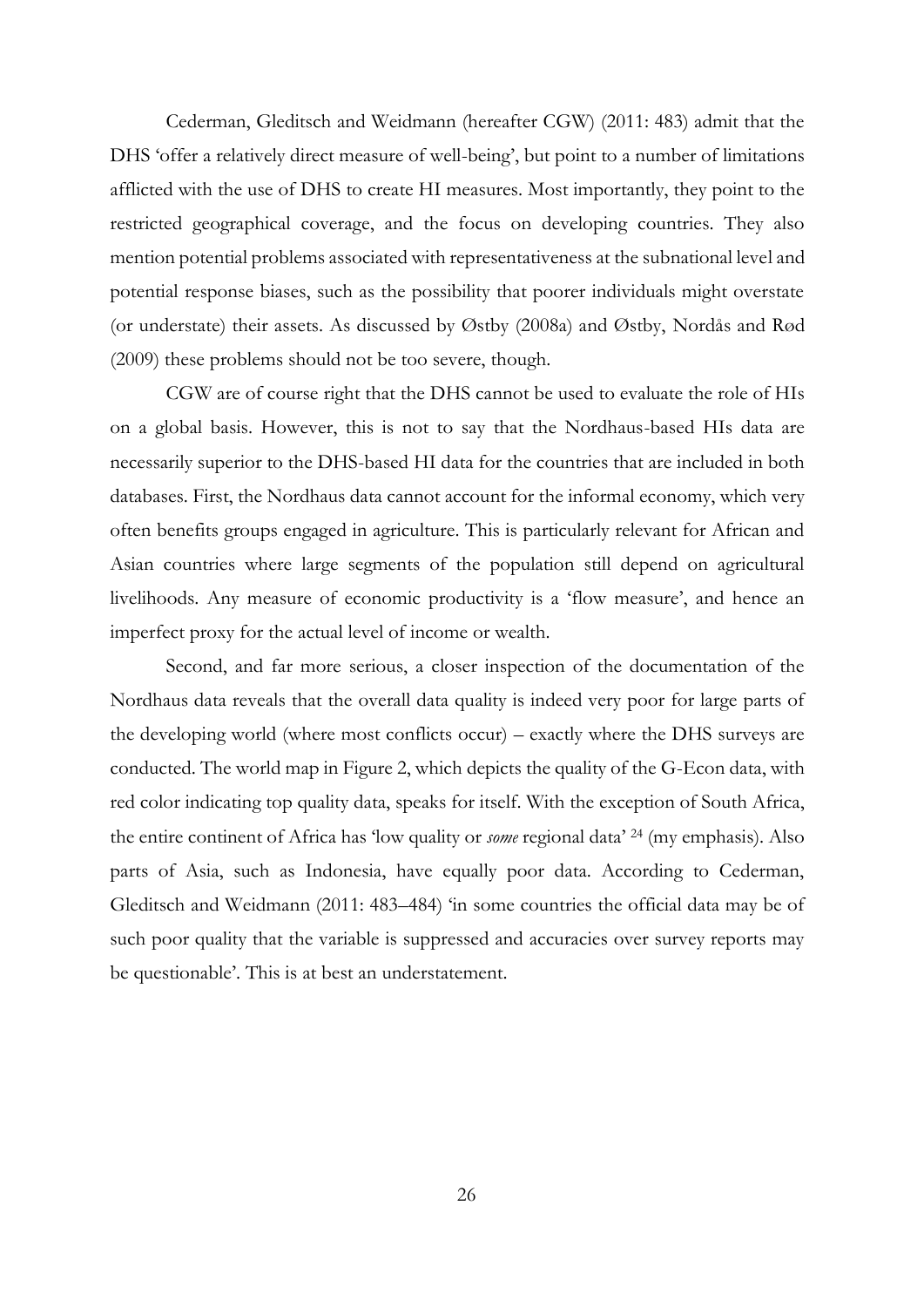**Figure 2. Quality of the G-Econ data**



Source: Map generated by author on the basis of Nordhaus et al.'s (2006) G-Econ data and PRIO-GRID (Tollefsen, Buhaug, and Strand, 2012). Quality designation: -999= some defect not yet determined; -99= very small or zero area, to be set at zero area (non-existent); 1= lowest quality (disputed, essentially nonexistent data); 2= low quality and some regional data; 3= small islands; 4= medium quality, developing country; 5= high quality but not complete or poor resolution regional data; 6= highest quality data and regional resolution.

How well do the two data sources correspond to each other? In Africa, the continent with the poorest data from Nordhaus, the correlation between the surveygenerated asset indicator and the G-Econ-based GDPpc (Gross Domestic Product per capita) is  $r=0.61$  at the national level (N=38), compared to .41 (N=517) at the subnational, regional level.<sup>25</sup> Admittedly, a correlation above .6 is not so bad (especially since the variables measure slightly different phenomena). However, the fact that the correlation drops when we go below the national level could very well be a result of the lack of regional variation in the G-Econ data (i.e. that the data are to a certain extent geographically extrapolated). Adding this to the arguments presented above, G-Econ data do not come across as superior to the DHS data for the purpose of measuring horizontal inequalities in developing countries. Although CGW manage to construct a global dataset on HIs, their data are nevertheless of poor quality for most of the developing world, which highlights the acute need for high quality economic data for these countries. Nonetheless, the combination of new geographic data is truly innovative should inspire future attempts along similar lines. However, if King (2001: 505) is right that 'good data beats better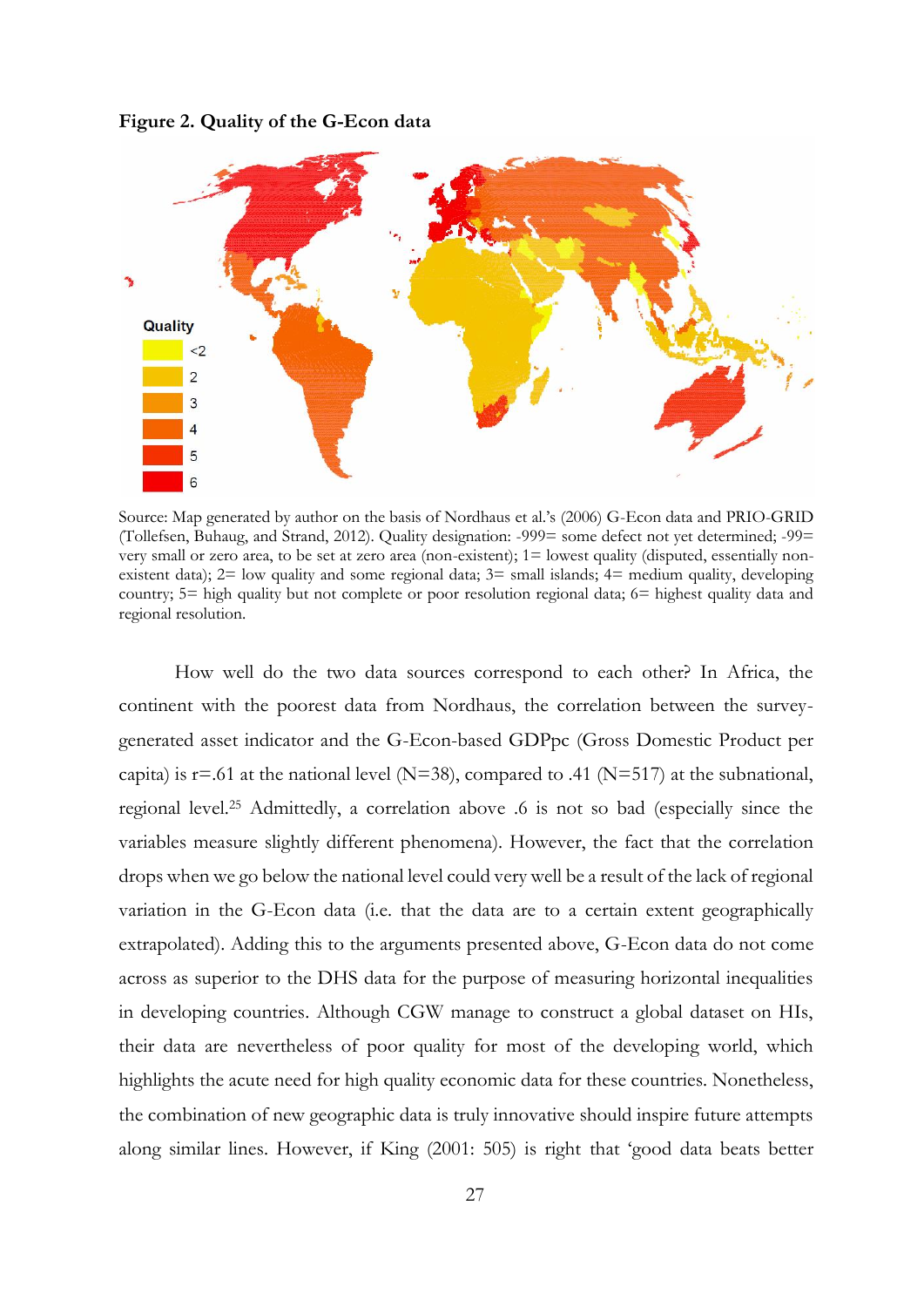methods every time', we still have a lot of work to do. It seems that basic socioeconomic indicators from household surveys is indeed a fruitful starting point for measuring economic HIs in developing countries.<sup>26</sup> In any case, the work which relies on survey data (e.g. Østby, 2008; Østby, Nordås and Rød, 2009), and that of Cederman, Gleditsch and Weidmann (2011) do reach the same overall conclusion: HIs do matter for political violence.

# **Conclusions and avenues for future research**

The main motivation behind this article was to provide a systematic evaluation of the relationship between structural inequalities between groups – horizontal inequalities – and political violence in order to transcend and supplement the broad qualitative case-study literature in the field.

First, I have demonstrated that in order to grasp the complex relationship between inequality and conflict, we need to move away from a single-tracked concept of inequality, distinguishing vertical from horizontal inequalities, and considering other dimensions than purely income inequality. Traditional inequality studies tend to ignore this diversity.

A second main conclusion from this review is that the political, economic and demographic context matters for the HI–conflict relationship. The articles reviewed above have tested the impact of three kinds of contextual factors which are all found to influence the HI–conflict nexus: political conditions, natural resources and population pressure. In sum there seems to be several relevant contextual factors that could indeed influence the HI–conflict nexus (see Stewart, 2008 for a more comprehensive discussion on this).

A third insight offered by the work presented herein is that subnational studies largely confirm the main conclusion that HIs matter for various forms of political violence. More importantly, disaggregated designs make it possible to unpack the HI measure and single out the separate effects of being relatively deprived and relatively privileged with regard to conflict risk. The disaggregated study of African regions reveals that the overall finding that HIs influence conflict is really driven by the effect from the relatively deprived regions.

A final general conclusion from this review is that horizontal inequalities seem to matter across various types of political violence – not only civil conflict, although the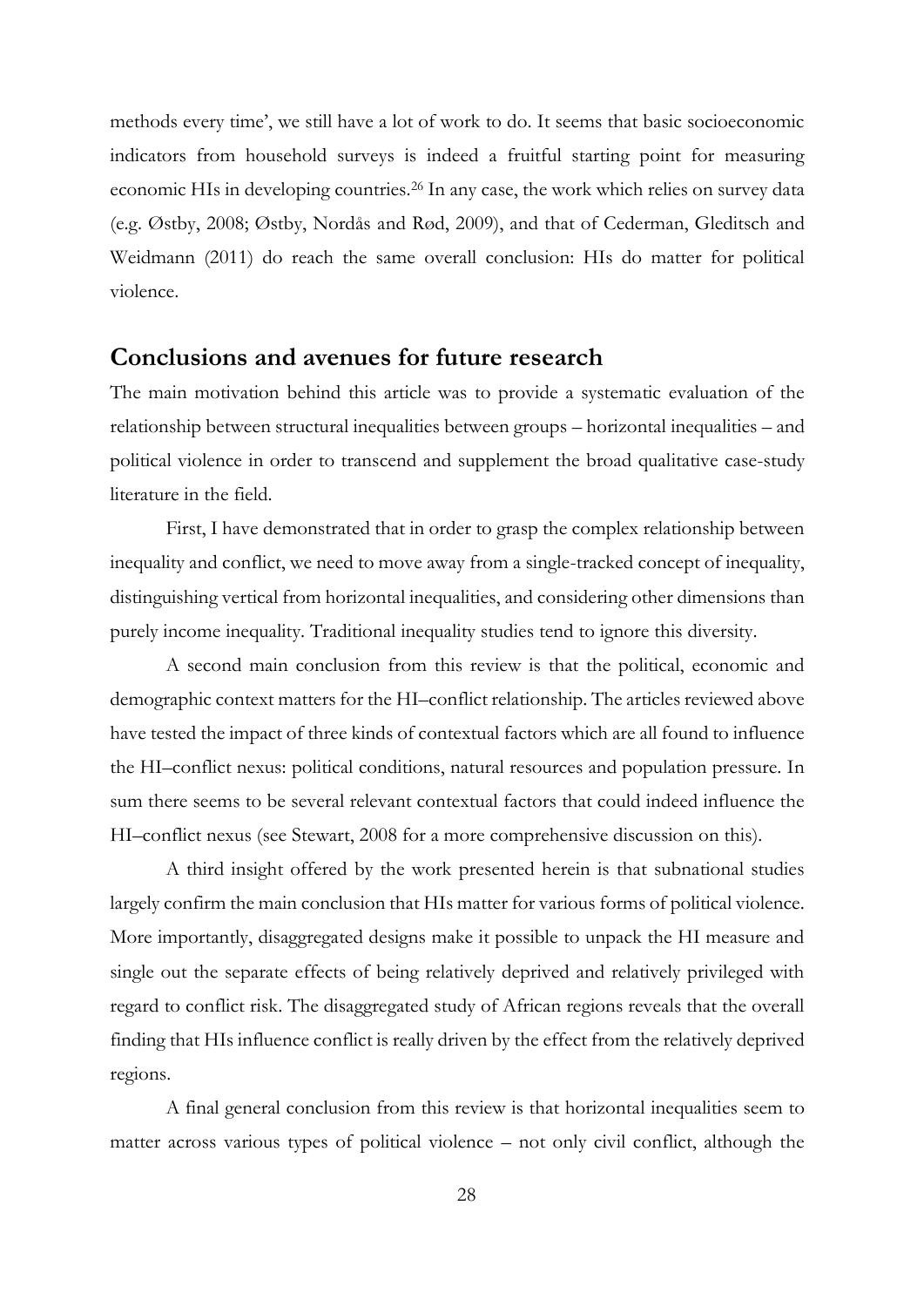evidence is less clear. The quantitative case study of Indonesian provinces demonstrates that the separate effect of HIs is not significant for neither routine nor episodic, ethnocommunal violence, but the former has an effect in a context of high population growth. There is also some evidence in the final study of urban violence that HIs between ruralurban migrants and others have a positive effect on urban social disorder which includes various forms of political violence, such as riots, strikes, terrorism and also civil war.

One obvious challenge for future research in this field is to collect more and better data on horizontal inequalities for various group identifiers and dimensions expanding the present spatio-temporal domain covered in this project. In addition to general, crossnational datasets, there is a need for carefully designed micro-level studies, which can help us better understand the mechanisms linking HIs to political violence. A wish list for future data collection projects would include designing new household surveys so as to include data on various group affiliations, and objective as well as perceived inequalities along economic, social, political and cultural dimensions. There is also a need for better temporal data on HIs. As time passes on there will be a constant supply of new household surveys from DHS and other sources, which will contribute to better temporal data.<sup>27</sup> A related point, noted by Blattman and Miguel (2010) is that it would be extremely useful to have follow-up surveys of the same respondents in post-conflict settings. At present, I am aware of one such survey which was conducted before and after the genocide in Rwanda (Verwimp, 2005).

There is also room for improvement with regard to the measurement of HIs. Existing work by e.g. Mancini, Stewart, and Brown (2008); Esteban and Ray (2011); Zhang and Kanbur (2001) have provided some useful guidelines and starting points for measuring HIs, but we have yet to see the ideal HI formula which accounts for both group size, intraand inter-group inequalities. Probably it is not even possible to construct such a summary measure of HI which makes perfect sense, but it is clearly worthwhile to explore various possibilities. Related to this, there is a need for more disaggregated studies of HI and political violence – not only in the spatial sense, but also dissertating by e.g. ethnic groups regardless of whether the group is clustered geographically or not. The Minority at Risk project is currently being expanded to include groups which are judged to be 'not at risk' (Birnir and Inman, 2010).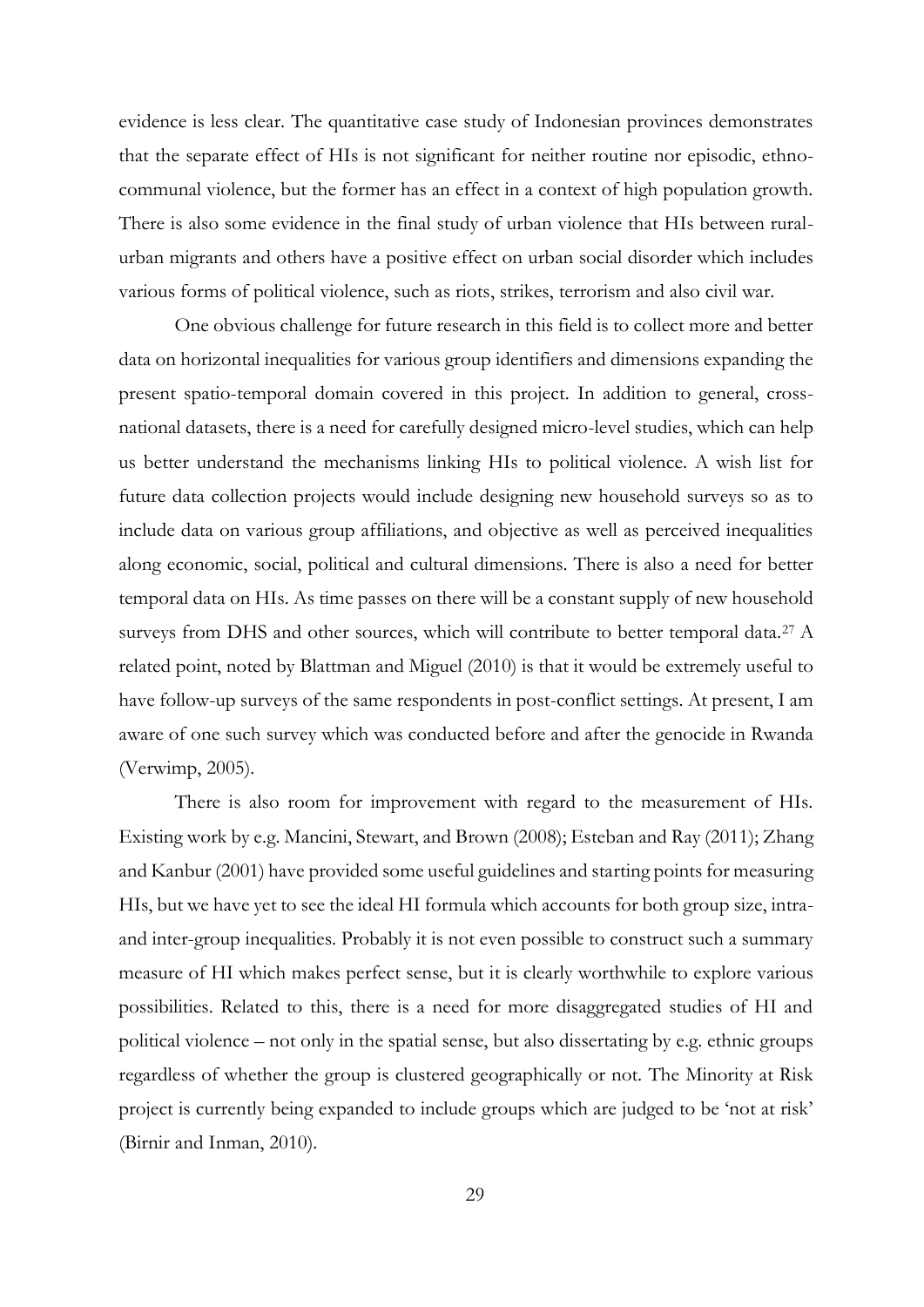Future efforts should explore the conflict potential of cross-cutting cleavages when it comes to the combination of horizontal inequalities across various dimensions (e.g. social, economic, political) (see e.g. Langer, 2005; Østby 2008b), but also with regard to various group identifiers. For example, when spatial cleavages are reinforced by other social divisions such as ethnicity and religion, the threat of armed conflict should be much greater (see Rokkan, 1967; Gubler and Selway, 2012).<sup>28</sup> I would assume that the coincidence between multiple group identifiers and structural socioeconomic and political inequalities could be particularly dangerous. The conflict between the rural-based Mayan groups and the urban-richer mestizo in Guatemala and between the poorer Muslim areas of Mindanao and the Sulu Archipelago and the richer Christian areas of the Philippines serve as good examples of this.

Furthermore, as alluded to above, future research within this portfolio should pay more attention to the dependent variable. Previous studies (quantitative as well as qualitative), including both those which focus on vertical and horizontal inequalities respectively, have used very different dependent variables, ranging from crime to full scale civil war. We need a better, more systematic understanding of if and how certain types of inequality relate to different types of political (and non-political) violence.

Finally, as there seems to be quite a robust statistical relationship between HI and conflict, one of the most important challenges for future research should be to better account for the causal mechanisms underlying this relationship. This requires extensive theorizing and carefully selected micro-level studies. In particular we need to better understand the relationship between objective and perceived inequalities.<sup>29</sup> Stewart (2009: 16) holds that 'people take action because of perceived injustices rather than because of measured statistical inequalities of which they might not be aware'. In general, it is reasonable to assume there to be a high correlation between perceived and observed HIs. However, it is important to study perceptions – and their determinants too – since leaders, the media and educational institutions can affect individuals' judgment of inequality and their own relative position in society, even when the actual situation remains unchanged.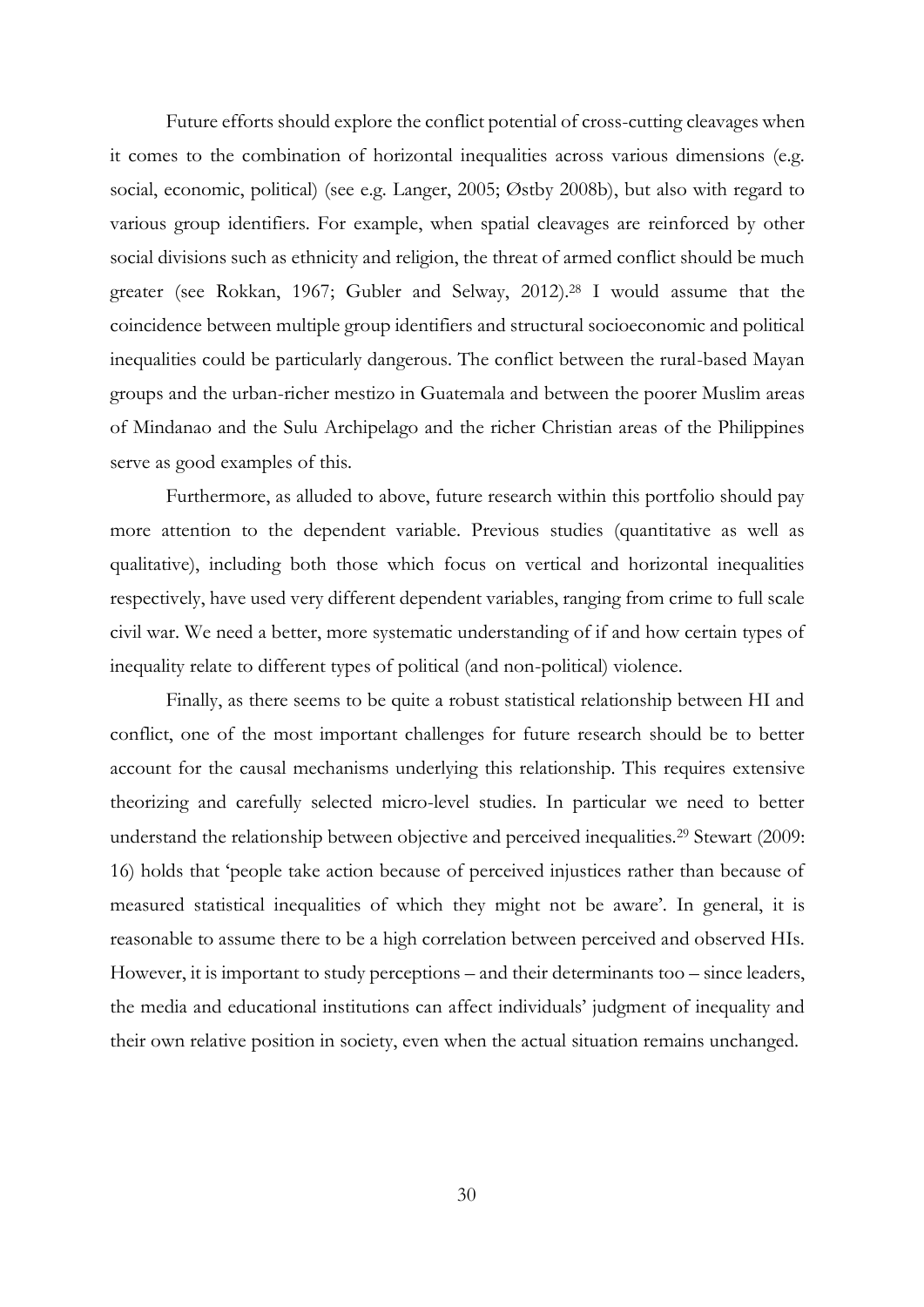## **Notes**

-

<sup>1</sup> The mechanics of growth, inequality, and poverty as defined above are quite straightforward. Holding inequality constant, when growth happens, poverty falls. Holding the mean of the distribution constant, when inequality increases, poverty increases. In this sense, hence, growth is good for poverty reduction and increasing inequality is bad for poverty reduction. If one could get growth without the inequality increase, or inequality reduction without a reduction in growth, or both growth and inequality reduction, then poverty would go down (Kanbur, 2007: 2)

<sup>2</sup> Some studies with very long time-series for a few countries dating back to the 19th century, do find support for the relationship (e.g. Morrison and Murtin, 2007),

<sup>3</sup> This review focuses mostly on various socio-economic dimensions of inequality, such as income, land-distribution, and education. However, for an introduction to political (horizontal) inequalities, see e.g. Stewart (2008); Østby (2008b); Cederman, Gleditsch and Weidmann (2011).

<sup>4</sup> Several qualitative studies (including some which combine qualitative and quantitative methods) have provided significant theoretical contributions to the literature on the inequality-conflict nexus (see e.g. Kling, 1956; Nagel, 1974; Moore, Lindsröm and O'Regan, 1996; André and Platteau, 1998; Sambanis, 2004b; Stewart, 2008). The present review, however, focuses on the *quantitative* literature. That said, to the best of my knowledge, a thorough review of the qualitative contributions to the inequality-conflict literature is yet not available.

<sup>5</sup> Despite the importance of Marx's theory of class struggle and revolution, surprisingly little attention has been devoted to class exploitation in cross-national studies of violent political conflict. Exceptions include Boswell and Dixon (1993) and Shock (1996).

<sup>6</sup> Lichbach (1989: 436−439) identified seventeen studies which posit that the inequality–conflict nexus is positive. He found only a handful of scholars who anticipate that the relationship will be negative. As regards curvilinear relationships, Lichbach identified six studies, four of which suggest that it is convex and two which suggest that it is concave. Finally, several of the studies failed to find a significant inequality– conflict nexus at all.

<sup>7</sup> Davis (1948) offered another curvilinear interpretation of the inequality-violence relationship, diametrically opposed to that of Nagel. A narrow concentration of incomes, Davis believed, would spur mass resentment and lead to revolution, while a wide dispersion would endanger elite dissatisfaction and ultimately cause civil war. To the best of my knowledge, this has not been demonstrated empirically.

<sup>8</sup> The most common measure of income inequality is the Gini coefficient – an index between 0 and 1 (or 0 and 100) where 0 implies an egalitarian distribution (perfect equality) and 1 (or 100) indicates total concentration (perfect inequality). The Gini coefficient is defined graphically as the area of concentration between the Lorenz curve and the line of perfect equality. The Lorenz curve is a graphical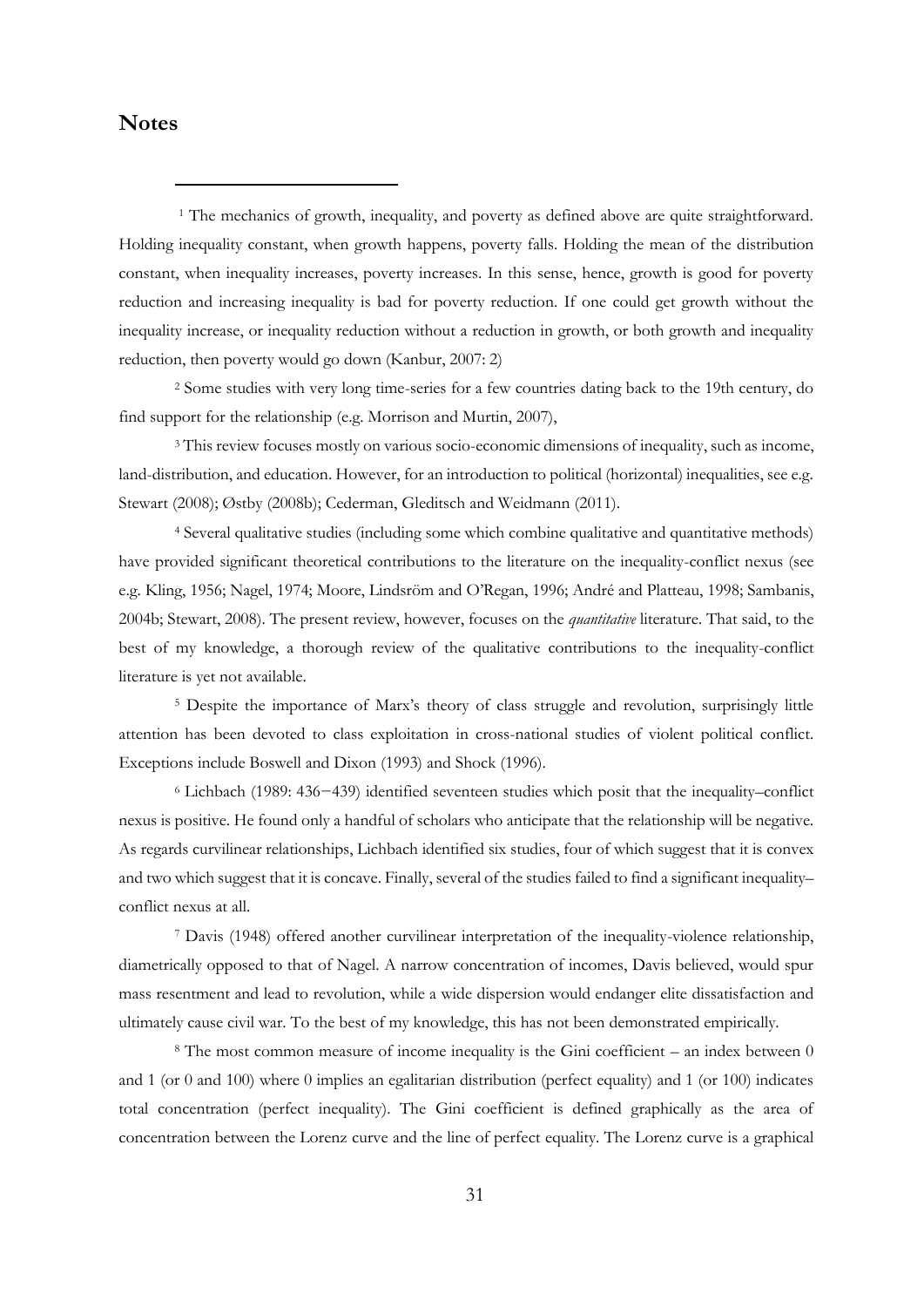representation of the proportionality of a distribution (the cumulative percentage of the values) (Lorenz, 1905). See Sen (1997) for an overview of inequality measures.

<sup>9</sup> The one exception I am aware of is Auvinen and Nafziger (1999). However, see Humphreys (2002: 3).

<sup>10</sup> Deiniger and Squire (1996) use an objective and valid operationalization of income inequality, but, as noted by Székely and Hilgert (1999), the observations are not always comparable because they do not necessarily refer to the same notion of income.

<sup>11</sup> See SSIP homepage: http://www.isanet.org/ssip/

-

<sup>12</sup> Another conceptual problem with the previous literature on vertical inequalities and conflict, and which complicates the comparison between the studies, is the heterogeneity in terms of the dependent variable. For example, whereas Collier & Hoeffler (2004) focus on civil war, Auvinen & Nafziger (1999) look at how inequality impacts the much broader category of "complex humanitarian emergencies". Despite using the same inequality data (Deininger & Squire, 1996) then, they reach different conclusions as to whether inequality breeds conflict.

<sup>13</sup> One study of the relationship between vertical inequality and conflict, however, stands out in this regard: de Soysa and Wagner (2003) test the effect of vertical schooling inequality rather than income inequality on conflict, using data from Castelló and Doménech (2002) on differences in educational attainment. The authors even argue that this vertical measure captures some of the logic of horizontal inequalities, due to the assumption that dominant ethnic groups control state resources and often use education policies to discriminate against minorities.

<sup>14</sup> The labels 'diachronic' and 'synchronic' RD stem from Boswell and Dixon (1990: 542).

<sup>15</sup> In fact, Gurr's (2000) minorities at risk also include advantaged minorities like the Sunni Arabs of Iraq and the overseas Chinese of Southeast Asia, but his focus is on relative deprivation, i.e. that these groups are vulnerable to challenges from disadvantaged groups.

<sup>16</sup> In a later work, Gurr (2000) uses a different terminology, distinguishing between capacities (similar to internal opportunities) and opportunities (similar to external opportunities) for group action.

<sup>17</sup> According to Gurr (2000: 65−95) the salience of group identity is partly attributed to previous collective disadvantages. Collective grievances and identities in their turn form the basis of a group's capacity, or internal opportunities for mobilization. Gurr's (2000: 74) admits that there is no single answer to this 'chicken-and-egg problem' concerning the root causes of ethnic conflict.

<sup>18</sup> For the sake of simplicity, I have kept the boxes in Figure 1 to a minimum, although one could have envisioned additional boxes and arrows. For example the figure only includes socioeconomic HIs, despite the fact that I have stressed the multidimensionality of HIs. However, the two types of HI are often likely to be interrelated and the main focus in the current review is on economic HIs. See also Langer (2005), who argues that political HIs are of great importance to leaders, whereas socioeconomic HIs matter more for the masses.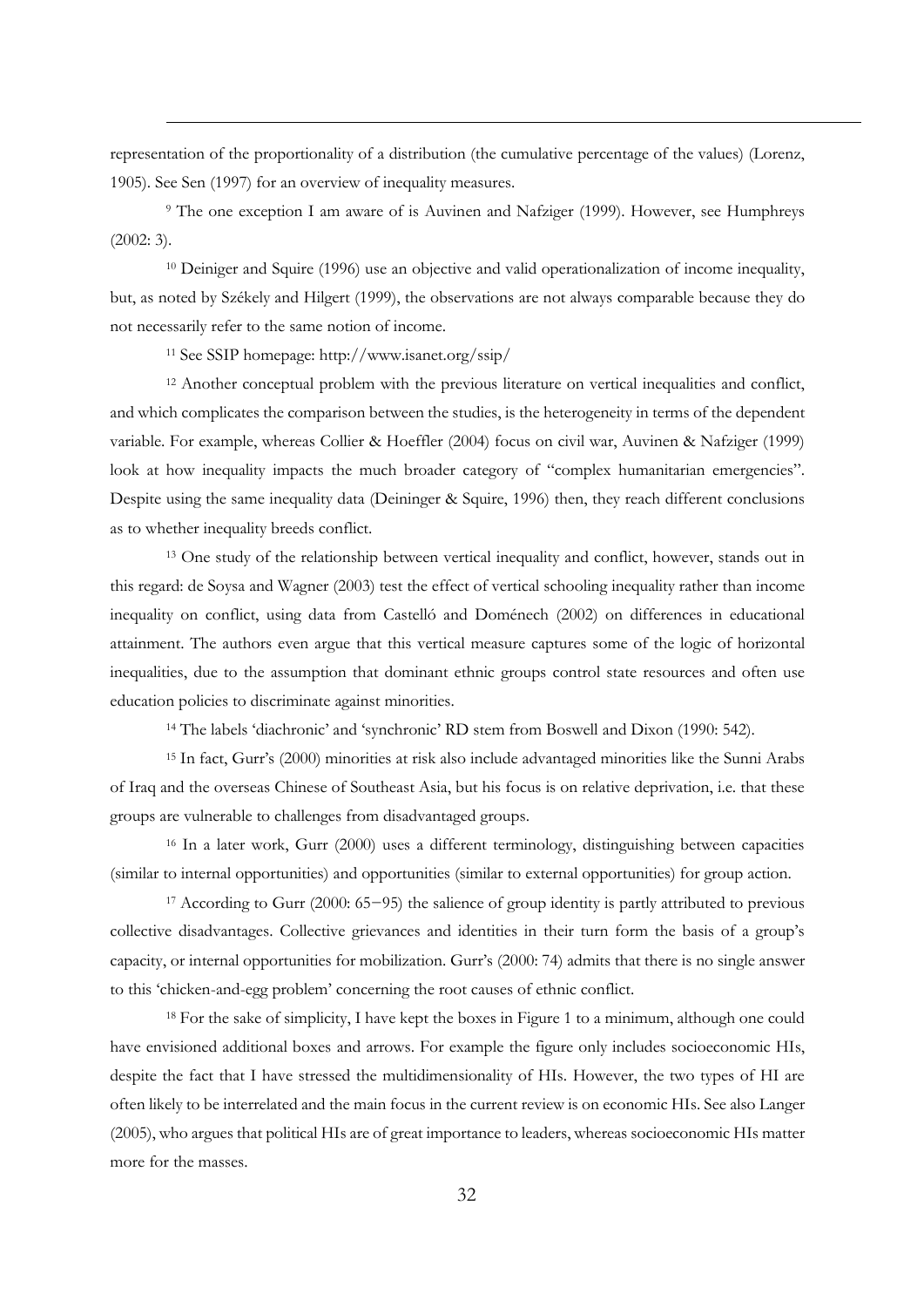<sup>19</sup> The one exception I am aware of is Barron, Kaiser and Pradhan's (2009) study of local conflict in Indonesia, which found that educational HIs were associated with *lower* levels of conflict in rural areas.

<sup>20</sup> Despite its wide use and great potential, however, MAR suffers from some fundamental flaws (see e.g. Østby, 2011).

<sup>21</sup> These surveys are available from www.measure.dhs.com.

-

<sup>22</sup> However, Condra's (2009) results suggest that it is not the poorest groups in the country that are at highest risk of rebellion, but rather those that are relatively better off.

<sup>23</sup> The issue of ethnicity is a fundamental regarding the formation of identity groups and the salience of horizontal inequalities (see Østby, 2011: 26-31).

<sup>24</sup> See G-Econ webpage: http://gecon.yale.edu/data-and-documentation-g-econ-project.

<sup>25</sup> The corresponding correlation coefficients when replacing the DHS asset index with education years are even lower: .429 at the national level and .250 at the subnational, regional level.

<sup>26</sup> As for data on political horizontal inequalities, see Cederman, Weidmann and Gleditsch (2011).

<sup>27</sup> Furthermore, Baten and Fraunholz (2004), and Moradi and Baten (2005) have used anthropometric data from the DHS surveys to construct measures of inequality for pre-survey decades.

<sup>28</sup> This has gained some recent empirical support by Gubler & Selway (2012), who based on data for 100 countries found that civil war onset is an average of nearly twelve times less probable in societies where ethnicity is crosscut by socioeconomic class, geographic region, and religion.

<sup>29</sup> Some researchers have already started to investigate this issue quantitatively for selected countries (see e.g. Langer and Mikami, 2012; Rustad, 2012).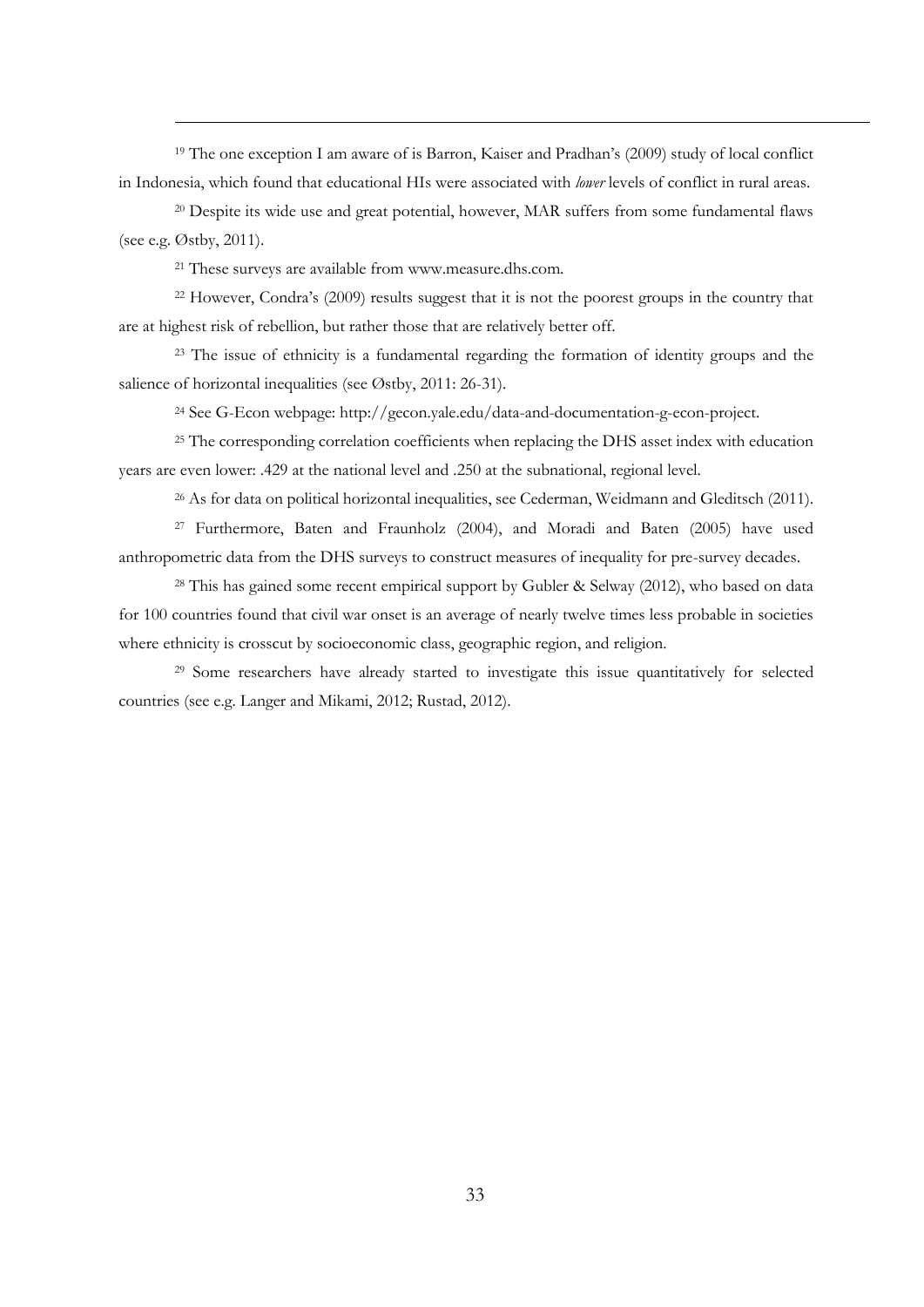## **References**

- Ahluwalia, MS (1976) Inequality, poverty and development. *Journal of Development Economics*  3(2): 307–342.
- André, C and Platteau, JP (1998) Land relations under unbearable stress: Rwanda caught in the Malthusian trap. *Journal of Economic Behavior & Organization* 34(1): 1–47.
- Aristotle (350 B.C./1984) *The Politics*. Chicago, IL: University of Chicago Press.
- Auvinen, J and Nafziger, EW (1999) The sources of humanitarian emergencies. *Journal of Conflict Resolution* 43(3): 267–290.
- Balkwell, J (1990) Ethnic inequality and the rate of homicide. *Social Forces* 69(1): 53–70.
- Barron, P, Kaiser, K and Pradhan, M (2009) Understanding variations in local conflict: Evidence and implications from Indonesia. *World Development* 37(3): 698–713.
- Barrows, WL (1976) Ethnic diversity and political instability in Black Africa. *Comparative Political Studies* 9(2): 139–170.
- Baten, J and Fraunholz, U (2004) Did partial globalization increase inequality? The case of the Latin American periphery 1950–2000. *CESifo Economic Studies* 50(1): 45–84.
- Birnir, JK and Inman, M (2010) Ethnic mobilization, parties and violence. Paper presented to the Working Group on Political Parties and Civil Peace, Centre for the Study of Civil War, Peace Research Institute Oslo (PRIO), 23–24 August. Available at http://www.prio.no/CSCW/Events/Event/?oid=58403070.
- Blattman, C and Miguel, E (2010) Civil war. *Journal of Economic Literature* 48(1): 3–57.
- Blau, JR and Blau, PM (1982) The cost of inequality: Metropolitan structure and violent crime. *American Sociological Review* 47(1): 114–129.
- Boswell, T and Dixon, WJ (1990) Dependency and rebellion: A cross-national analysis. *American Sociological Review* 55(4): 540–559.
- Boswell, T and Dixon, WJ (1993) Marx's theory of rebellion: A cross-national analysis of class exploitation, economic development, and violent revolt. *American Sociological Review* 58(5): 681–702.
- Brewer, MB (1991) The social self: on being the same and different at the same time. *Personality and Social Psychology Bulletin* 17(5): 475–482.
- Brown, GK (2008) Horizontal inequalities and separatism in Southeast Asia: A comparative perspective. In F. Stewart, ed., *Horizontal Inequalities and Conflict: Understanding Group Violence in Multiethnic Societies*. Basingstoke: Palgrave Macmillan (252–281).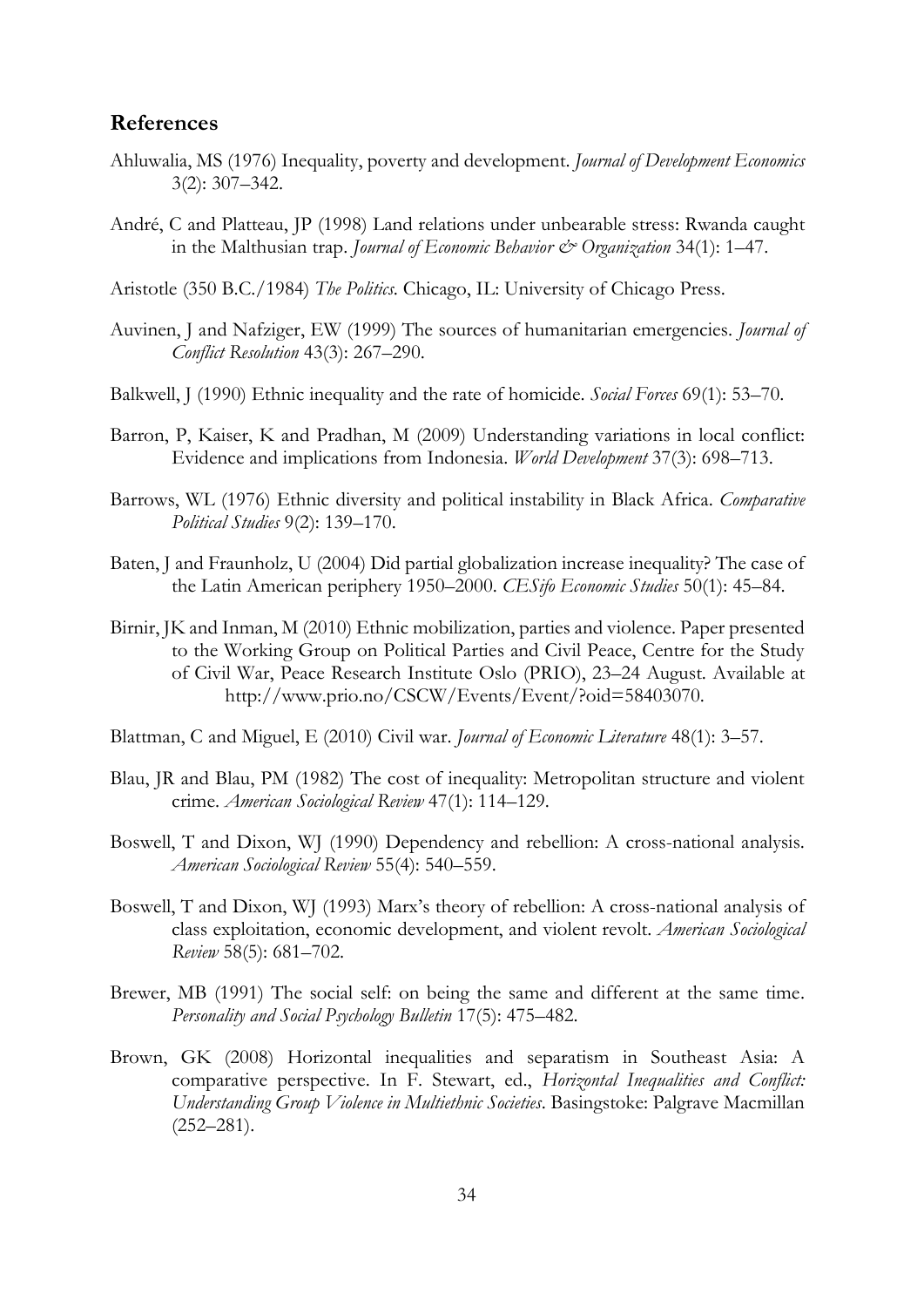- Brown, GK and Langer, A (2010) Horizontal inequalities and conflict: A critical review and research agenda. *Conflict, Security & Development* 10(1): 27–55.
- Buhaug, H, Gleditsch, KS, Holtermann, H, Østby, G and Tollefsen, AF (2011) It's the local economy, stupid! Geographic wealth dispersion and conflict outbreak location. *Journal of Conflict Resolution* 55(5): 814–840.
- Buhaug, H and Lujala, P (2005) Accounting for scale: Measuring geography in quantitative studies of civil war. *Political Geography* 24(4): 399–418.
- Castelló, A and Doménech, R (2002) Human capital inequality and economic growth: Some new evidence. *Economic Journal* 112(478): 187–200.
- Cederman, L-E, Gleditsch, KS and Weidmann, NB (2011) Horizontal inequalities and ethno-nationalist civil war: A global comparison. *American Political Science Review* 105(3): 478-495.
- Cederman, L-E, Min, B and Wimmer, A (2008) *Ethnic Armed Conflict Dataset*. Available at [http://hdl.handle.net/1902.1/11797.](http://hdl.handle.net/1902.1/11797)
- Collier, P (2007) *The Bottom Billion: Why the Poorest Countries are Failing and What Can be Done About It*. Oxford: Oxford University Press.
- Collier, Paul and Anke Hoeffler (2004) Greed and Grievance in Civil War. *Oxford Economic Papers* 56(4): 563–595.
- Collier, P, Hoeffler, A and Rohner, D (2009) Beyond greed and grievance: Feasibility and civil war. *Oxford Economic Papers* 61(1): 1–27.
- Condra, LN (2009) Ethnic group rebellion against the state. Perils of the periphery. Paper presented to the Annual Meeting of the American Political Science Association, Toronto, ON, 3–6 September.
- Cramer, C (2001) Economic inequalities and civil conflict. *CDPR Discussion Paper* 1501.
- Davies, JC (1962) Toward a theory of revolution. *American Sociological Review* 27(1): 5–19.
- Davis, HT (1948) *Political Statistics.* Evanston, IL: Principia.
- Deininger, K and Squire, L (1996) A new data set measuring income inequality. *World Bank Economic Review* 10(3): 565–591.
- Deiwiks, C, Cederman, L-E and Gleditsch, KS (2012) Inequality and conflict in federations. *Journal of Peace Research* 49(2): 289–304.
- Dollard, J, Doob, LW, Miller, NE, Mowrer, OH and Sears, RR (1939/1964) *Frustration and Aggression*. New Haven, CO: Yale University.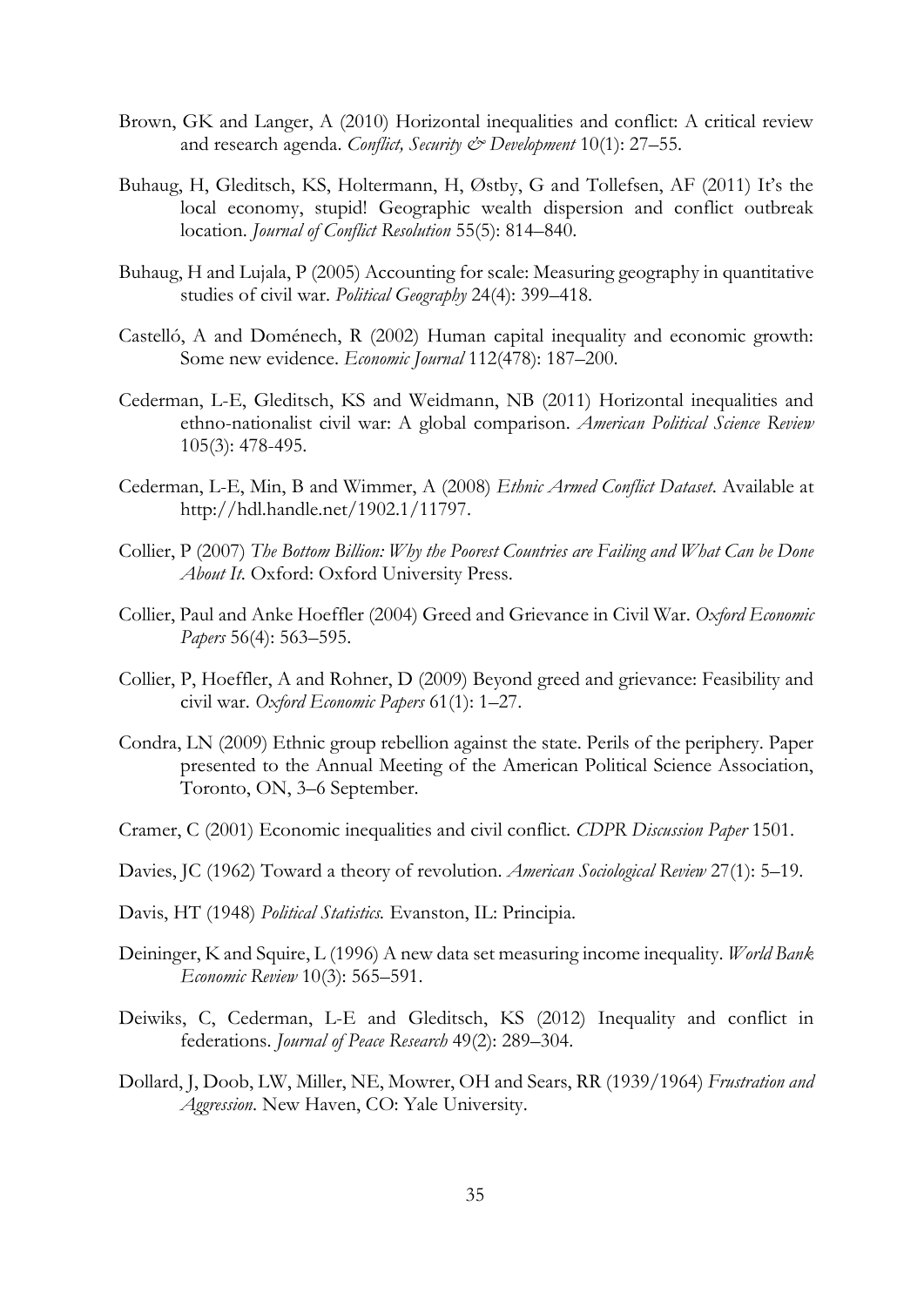- Ellingsen, T (2000) Colorful community or ethnic witches' brew? Multiethnicity and domestic conflict during and after the cold war. *Journal of Conflict Resolution* 44(2): 228–249.
- Elster, J (1983) *Explaining Technical Change*. Cambridge: Cambridge University Press.
- Esteban, J-M and Ray, D (2011) A model of ethnic conflict. *Journal of the European Economic Association* 9(3)496–521.
- Fajnzylber, P, Lederman, D and Loayza, N (2002) What causes violent crime? *European Economic Review* 46(7): 1323–1356.
- Fearon, JD (2004) Why do some civil wars last so much longer than others? *Journal of Peace Research* 41(3): 275–301.
- Fearon, JD and Laitin, DD (2003) Ethnicity, insurgency, and civil war. *American Political Science Review* 97(1): 75–90.
- Feierabend, IK and Feierabend, R (1966) Aggressive behaviors within polities 1948–1962: A cross-national study. *Journal of Conflict Resolution* 10(3): 249–271.
- Fjelde, H and Østby, G (2010) Economic inequality and non-state conflicts in Africa. Paper presented to the Annual Meeting of the American Political Science Association, Washington, DC, 2–5 September.
- Freud, S (1920/1950) *Beyond the Pleasure Principle*. New York: Liveright.
- Galtung, J (1964) A structural theory of aggression. *Journal of Peace Research* 1(2): 95–119.
- Gates, S (2004) Assessing the empirical nature of civil war. Paper presented to the CSCW workshop 'Exploring the Boundaries of Civil Wars: Identifying "Grey Areas" and Testing Definitions'. PRIO, Oslo, 18–19 August.
- Gubler, JR and Selway, JS (2012) Horizontal Inequality, Crosscutting Cleavages, and Civil War. *Journal of Conflict Resolution* 56(2): 206–232.
- Gurr, TR (1969) A comparative study of civil strife. In HD Graham and TR Gurr, eds, *Violence in America.* New York: Bantam (572–632).
- Gurr, TR (1970) *Why Men Rebel.* Princeton, NJ: Princeton University Press.
- Gurr, TR (1993) *Minorities at Risk: A Global View of Ethnopolitical Conflicts.* Washington, DC: United States Institute of Peace Press.
- Gurr, TR (2000) *Peoples Versus States: Minorities at Risk in the New Century.* Washington, DC: United States Institute of Peace Press.
- Gurr, TR and Duvall, R (1973) Civil conflict in the 1960s: A reciprocal system with parameter estimates. *Comparative Political Studies* 6(2): 135–169.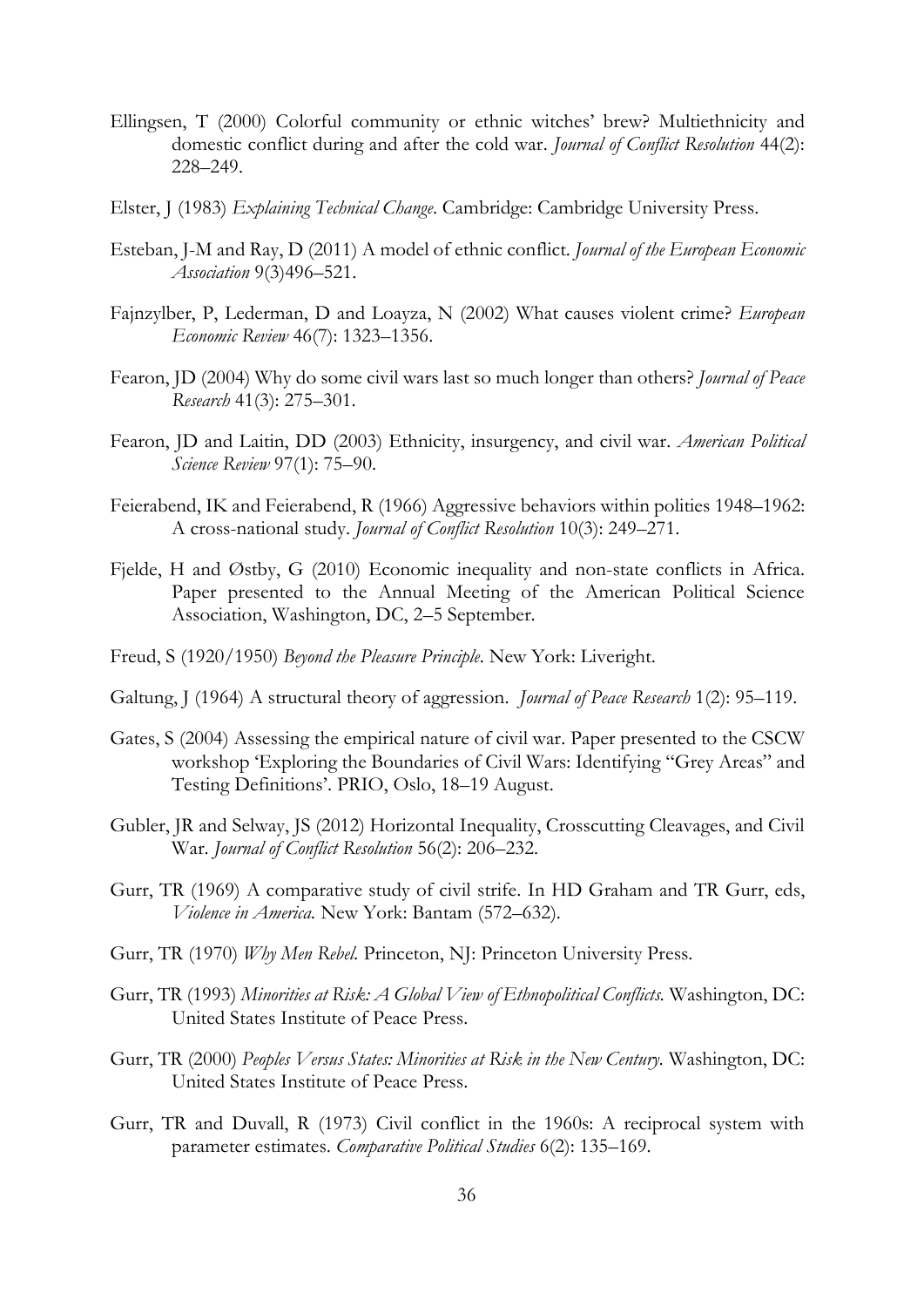- Hagan, J and Peterson, RD (1995) *Crime and Inequality*. Stanford, CA: Stanford University Press.
- Hechter, M (1975) *Internal Colonialism: The Celtic Fringe in British National Development, 1536– 1966.* Berkeley, CA: University of California Press.
- Hegre, H, Gissinger, R and Gleditsch, NP (2003) Globalization and internal conflict. In G Schneider; K Barbieri and NP Gleditsch, eds, *Globalization and Armed Conflict.* Oxford: Rowman and Littlefield (251–276).
- Hegre, H, Østby, G and Raleigh, C (2009) Poverty and civil war events: A disaggregated study of Liberia. *Journal of Conflict Resolution* 53(4): 598–623.
- Hogg, MA and Abrams, D (1988) *Social Identifications: A Social Psychology of Intergroup Relations and Group Processes.* London: Routledge.
- Horowitz, DL (1985) *Ethnic Groups in Conflict*. Los Angeles, CA: University of California Press.
- Humphreys, M and Mohamed, H (2005) Senegal and Mali: A comparative study of rebellions in West Africa. In P Collier and N Sambanis, eds, *Understanding Civil War in Africa: Evidence and Analysis*. Washington, DC: World Bank (247–302).
- King, G (2001) Proper nouns and methodological propriety: Pooling dyads in international relations data. *International Organization* 55(20): 497–507.
- Kling, M (1956) Towards a theory of power and political instability in Latin-America. *Western Political Quarterly* 9 (1): 21-35.
- Langer, A (2005) Horizontal inequalities and violent group mobilization in Côte d'Ivoire. *Oxford Development Studies* 33(2): 25–45.
- Langer, A and Mikami, S (2012) Relationship between objective and subjective horizontal inequalities: Evidence from five african countries. CRPD Working Paper No. 12, Centre for Research on Peace and Development (CRPD), Leuven.
- Lichbach, MI (1989) An evaluation of "Does economic inequality breed political conflict?" studies. *World Politics* 41(4): 431–470.
- Linehan, WJ (1980) Political instability and economic inequality: Some conceptual clarifications. *Journal of Peace Science* 4(2): 187–198.
- Lorenz, MO (1905) Methods of measuring the concentration of wealth. *Journal of American Statistical Association* 9(70): 209–219.
- Mancini, L (2008) Horizontal inequality and communal violence: evidence from Indonesian districts.' In F Stewart ed., *Horizontal Inequalities and Conflict: Understanding Group Violence in Multiethnic Societies*. Basingstoke: Palgrave Macmillan  $(106-130)$ .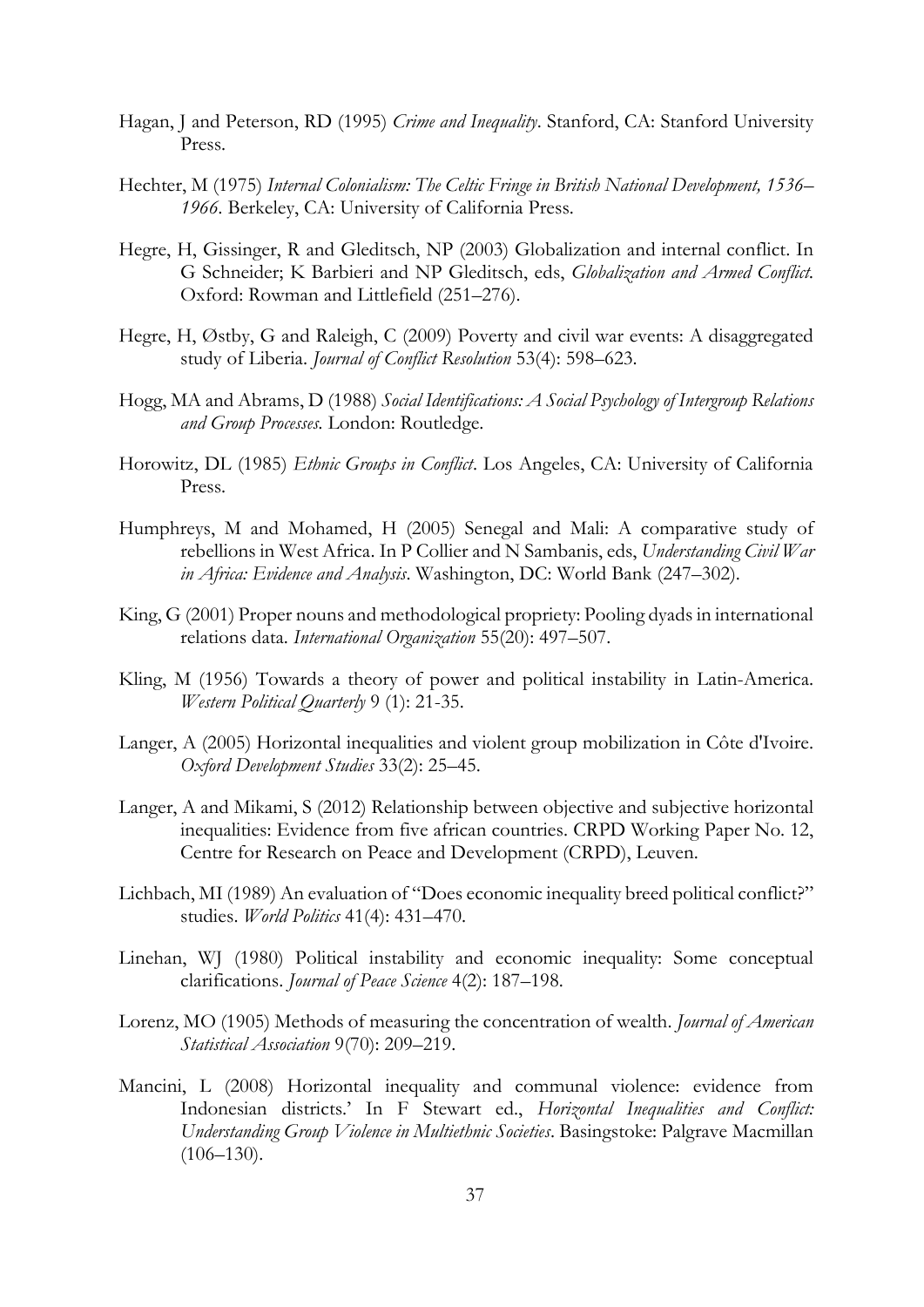- Mancini, L, Stewart, F and Brown, GK (2008) Approaches to the measurement of horizontal inequalities. In F Stewart, ed., *Horizontal Inequalities and Conflict: Understanding Group Violence in Multiethnic Societies*. Houndmills: Palgrave Macmillan  $(85-105)$ .
- Marx, K (1887/1967) *Capital: A Critique of Political Economy*. English ed., 3 vols. Edited by F. Engels. New York: International Publishers.
- McCall, PL and Parker, KF (2005) A dynamic model of racial competition, racial inequality and interracial violence. *Sociological Inquiry* 75(2): 273–293.
- Minorities at Risk Project (2009) *Minorities at Risk Dataset*. College Park, MD: Center for International Development and Conflict Management. Available at http://www.cidcm.umd.edu/mar/data.aspx.
- Minority Rights Group International, ed. (1997) *World Directory of Minorities.* London: MRG.
- Moore, WH, Lindström, R and O'Reagan, V (1996) Land reform, political violence and the economic inequality-political conflict nexus: A longitudinal analysis. *International Interactions* 21(4): 335–363.
- Moradi, A and Baten, J (2005) Inequality in Sub-Saharan Africa: New data and new insights from anthropometric estimates. *World Development* 33(8): 1233–1265.
- Moser, CON (2004) Urban violence and insecurity: An introductory roadmap. *Environment and Urbanization* 16(3): 3–16.
- Muller, E and Seligson, MA (1987) Inequality and insurgency. *American Political Science Review* 81(2): 425–452.
- Murshed, SM (2010) *Explaining Civil War: A Rational Choice Approach*. Northampton, MA: Edward Elgar.
- Murshed, SM and Gates, S (2005) Spatial-horizontal inequality and the Maoist insurgency in Nepal. *Review of Development Economics* 9(1): 121–134.
- Murshed, SM and Tadjoeddin, Z (2009) Revisiting the greed and grievance explanations for violent internal conflict. *Journal of International Development* 21(1): 87–111.
- Nagel, J (1974) Inequality and discontent: A nonlinear hypothesis. *World Politics* 26(4): 453– 472.
- Neuman, WL and Berger, RJ (1988) Competing perspectives on cross-national crime: An evaluation of theory and evidence. *Sociological Quarterly* 29(2): 281–313.
- Nordhaus, W; Azam, Q, Corderi, D, Hood, K, Victor, NM, Mohammed, M, Miltner, A and Weiss, J (2006) The G-econ database on gridded output: Methods and data. Unpublished Manuscript, Yale University, 12 May.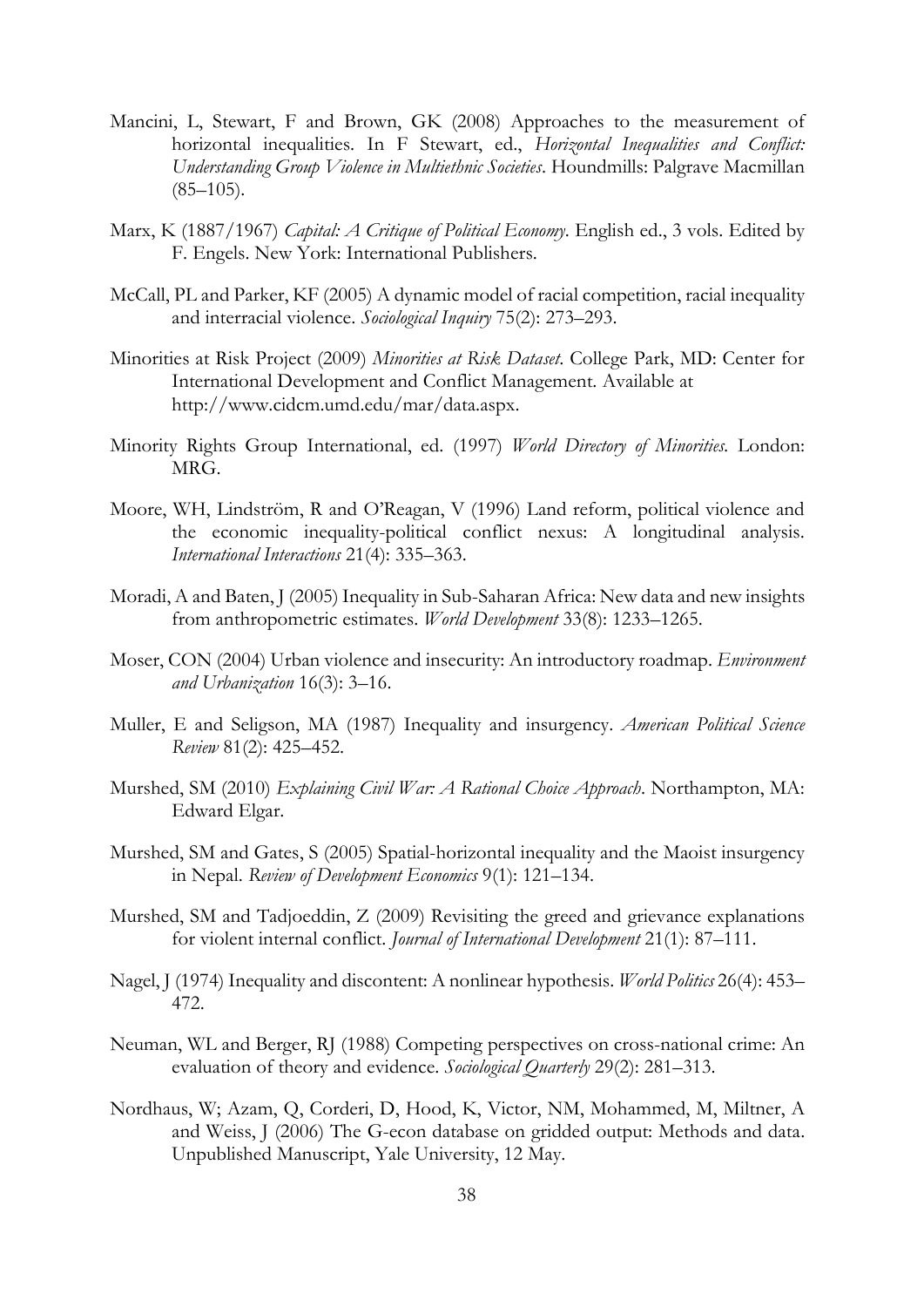- Østby, G (2008a) Polarization, horizontal inequalities and violent civil conflict. *Journal of Peace Research* 45(2): 143–162.
- Østby, G (2008b) Inequalities, the political environment and civil conflict: Evidence from 55 developing countries. In F Stewart, ed., *Horizontal Inequalities and Conflict: Understanding Group Violence in Multiethnic Societies*. Basingstoke: Palgrave Macmillan  $(136 - 159)$ .
- Østby, G (2010) Internal migration, inequality and urban social disorder: Evidence from african and asian cities. Unpublished manuscript. Previous version presented to the international conference on 'Climate Change and Security' in Trondheim, 21– 24 June.
- Østby, G (2011) *Horizontal Inequalities and Political Violence*. PhD Dissertation, University of Oslo.
- Østby, G and de Soysa, I (2008) Too weak to fight? Horizontal inequality and state repression 1980–2004. Paper presented to the 49th Annual Convention of the International Studies Association, San Francisco, CA, 26–29 March.
- Østby, G; Nordås, R and Rød, JK (2009) Regional inequalities and civil conflict in sub-Saharan Africa 1986–2004. *International Studies Quarterly* 53(2): 301–324.
- Østby, G and Urdal, H (2010) Education and civil conflict: A review of the Quantitative, empirical literature.' Background paper to UNESCO's *Education For All Global Monitoring Report 2011*. Oxford: Oxford University Press. Available at http://unesdoc.unesco.org/images/0019/001907/190777e.pdf.
- Østby, G, Urdal, H, Tadjoeddin, Z, Murshed, SM and Strand, H (2011) Population pressure, horizontal inequality and political violence: A disaggregated study of Indonesian provinces 1990–2003. *Journal of Development Studies* 47(3): 377–398.
- Parvin, M (1973) Econometric determinants of political unrest. *Journal of Conflict Resolution*  17(2): 271–296.
- Petersen, RD (2002) *Understanding Ethnic Violence: Fear, Hatred, and Resentment in Twentieth-Century Eastern Europe.* Cambridge: Cambridge University Press.
- Raleigh, C, Linke, A, Hegre, H and Karlsen, J (2010) Introducing ACLED: Armed conflict location and event dataset. *Journal of Peace Research* 47(5): 651–660.
- Rokkan, S (1967) Geography, religion and social class. cross-cutting cleavages in Norwegian politics.' In SM Lipset and S Rokkan, eds, *Party Systems and Voter Alignments*. New York: Free Press (367–444).
- Russett, BM (1964) Inequality and instability: The relation of land tenure to politics. *World Politics* 16(3): 442–454.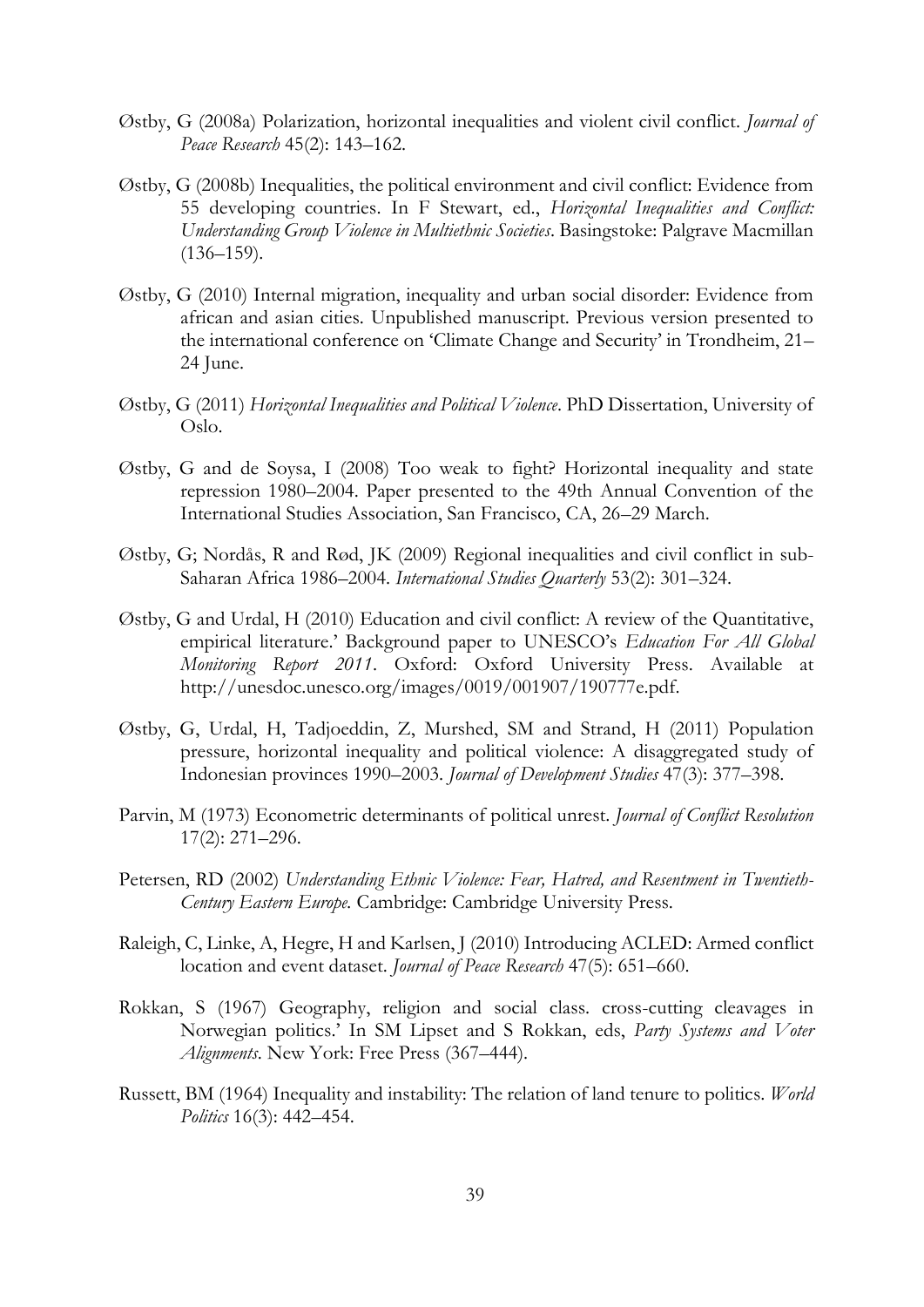- Rustad, SA (2012. *Conflict, Peace and Natural Resources: The Role of Natural-Resource Management in Building Lasting Peace*. PhD dissertation, Norwegian University of Science and Technology.
- Sambanis, N (2004a) Poverty and the organization of political violence. *Brookings Trade Forum: 2004*: 165–211.
- Sambanis, N (2004b) Using case studies to expand economic models of civil war. *Perspectives on Politics* 2(2): 259–279.
- Sambanis, N and Milanovic, B (2011) Explaining the demand for sovereignty. Policy Research Working Paper 5888. The World Bank.
- Sen, A (1992) *Inequality Reexamined.* New York: Clarendon.
- Sen, A (1997) *On Economic Inequality*. Expanded edition. Oxford: Clarendon.
- Sen, A (2006) Conceptualizing and measuring poverty. In DB Grusky and P England, eds, *Poverty and Inequality*. Standford, CA: Standford University Press (30–46).
- Sigelman, L and Simpson, M (1977) A cross-national test of the linkage between economic inequality and political violence. *Journal of Conflict Resolution* 21(1): 105–128.
- Skocpol, T (1979) *States and Social Revolutions: A Comparative Analysis of France, Russia, and China.* Cambridge, MA: Cambridge University Press.
- Snyder, D and Tilly, C (1972) Hardship and collective violence in France, 1830 to 1960. *American Sociological Review* 37(5): 520–532.
- Stewart, F (1998) The root causes of conflict: Some conclusions. *QEH Working Paper Number 81*, Queen Elizabeth House, University of Oxford.
- Stewart, F (2000) Crisis prevention: Tackling horizontal inequalities. *Oxford Development Studies* 28(3): 245–262.
- Stewart, F (2002) horizontal inequalities: A neglected dimension of development. QEH Working Paper Number 81. Queen Elizabeth House, University of Oxford.
- Stewart, F (2008) *Horizontal Inequalities and Conflict: Understanding Group Violence in Multiethnic Societies*. Basingstoke: Palgrave Macmillan.
- Stewart, F (2009) horizontal inequalities as a cause of conflict. bradford development. Lecture, November. Available at www.brad.ac.uk/acad/bcid/seminar/BDLStewart.pdf.
- Stewart, F and Wang, M (2006) Do PRSPs empower poor countries and disempower the World Bank, or is it the other way round?' In G Ranis; JR Vreeland and S Kosack, eds, *Globalization and the Nation State*. London: Routledge Curzon (290–324).